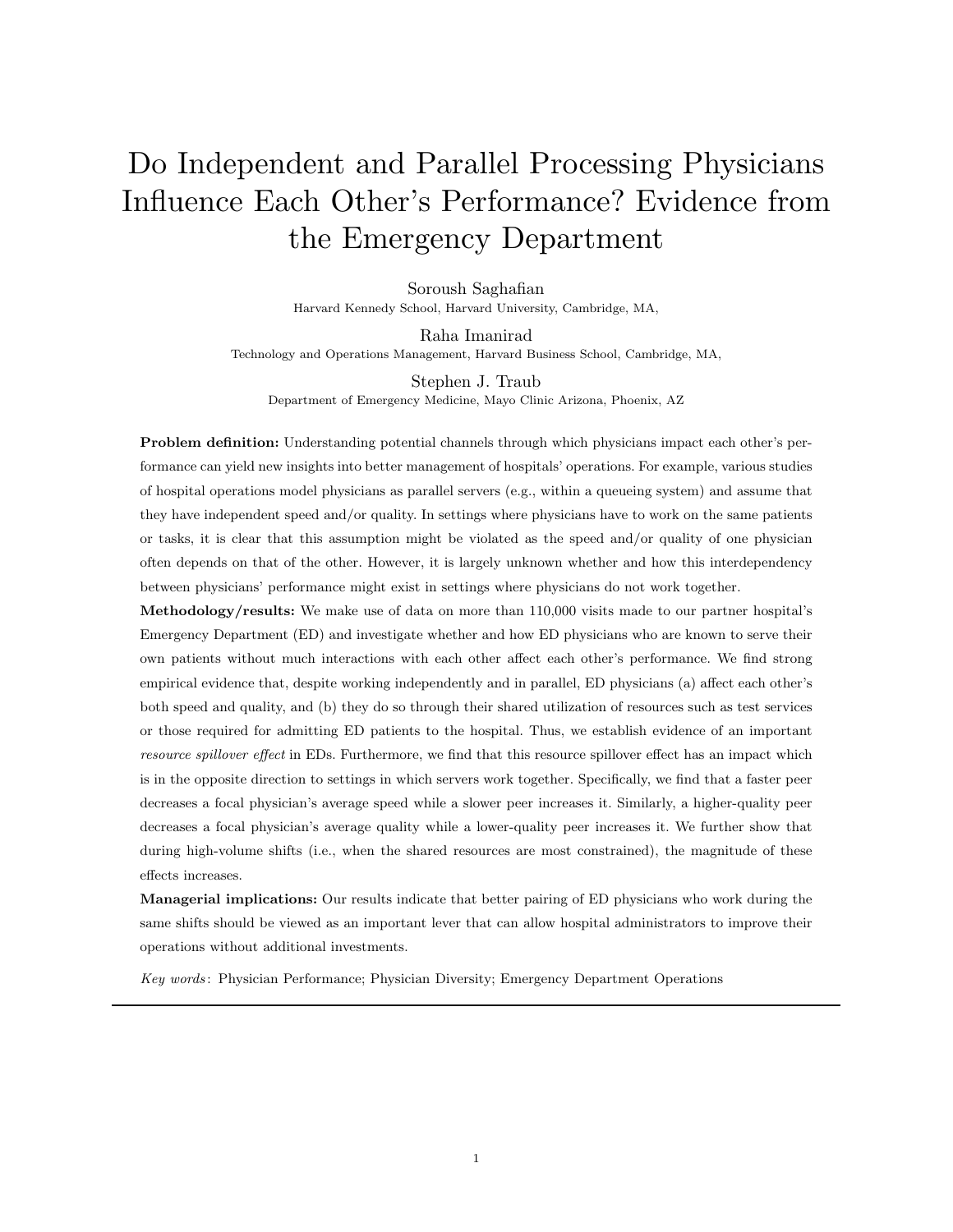# 1. Introduction

Decisions regarding how to schedule physicians during the same shifts are made everyday in hospitals. Making such decisions, however, without considering the potential effects of physicians on each other's performance could have significant implications. In this study, we examine how physicians' shared utilization of resources affect physician speed and quality in the context of an Emergency Department (ED) setting. EDs provide an interesting study setting where physicians aim to optimize speed (to sustain a reasonable flow in the interest of those patients waiting) while maintaining quality for the patient being seen in a shared-resource environment (Emergency Department Cases 2015). In addition, ED physicians each work on serving their own patients, and cases where joint work among them is needed to serve the same patient is very rare. Thus, understanding whether and how ED physicians affect each other's speed and quality can generate important insights into physician pairing and scheduling methods that can ultimately lead to more effective and efficient care delivery mechanisms.

To gain such an understanding, we utilize a large dataset that we have collected from the ED of our partner hospital, which is one of the leading hospitals in the U.S<sup>1</sup>. Our data include 115,350 patient visits associated with 32 ED physicians who have served patients in our partner hospital. An automated rotational patient assignment algorithm (Traub et al. 2016) randomly assigns all arriving patients to physicians in our partner hospital's ED. This randomization process mitigates the concern of physicians' selection of patients (e.g., potential cherry-picking behaviors) that can influence physician performance and cause endogeneity issues in our study. All visits from July 12, 2012, to July 31, 2016 that were associated with patients who were identified in the Electronic Medical Record (EMR) as having been seen by an ED physician were included in our analysis. Our dataset comprises detailed patient-specific information including demographic (age, gender, race), encounter-level information such as the number of ordered diagnostic tests, chief complaint, and Emergency Severity Index (ESI) level (a five-level triage scale with 1 indicating the most urgent and 5 denoting the least urgent case) as well as important timestamps capturing patients' movement through the ED from registration to discharge. A summary statistics of the main variables used in our analysis is presented in Table 1. We excluded 2,914 patient visits from our analysis, because they had missing values. In addition, we removed all observations associated with 4 physicians who had fewer than 200 patient visits over our 4-year study period. This left us with a final dataset with a total of 110,325 patient visits.

 $<sup>1</sup>$  One of the authors of this paper is the chairman of the ED at our partner hospital, and has significantly contributed</sup> to our understanding of the issues related to this study in their practice.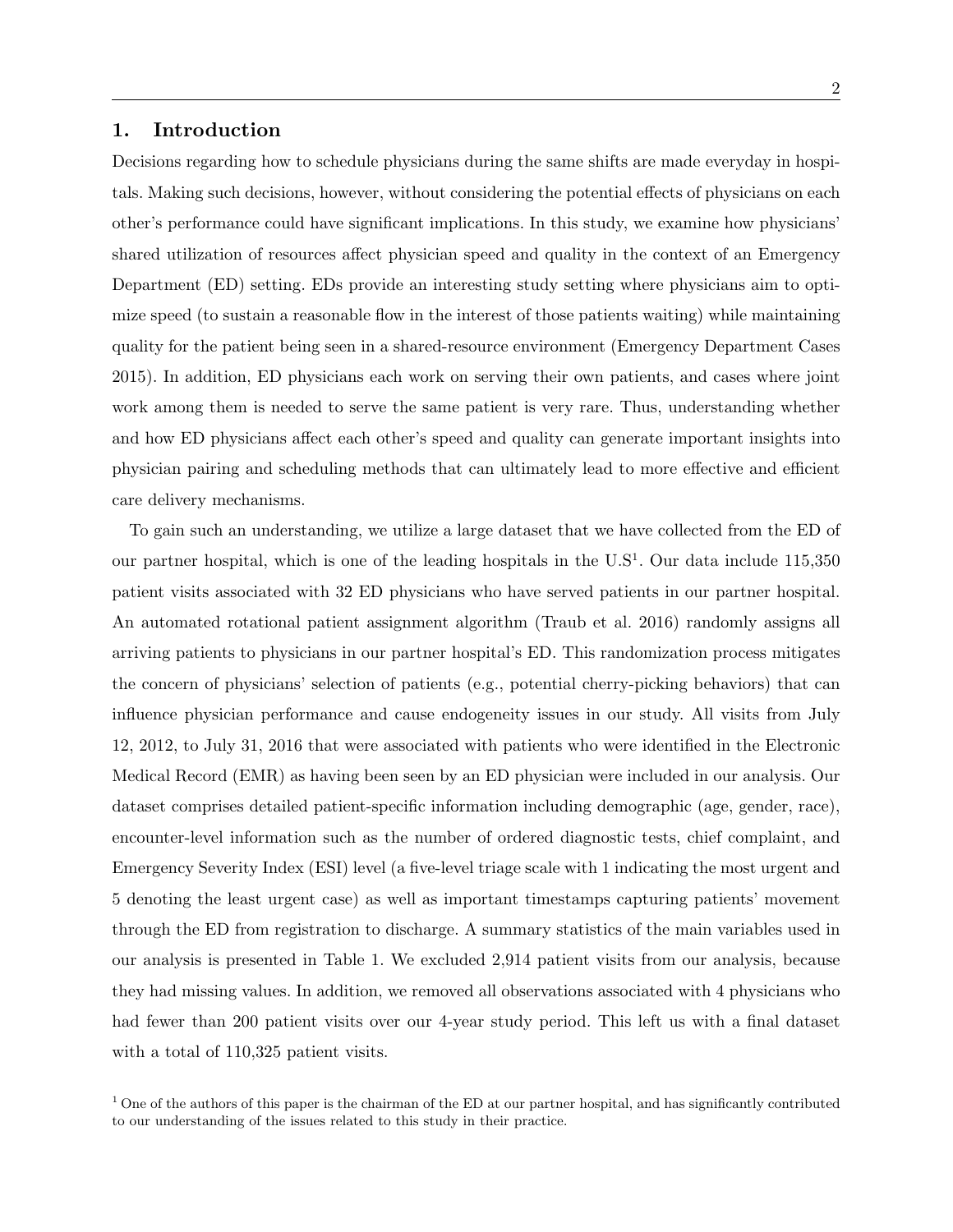| Variable                                 | Mean   | SD    | Min      | Max    |
|------------------------------------------|--------|-------|----------|--------|
| <i>Patient Characteristics</i>           |        |       |          |        |
| Patient Age                              | 58.64  | 20.89 | 1        | 105    |
| Female $(\%)$                            | 53     | 1.83  | 48       | 58     |
| White $(\%)$                             | 91     | 1.54  | 87       | 95     |
| <b>ESI</b> Level                         | 2.98   | 0.57  | 1        | 5      |
| <i>Physician Characteristics</i>         |        |       |          |        |
| IV Order Count per Patient Visit         | 3.13   | 2.12  | $\Omega$ | 32     |
| Ultrasound Order Count per Patient Visit | 1.28   | 0.50  | $\theta$ | 5      |
| Radiology Order Count per Patient Visit  | 1.20   | 0.59  | $\theta$ | 11     |
| MRI Order Count per Patient Visit        | 1.69   | 0.91  | $\theta$ | 6      |
| CT Order Count per Patient Visit         | 0.32   | 0.57  | $\Omega$ | 8      |
| Lab Order Count per Patient Visit        | 11.74  | 6.53  | $\theta$ | 136    |
| Experience (Years)                       | 22.16  | 7.49  | 6        | 39     |
| Job Tenure (Years)                       | 8.38   | 6.01  | $\theta$ | 18     |
| Admission Rate $(\%)$                    | 0.11   | 0.03  | 0.05     | 0.20   |
| LOS (Minutes)                            | 235.02 | 26.84 | 180.64   | 297.81 |
| 72-hr Rate of Return $(\%)$              | 0.03   | 0.01  | 0.01     | 0.06   |
| Contact-to-Disposition Time (Minutes)    | 144.13 | 24.37 | 87.55    | 215.39 |

Table 1 Summary Statistics - Patient and Physician Characteristics

*Note:*  $N = 110,325$ . Observations are at the patient-visit level.

Our analysis of this data resulted in new findings that have important implications for both researchers and hospital administrators. Specifically, our findings establish statistically significant evidence that physicians impact each other's performance through their utilization of shared resources. Furthermore, we find that this indirect effect of physicians on one another, which we term the *resource spillover effect*, is in the opposite direction to what both the conventional wisdom and research on the influence of peers suggest. In particular, we observe that on average a faster peer has a negative effect on a focal physician's speed. Our results also document a slower peer's positive effect on the focal physician's average speed. In addition, we show that, on average, a higher-quality peer negatively impacts a focal physician's quality, but a lower-quality peer positively affects the focal physician's quality.

We further explore the causal mechanism behind these resource spillover effects by conducting mediation analyses. Specifically, we examine the influence of peers on a focal physician's performance through two potential mediators: the physician's average test order count and admission rate. Our results show that a faster peer has an increasing effect on the focal physician's test orders per patient visit, which in turn has a negative effect on a focal physician's speed. This is due to the fact that, on average, faster physicians have a lower test order rate: issuing less tests per patient allows them to be faster, since tests delay the service process. Hence, working alongside a faster peer (who has a less rate of using tests) allows the focal physician to utilize the test services more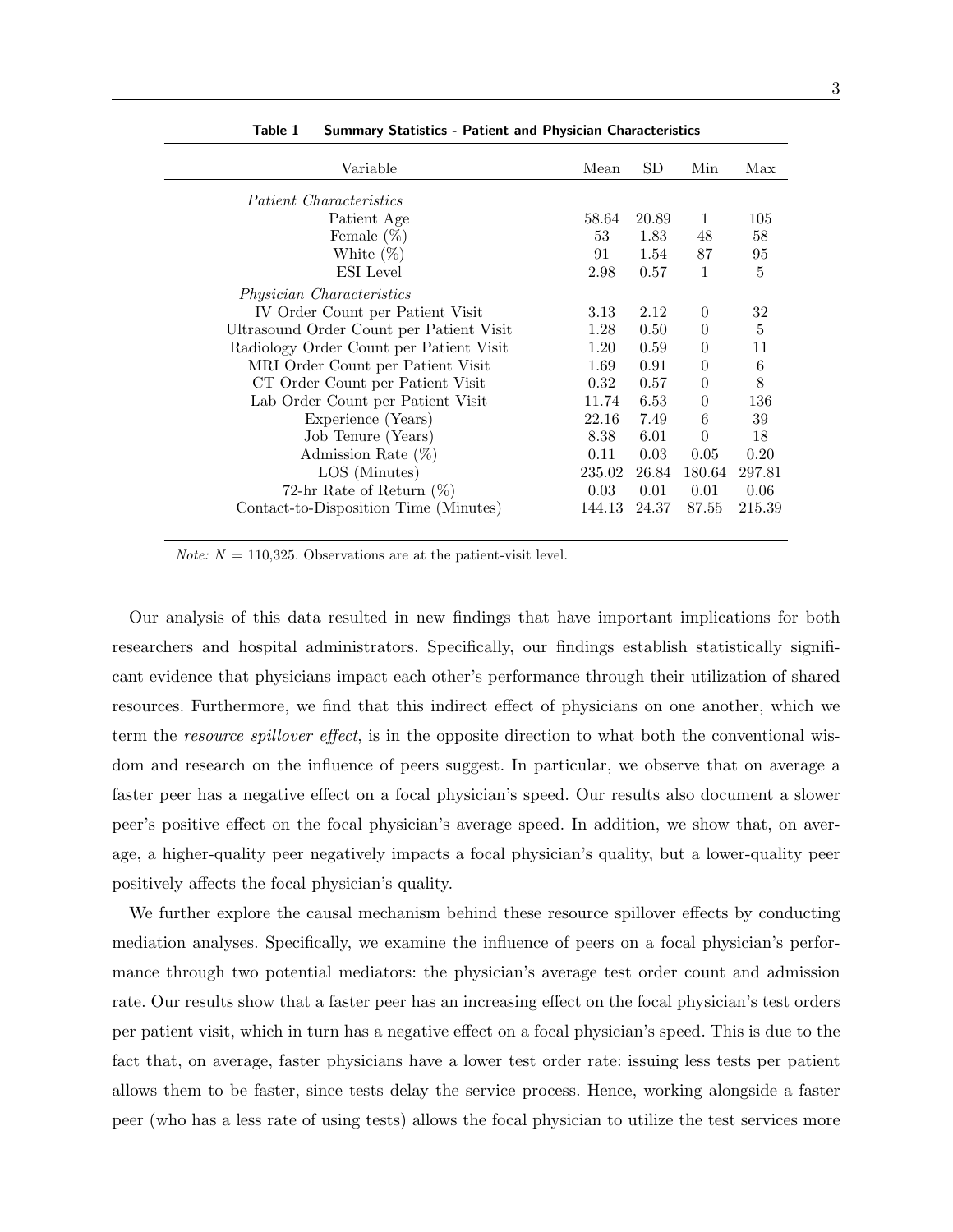(i.e., order more tests) by making them less congested and more available. This, in turn, results in a reduced speed for the focal physician, again since ordering more tests reduces speed. Our results further suggest that a slower peer has a statistically significant decreasing effect on a focal physician's average test order count and, in turn, a positive effect on a focal physician's speed. Specifically, a slower peer blocks the focal physician from using the test services in a timely manner. This roadblocking behavior reduces the average number of tests ordered by the focal physician, making him/her faster.

With regards to peer influence on quality, we find that higher-quality peers have a negative effect and lower-quality peers have a positive effect on a focal physician's admission rate which, in turn, negatively and positively influence a focal physician's quality, respectively. Specifically, we observe that higher quality ED physicians have a higher admission rate on average, especially when metrics such as 72-hour readmission rate is used to gauge quality. Thus, in the presence of a higher-quality peer (who has a higher admission rate), a focal physician may not have access to the resources needed in order to admit his/her patients. As such, his/her admission rate and, in turn, quality decreases on average. Similarly, working alongside a lower-quality peer (who has a lower admission rate) results in an increase in the focal physician's admission rate, and hence, improved quality (e.g., a lower 72-hour readmission rate).

To check the robustness of these findings, we perform various tests which allow us to address potential concerns regarding physicians' selection into peer groups, endogeneity, and/or spurious correlations with omitted variables. For example, we use the nearest-neighbor propensity score matching method without replacement to construct matched samples of physicians that achieve balance across a set of observable covariates related to patient and ED characteristics, including patient age, gender, race, ESI, and ED volume. We re-run our analysis on these matched samples of physicians that achieve balance on all observable covariates, and find that our main inferences remain the same.

The insights we generate into the existence, magnitude, and directional impact of the resource spillover effect have critical implications in a variety of services in which workers utilize shared scarce resources. In particular, our findings shed light on an interesting interplay between constrained capacity and influence of workers on each other's performance. Within the hospital operations literature, given the large body of studies documenting the adverse effects of workload on physicians' performance (KC and Terwiesch 2009, Powell et al. 2012, Berry Jaeker and Tucker 2017, Batt and Terwiesch 2017), our study offers a potential way for alleviating the negative impact of high workload. Specifically, our findings suggest that scheduling physicians alongside diverse peers with whom they utilize shared resources more efficiently would have a positive effect on the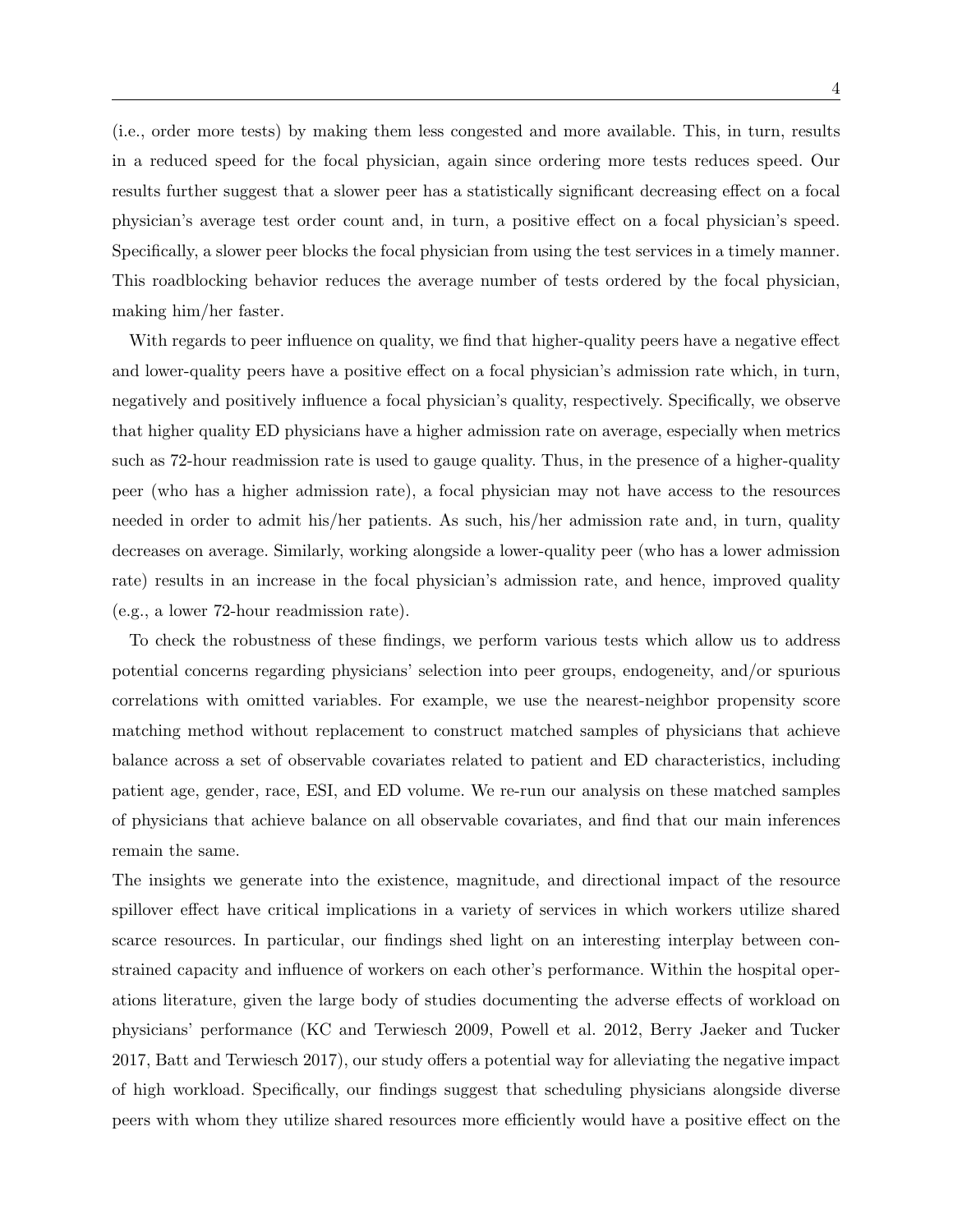operations of hospitals. Furthermore, our results have significant financial implications for hospitals. Given the mounting pressure on hospitals to reduce costs (e.g., payment reforms), healthcare providers aim to reduce Length of Stay (LOS) and increase the number of patients they serve per bed per unit of time. In particular, considering that in an ED, a 15-minute decrease in LOS could result in \$1.4 million of additional revenue for a hospital (The Becker's Hospital Review 2016), our findings could lead to substantial savings for hospital EDs while maintaining a good level of care quality.

In addition to these practice-related implications, our study has also some important theoretical contributions. Past studies on service systems, and in particular EDs, have modeled physicians as parallel servers (see, e.g., Saghafian et al. 2015 and the references therein for a review of queueing studies of ED operations). The underlying assumption in these studies is that servers have exogenous average performances (e.g., an exogenous service rate). Our work shows that this assumption is largely questionable. In particular, we provide evidence that the performance of a particular server/physician (in terms of speed and quality) depends on those of the other servers that are working in the same shift with him/her. Performance rates of servers, hence, are to a great extent endogenous. This finding would not be surprising if the physicians were treating patients as a team. Instead, the ED physicians in our setting work on different patients in parallel and independent of each other. Yet, we find that their performance (measured in terms of speed and/or quality) is not fully exogenous. Our paper attributes this finding to shared utilization of constrained resources (e.g., labs or admission services). That is, use of such shared resources leads to nuanced inter-dependencies among physicians' performance. Furthermore, we show that these nuanced inter-dependencies create opposite-directional effects among physicians.

## 2. Related Studies

Our study is mainly related to three streams of literature: queueing studies of service systems, the behavioral operations management literature surrounding physicians' speed and quality, and physician scheduling.

Queueing Studies of Service Systems: A central assumption in studies that make use of queuing models to examine service systems is that parameters related to speed and/or quality of a server is exogenous. In a verity of queuing models of EDs, for example, physicians are modeled as parallel processing servers with exogenous service rates (see, e.g., Saghafian et al. 2015 for a review). A number of studies have relaxed this assumption to incorporate the fact that servers might change their performance based on the congestion in the system. For example, Dong et al. (2015) examine the effect of congestion on system performance and find that when a queueing system is congested, a slowdown phenomenon emerges. Delasay et al. (2016) find that employees adjust their service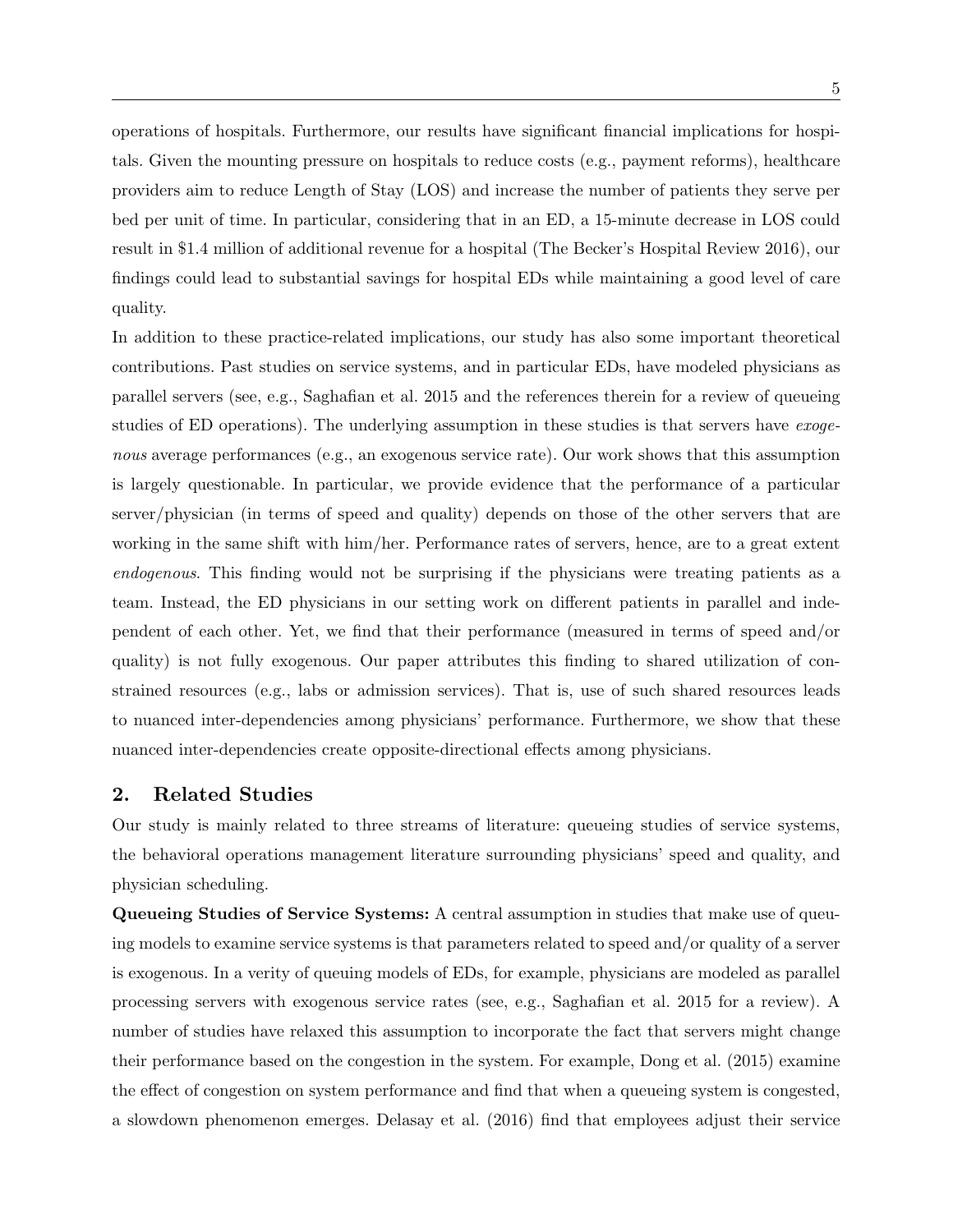rate by speeding up or slowing down according to system load (i.e., the number of users in the system) and overwork, respectively.

Shunko et al. (2017) use behavioral experiments to show that workers process items at a slower rate in single-queue (SQ) systems than in multi-server parallel-queues (PQ) systems. The authors attribute the slowdown effect in the SQ system to social loafing in a shared workload environment. Using field data, Wang and Zhou (2018) compare cashiers' service time in a supermarket setting with a SQ structure of two servers, to a PQ structure. The authors document a 10.7% decrease in cashiers' service time. Gopalakrishnan et al. (2014) study the optimal tradeoffs between the cost of exerting effort and the value of having idle time in an  $M/M/N$  queueing system. Our study contributes to this literature by showing that servers' characteristics are endogenous, in that they depend on parameters of the other servers. This endogeneity in our setting, however, is not related to social loafing or strategic response of servers to spiked workloads that the above-mentioned studies document. Instead, we find that a server's parameters depend on which other server is working in parallel to him/her: a focal server's performance is affected by that of his/her peer, because of a resource spillover.

Behavioral Operations Management: Our study is also related to the behavioral operations management literature surrounding worker speed and quality. A large body of literature has documented how employees adjust their service behavior in response to certain situations by either speeding up or slowing down (Powell and Schultz 2004, Do et al. 2018). For example, Schultz et al. (1998) find that workers speed up when they are the cause of disruptions (blocking and starving) in the flow of work. Several studies have studied the behavioral effects of workload on physician performance. KC and Terwiesch (2009) show that hospital employees speed up as load level increases. KC and Terwiesch (2012) provide evidence for a negative association between the occupancy level of a cardiac intensive care unit and patient LOS due to early discharge of patients from the hospital. Armony et al. (2015) find evidence for both ED slow-down and speed-up and propose plausible explanations such as fatigue, medical staff and/or equipment overload for the slowdown effect. In addition to these effects on speed, the effects of workload on physician quality have also been documented in the literature. Kuntz et al. (2015) show a nonlinear relationship between hospital workload and mortality rates. Powell et al. (2012) found that high workload results in a reduction in physician diligence over paperwork which, in turn, yields less revenue per patient. Saghafian et al. (2018) study the trade-offs in speed and quality in the ED, but unlike our study, they focus on the effect of using telemedical physicians.

Our work builds upon the above-mentioned studies by demonstrating how physicians affect each other's speed and/or quality through shared utilization of resources, and highlights the need to consider such peer influence in staffing and planning models. In addition, our findings suggest that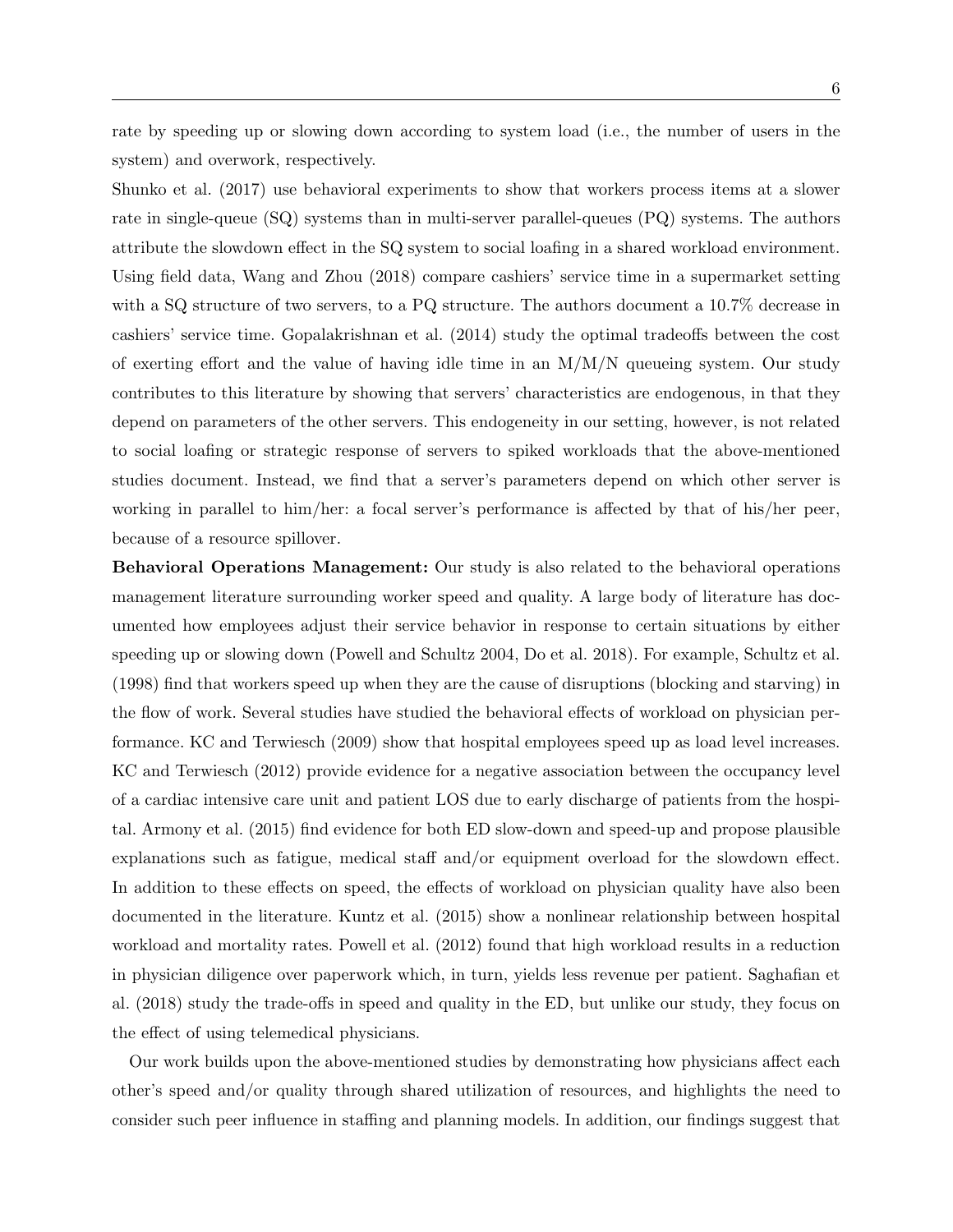during high-volume shifts when resources are more constrained, the influence of peers increases in magnitude. Given that high congestion levels are linked to both longer patient LOS (Kuntz et al. 2011) and higher readmission rates (Anderson et al. 2012), our insights offer hospital administrators a potential strategy to alleviate these negative consequences: a better pairing of physicians that work during the same shifts.

Physician Scheduling. There is a large body of analytical literature on staffing/scheduling decisions. Most classical models developed in the operations management literature assume that workers are similar and independent of each other. Recent studies including Wallace and Whitt (2005), Ata and Van Mieghem (2009), and Ward and Armony (2013) have relaxed this assumption by incorporating worker heterogeneity in scheduling and planning models. Similarly, Arlotto et al. (2014) consider both worker heterogeneity and learning for staffing decisions.

A related stream of literature has focused on scheduling and appointment systems in healthcare settings (see, e.g., Cayirli and Veral 2009, Gupta and Denton 2008). A number of these studies are based on the assumption that patients are homogeneous (Begen and Queyranne 2011, Cayirli et al. 2012). Other studies have used variability in service duration to account for the heterogeneity in patient characteristics. For example, higher variance in treatment duration of patients has been shown to create higher variability in the system. As such, several studies have suggested sequencing patients based on their variance of service duration (Robinson and Chen 2003, and Cayirli et al. 2008). For example, Wang (1999) argues that larger variability will lead to longer waiting times, so sequencing patients with smaller service duration variance first can reduce waiting times for subsequent patients.

More closely related to ED operations, Sinreich et al. (2012) use two heuristic algorithms for staffing physicians, nurses and technicians. The authors show that the work schedules developed by these two algorithms result in a 20% to 64% decrease in patient waiting time and a 7% to 29% reduction in LOS. Yankovic and Green (2011) develop a variable finite-source queuing model representing the nursing system to approximate the actual interdependent dynamics of bed occupancy levels and demands for nursing. Patel and Vinson (2005) propose organizing ED staff members into teams consisting of one physician, two nurses, and one technician in a single suburban ED setting and report decreases in patient wait time and the Left Without Being Seen (LWBS) rate. None of these studies, however, consider the potential impact of physicians on each other's performance, and how it might be used to improve scheduling and staffing decisions.

# 3. Methodology

We exploit longitudinal data on ED physicians to examine whether and how independent and parallel processing physicians affect each other's performance. We identify a focal physician's peers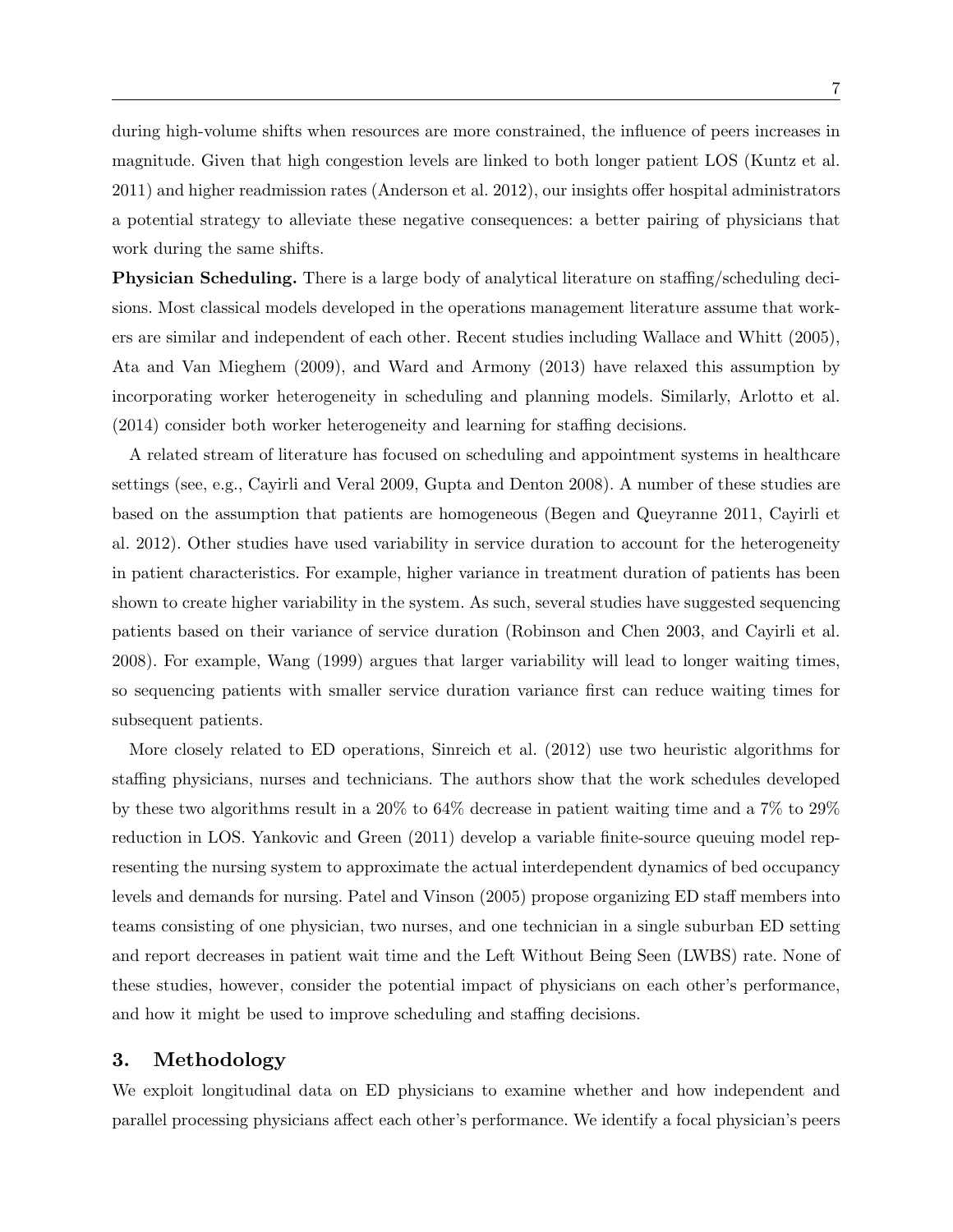in our setting as those physicians who are scheduled to work alongside the focal physician during the same shifts. We measure physician performance in terms of speed and quality using the LOS and 72-hour return metrics, respectively. A patient's LOS captures the time from when the patient checks into the ED to the time when s/he leaves. A shorter LOS implies that more patients can be moved through the ED per unit time. Therefore, LOS serves as a valid proxy for an ED physician's speed. The 72-hour return metric indicates patients' return to the ED within 72 hours of their initial discharge. When patients return to the ED, it is possible that during their first visit not all their medical issues were sufficiently addressed. Although controversial, this metric has been proposed and used as a measure of quality in the Emergency Medicine literature (Abualenain et al. 2013, Pham et al. 2011, Klasco et al. 2015). Nevertheless, we also re-run our analyses using two other quality metrics that measure how often a physician overcalls and undercalls his/her patients' illness severity. We observe similar results to those obtained by using the 72-hour rate of return as the main measure of quality.

To examine whether and how physicians influence each other in our setting, we model how a focal physician's performance, measured in terms of speed and quality, is affected by the presence of his/her peers. Specifically, our unit of analysis is focal physician  $i$  who works alongside his/her peer physician j while treating patient  $k$  at time  $t$ . The outcomes of interest which capture physician  $i$ 's speed and quality at time t are the LOS and the 72-hour return of patient k, respectively. We define a focal physician's peer group at time  $t$  as all other physicians who are scheduled to work in the ED during the same time. Our dataset provides us with the identity of the main physician associated with each patient visit. Using this information, we are able to infer the identities of physician peers corresponding to each patient  $k$ 's visit by identifying all physicians for whom there exists at least one assigned patient in our dataset whose contact-to-disposition time (the time from initial physician contact to the time when a disposition decision is issued) overlaps with that of patient  $k$ . We then construct a dataset comprising of all possible combinations of focal-peer physician pairs. This leaves us with 304,877 observations. We examine the effect of peer physician j's characteristics on focal physician i's performance by introducing treatment variables coded as 1 if peer physician j has a higher speed, higher quality, a different medical degree, or is of the opposite gender compared to focal physician i. In addition to differences in speed and quality, we included differences in variables such as medical degree and gender to examine if they also play a role in how physicians influence each other's performance.

Since our goal is to derive insights that could be useful in the area of physician scheduling (improving performance by making use of suitable pairs during shifts), we have chosen the oneto-one peer analysis approach for easier interpretation of our results. We use the quartiles of physician speed and quality measures to compare physicians along these dimensions. Figures 1 and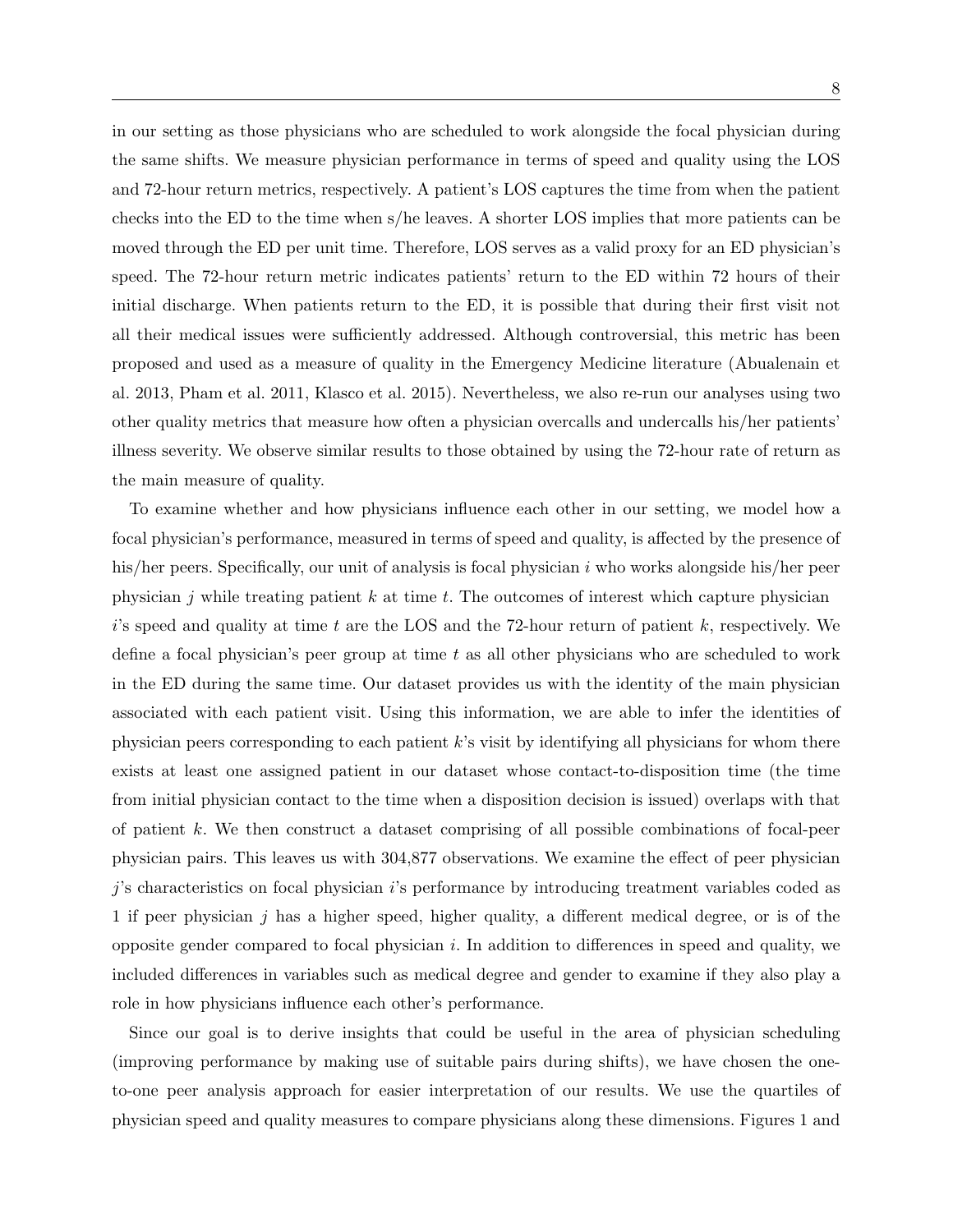2 illustrate the distribution of the average speed and quality measures of the physicians in our dataset, respectively. In order to account for possible variations in physicians' performance over our study period, we measure a physician's performance at time  $t$  with respect to his/her patient visits prior to time t.

We control for patient  $k$ 's characteristics including age, gender, race, and ESI level as well as focal physician i's characteristics with respect to patient k's visit at time t such as hospital admission (binary variable indicating whether the patient was admitted to the hospital after the ED visit) and the number of tests ordered. In addition, we control for familiarity between the focal and peer physicians. Similar to Huckman et al.  $(2009)$ , we define physician familiarity at time t as the number of minutes a focal physician has spent working alongside his/her peer prior to time t. For the initial calculation of the physician familiarity metric, we use all observations associated with the first year of our sample study and exclude these observations from our final sample. This leaves us with 276,007 observations.

In addition to controlling for patient- and physician-level characteristics, we control for ED volume at time t. We include hour, day, month, and year fixed effects to control for any unobserved time-varying effects as well as physician fixed effects that absorb all observed and unobserved time-invariant physician characteristics. We cluster the error terms at the focal physician level to account for autocorrelation in the data.

We estimate the influence of peers in our setting using the following regression model:

$$
Y_{ijkt} = \beta_1 T_{ijt} + \beta_2 P_{ikt} + \beta_3 R_{ikt} + \beta_4 E_{it} + \beta_5 Q_{ijt} + \gamma_t + \sigma_i + \epsilon_{ijkt},\tag{1}
$$

where  $Y_{i,jkt}$  represents focal physician is outcome of interest with respect to patient k's visit at time t while working alongside peer physician j.  $T_{ijt}$  denotes treatment variables corresponding to physicians i and j's relative characteristics at time t.  $P_{ikt}$  and  $R_{ikt}$  refer to vectors of physician i and patient k's characteristics at time t, respectively.  $E_{it}$  represents ED volume and  $Q_{ijt}$  refers to familiarity between physicians i and j at time t.  $\gamma_t$  refers to time fixed effects and  $\sigma_i$  denotes physician fixed effects.  $\epsilon_{i j k t}$  is a statistical noise. We use OLS and logistic regression models to estimate the influence of peers on a focal physician's speed and quality, respectively.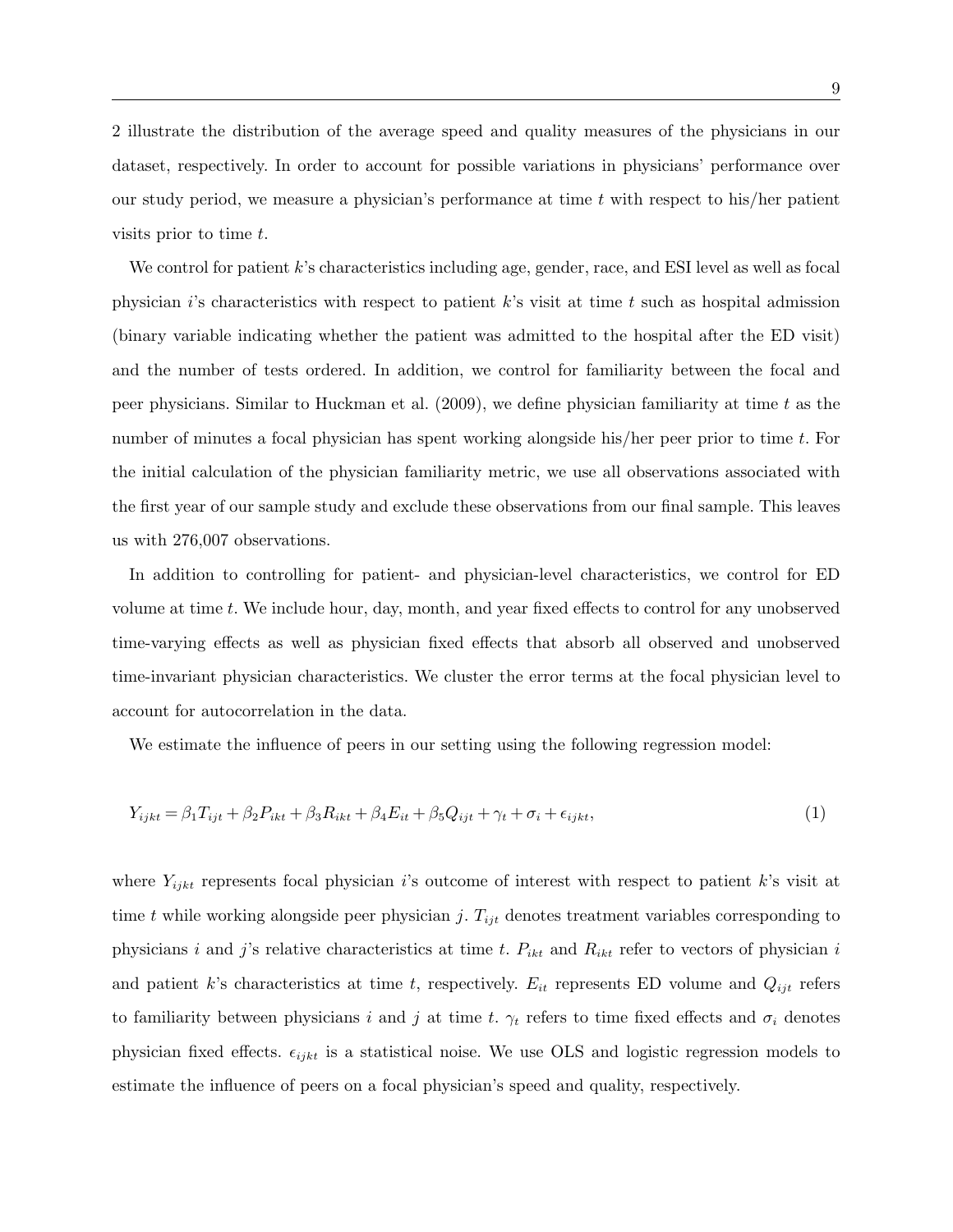

Figure 1 Distribution of Physicians' Average LOS (in Minutes)



Figure 2 Distribution of Physicians' 72-hr Rate of Return (in Percentage)

## 4. Results and Discussion

Table 2 presents the effect estimates of faster and slower peers on a focal physician's speed and quality<sup>2</sup>. The statistically significant ( $p < 0.001$ ) effect estimates of faster and slower peers on the focal physician's average patient LOS is positive and negative, respectively. Our results demonstrate that, in the presence of a faster peer, a focal physician's patient LOS increases by 5.2 minutes. Similarly, we observe that the focal physician's speed decreases by 5.1 minutes on average while working with a slower peer. As shown in Table 2, we do not find statistically significant evidence for the effects of faster and slower peers on a focal physician's average quality.

<sup>2</sup> Complete regression results are presented in Appendix A.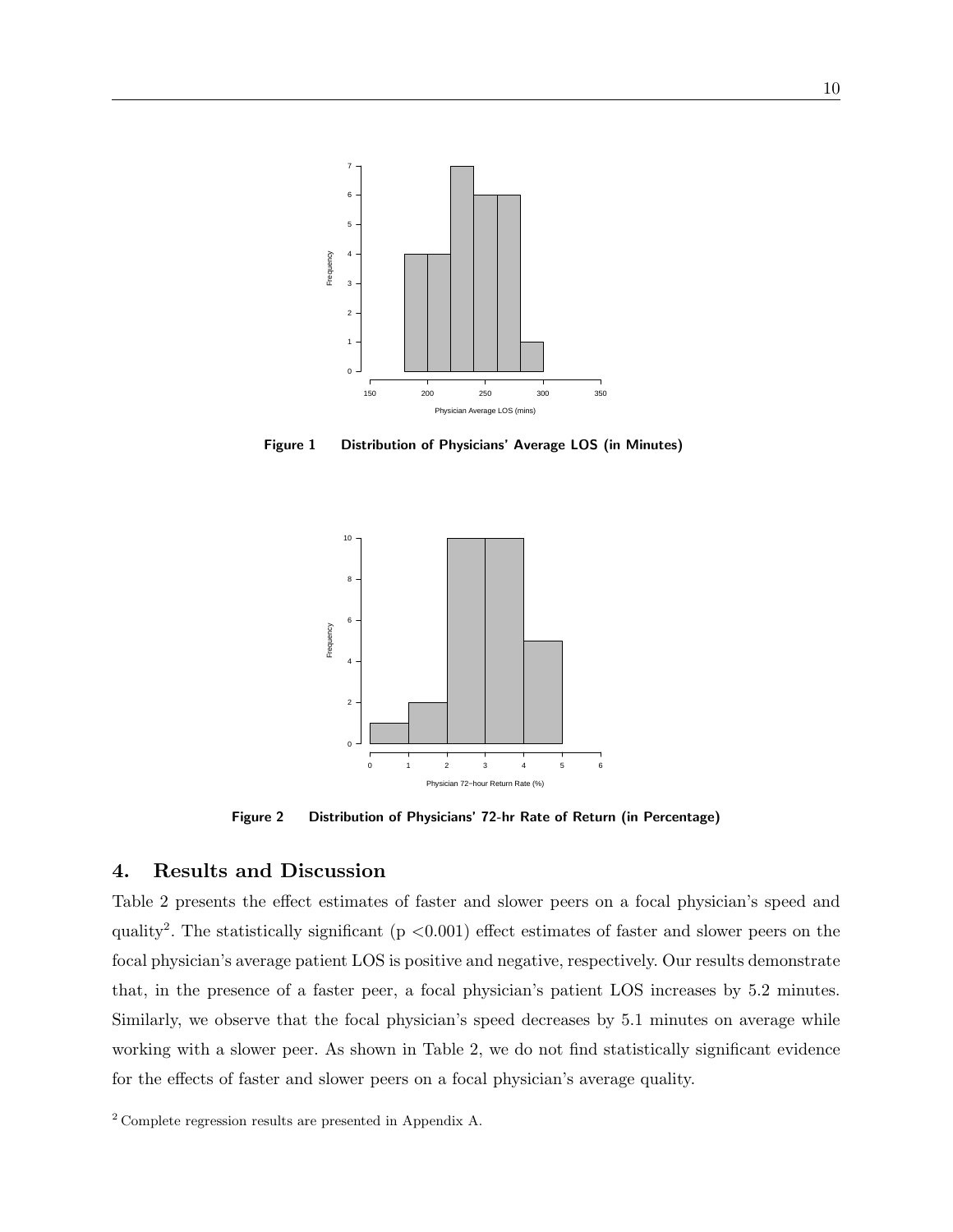|                         | rabie z<br>Speed Effect Estimates |                |
|-------------------------|-----------------------------------|----------------|
|                         | <b>LOS</b>                        | Rate of Return |
|                         |                                   |                |
| Faster Peer             | $5.2402***$                       | 0.0004         |
|                         | (0.6709)                          | (0.0267)       |
| Slower Peer             | $-5.1070***$                      | 0.0170         |
|                         | (0.6293)                          | (0.0263)       |
| Same-Speed Peer         | $-0.5166***$                      | $-0.0283$      |
|                         | (0.4324)                          | (0.0312)       |
| Observations            | 276,007                           |                |
| Time Fixed Effects      | Yes                               |                |
| Physician Fixed Effects | Yes                               |                |
| Controls                | Yes                               |                |

Table 2 Speed Effect Estimates

Note: \*\*\*p<0.1; \*\*p<0.05; \*\*\*p<0.01

Table 3 presents the effect estimates of higher- and lower-quality peers on a focal physician's average speed and quality. We document a statistically significant negative effect of a higher-quality peer and positive effect of a lower-quality peer on a focal physician's average quality.

We do not, however, find statistically significant evidence for the influence of higher- and lowerquality peers on a focal physician's average speed. To ensure that our insights are not due to the measure of quality we use (the 72-hour rate of return), in Section 8 we derive the effect estimates of higher- and lower-quality peers using two alternative quality measures. Our findings reveal that the insights into how higher- and lower-quality physicians influence each other are not sensitive to how a physician's quality is measured.

To illustrate a more clear picture of the implications of these effects, in Table 2 we determine the effect estimates of a same-speed peer as a point of comparison. We find that the marginal effect of working alongside a faster (slower) peer is a 1.9-minute increase (4.6-minute decrease) in the focal physician's average patient LOS compared to working with a same-speed peer. Similarly, the effect estimate of a higher- (lower-) quality peer on a physician's average quality represents a marginal effect of  $6\%$  increase (20% decrease) in the odds for the return of the physician's patients within 72 hours of discharge.

In Appendix B, we present the effect estimates of a peer physician's medical degree and gender on a focal physician's performance. We do not observe any statistically significant effect on a focal physician's performance when using these variables. The lack of statistical significance, however, might be attributed to the lack of variations in these variables in our data (thus, a low power). For example, the number of female physicians in our data is fairly limited. Therefore, we leave it to future research to further explore the potential impact of these variables.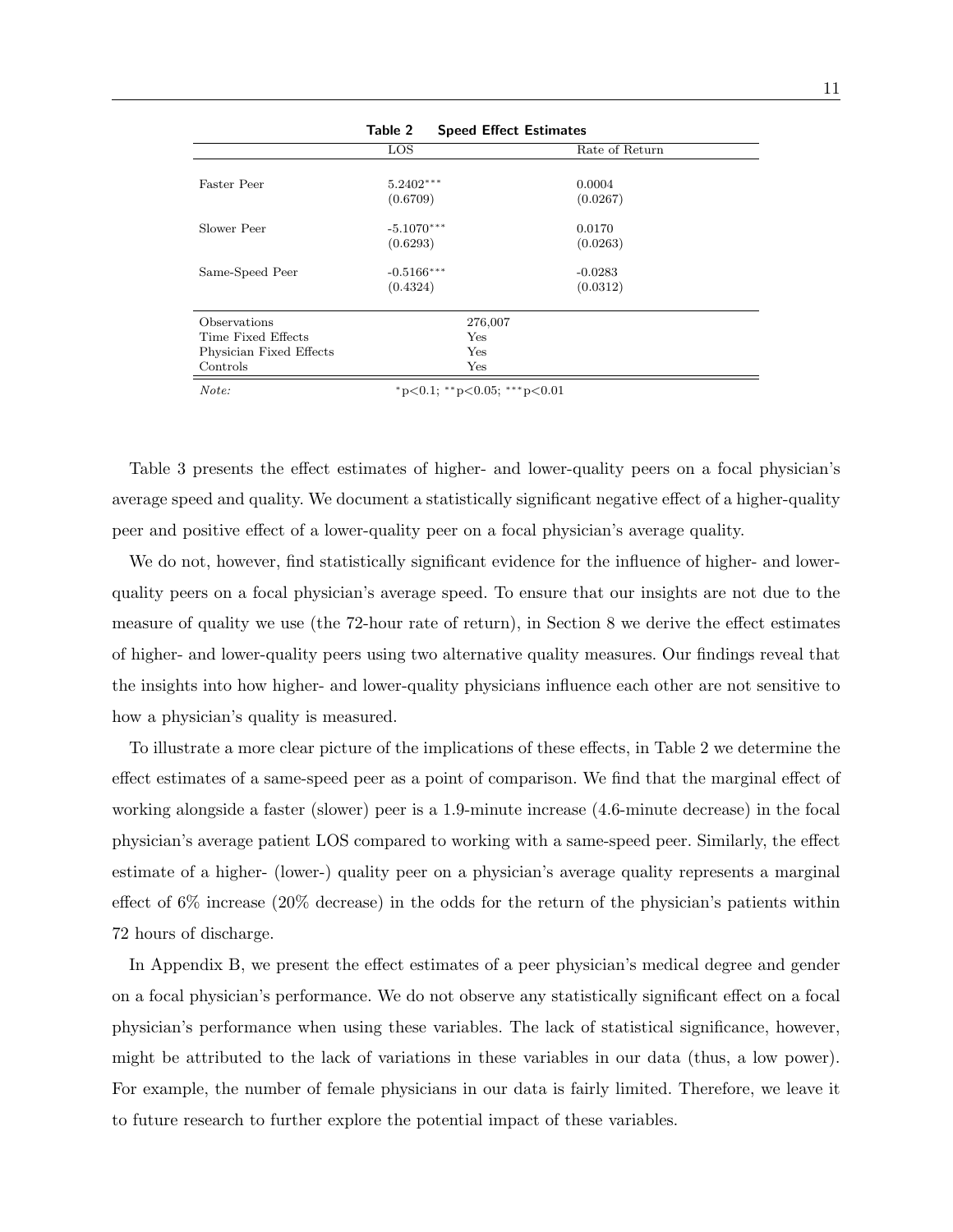|                         | Table 3<br><b>Quality Effect Estimates</b> |                |
|-------------------------|--------------------------------------------|----------------|
|                         | <b>LOS</b>                                 | Rate of Return |
|                         |                                            |                |
| Higher-Quality Peer     | $-0.7553$                                  | $0.0850*$      |
|                         | (0.6697)                                   | (0.0459)       |
| Lower-Quality Peer      | 0.6836                                     | $-0.2036***$   |
|                         | (0.8513)                                   | (0.0533)       |
| Same-Quality Peer       | 0.0667                                     | $0.6836***$    |
|                         | (0.5936)                                   | (0.0424)       |
| Observations            | 276,007                                    |                |
| Time Fixed Effects      | Yes                                        |                |
| Physician Fixed Effects | Yes                                        |                |
| Controls                | Yes                                        |                |
|                         |                                            |                |

Note: \*\*\*p<0.1; \*\*p<0.05; \*\*\*p<0.01

# 5. Endogeneity in Physician Shift Assignment

As noted in Section 1, patients arriving to our partner hospital's ED are randomly assigned to physicians via an automated randomized algorithm. This removes potential endogeneity concerns that could bias our results, had the physicians self-selected their patients or if specific patients were seen by specific physicians. Estimation of peer influence in our setting, however, is still complicated because of the non-random assignment of physicians to shifts, which allows for the possibility of unobserved characteristics to confound the relationship between the treatment and the outcome. Although the unsystematic nature of physician assignment to shifts in our setting largely mitigates this concern, we conduct formal robustness tests to gain full confidence.

In the first test, we address physicians' potential self-selection in peer groups by constructing a sub-sample of observations in which shift assignments are as close as possible to random. Specifically, we construct a sub-sample of physicians' atypical patient visits with respect to their peers at the time of these visits. Atypical observations associated with each physician are identified as those which break out of a physician's scheduling pattern, and hence, could be viewed as a result of an exogenous shock (e.g., late change of schedule, physician calling in sick, etc.) to the physician assignment system. We identify these atypical observations as the least number of interactions (less than 8% of total patient visits) between each focal physician and his/her peers across the sample period. Specifically, for each physician in our dataset, we identify those peers with whom the physician has had the least number of interactions (less than 8% of the physician's total patient visits across the 4-year sample period). We then include all observations associated with the physician and those identified peer physicians in the subsample. We re-run our analysis on this sub-sample and find the results (presented in Tables 4 and 5) to be consistent with our main findings. This suggests that our results are unlikely to be driven by physicians' self-selection into peer groups.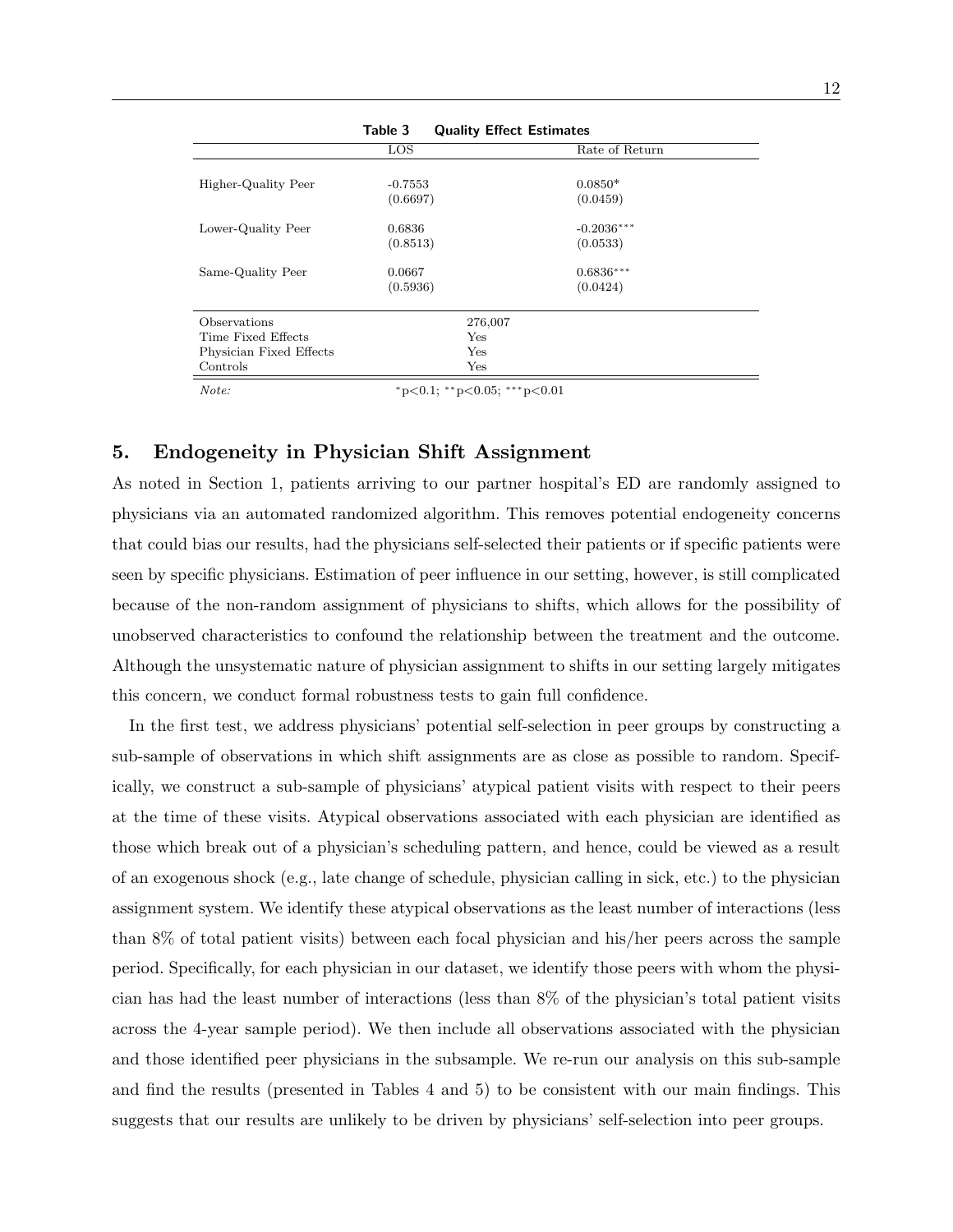| Table 4                 | <b>Atypical Subsample - Speed Effect Estimates</b> |                |
|-------------------------|----------------------------------------------------|----------------|
|                         | LOS                                                | Rate of Return |
| Faster Peer             | $6.3821***$                                        | 0.0853         |
|                         | (1.6332)                                           | (0.1080)       |
| Slower Peer             | $-3.9734*$                                         | 0.0574         |
|                         | (2.2060)                                           | (0.0826)       |
| Observations            | 27,248                                             |                |
| Time Fixed Effects      | Yes                                                |                |
| Physician Fixed Effects | Yes                                                |                |
| Controls                | Yes                                                |                |
| Note:                   | *p<0.1; **p<0.05; ***p<0.01                        |                |

| Table 5                 | <b>Atypical Subsample - Quality Effect Estimates</b> |                |
|-------------------------|------------------------------------------------------|----------------|
|                         | LOS                                                  | Rate of Return |
|                         |                                                      |                |
| Higher-Quality Peer     | $-0.0703$                                            | $0.2769**$     |
|                         | (0.5571)                                             | (0.1096)       |
| Lower-Quality Peer      | 0.6872                                               | $-0.2187*$     |
|                         | (0.9795)                                             | (0.1228)       |
| Observations            | 27,248                                               |                |
| Time Fixed Effects      | Yes                                                  |                |
| Physician Fixed Effects | Yes                                                  |                |
| Controls                | Yes                                                  |                |
| Note:                   | *p<0.1; **p<0.05; ***p<0.01                          |                |

In the second test, we study the relationship between the number of high-performing physicians and ED volume. Specifically, for each patient k's visit at time t, we examine whether physician  $i$ 's performance relative to his/her peers is correlated with ED volume at time  $t$ . Hence, a positive correlation between ED volume and the number of high-performing physicians might indicate that high-performing physicians are assigned to high-volume shifts. To test this, we make use of the following model:

$$
E_{ikt} = \beta_1 T_{it} + \beta_2 P_{ikt} + \beta_3 R_{ikt} + \gamma_t + \epsilon_{ikt},\tag{2}
$$

where  $E_{ikt}$  denotes ED volume<sup>3</sup> at time t of patient k's visit, and  $T_{it}$  is an indicator variable coded as 1 if physician  $i$  is a higher-than-average performer in terms of speed and/or quality relative to his/her peers.  $P_{ikt}$  in model (2) represents patient k's characteristics at time t including age, race, gender, and ESI level, and  $R_{ikt}$  refers to physician i's characteristics with regards to treating

 $3$  As described earlier, ED volume at time t indicates the number of patients being seen by all physicians other than physician i.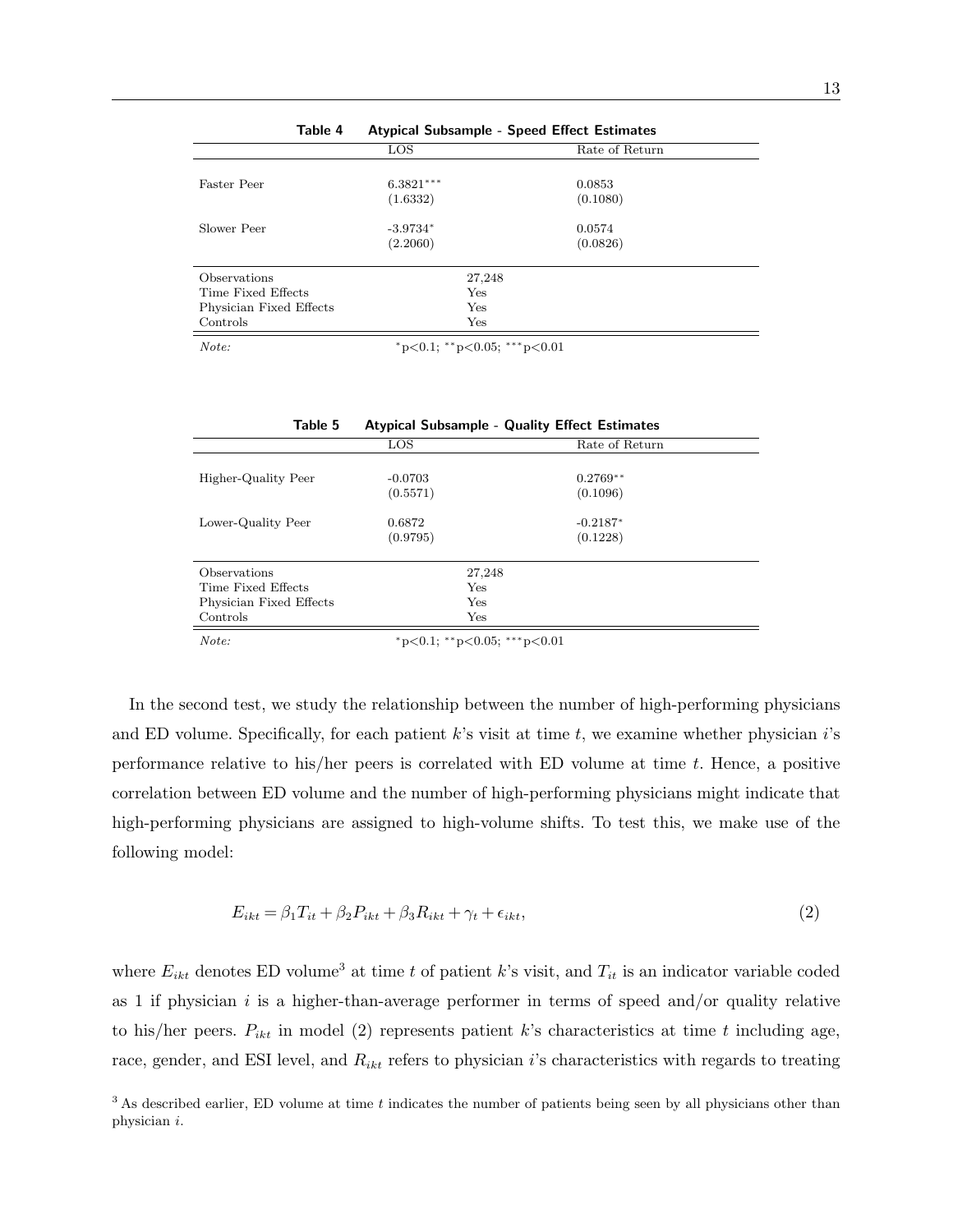patient  $k$  at time  $t$  including the number of tests ordered and the contact-to-disposition time in minutes. Lastly,  $\gamma_t$  in model (2) denotes time fixed effects and  $\epsilon_{ikt}$  is a statistical noise.

It should be noted that we run model (2) two times; once where  $T_{it}$  denotes a higher-than-average physician with respect to speed and once where  $T_{it}$  indicates a high-performing physician with respect to quality. According to the results presented in Tables 6 and 7, we find no statistically significant relationship between ED volume and the number of high-performing physicians. The results of both tests address the concern of physicians' potential selection into peer groups and confirm that endogeneity issues are plausibly mitigated in our setting.

#### 6. Robustness Checks

In this section, we present robustness checks to test the validity of our main findings and the approaches that establish them.

#### 6.1. Propensity Score Matching

In order to ensure that physician pairs in our sample have similar distributions on all observable covariates related to patient and ED characteristics, we use matching to construct well-matched samples of physician pairs. Specifically, we use the nearest-neighbor propensity score matching without replacement within a specified caliper width<sup>4</sup>. Furthermore, we match observations using all patient- and ED-related covariates in our data, including patient age, gender, race, ESI level, and ED volume. The results of re-running model (1) on the matched samples of physician pairs are presented in Tables 8 and 9, and show that our main findings discussed in the previous sections remain fairly unchanged. To test whether this is due to the fact that our matching technique fails to improve the balance between the covariates, we compare the covariates across treatment and control groups before and after matching. Tables 1-6 in Appendix C present the mean baseline values of all covariates prior to matching across the treatment and control groups (stratified by different peer characteristics). We find that, without matching, the distribution of ED volume and some of the covariates related to patient characteristics including age and ESI level are relatively unbalanced across the treated and control groups. Tables 7-12 in Appendix C illustrate how matching improves the balance in the means of these covariates across the treatment and control samples.

<sup>&</sup>lt;sup>4</sup> We use a caliper width of 0.1 times the pooled standard deviation of the logit of the propensity score (Rosenbaum and Rubin 1985).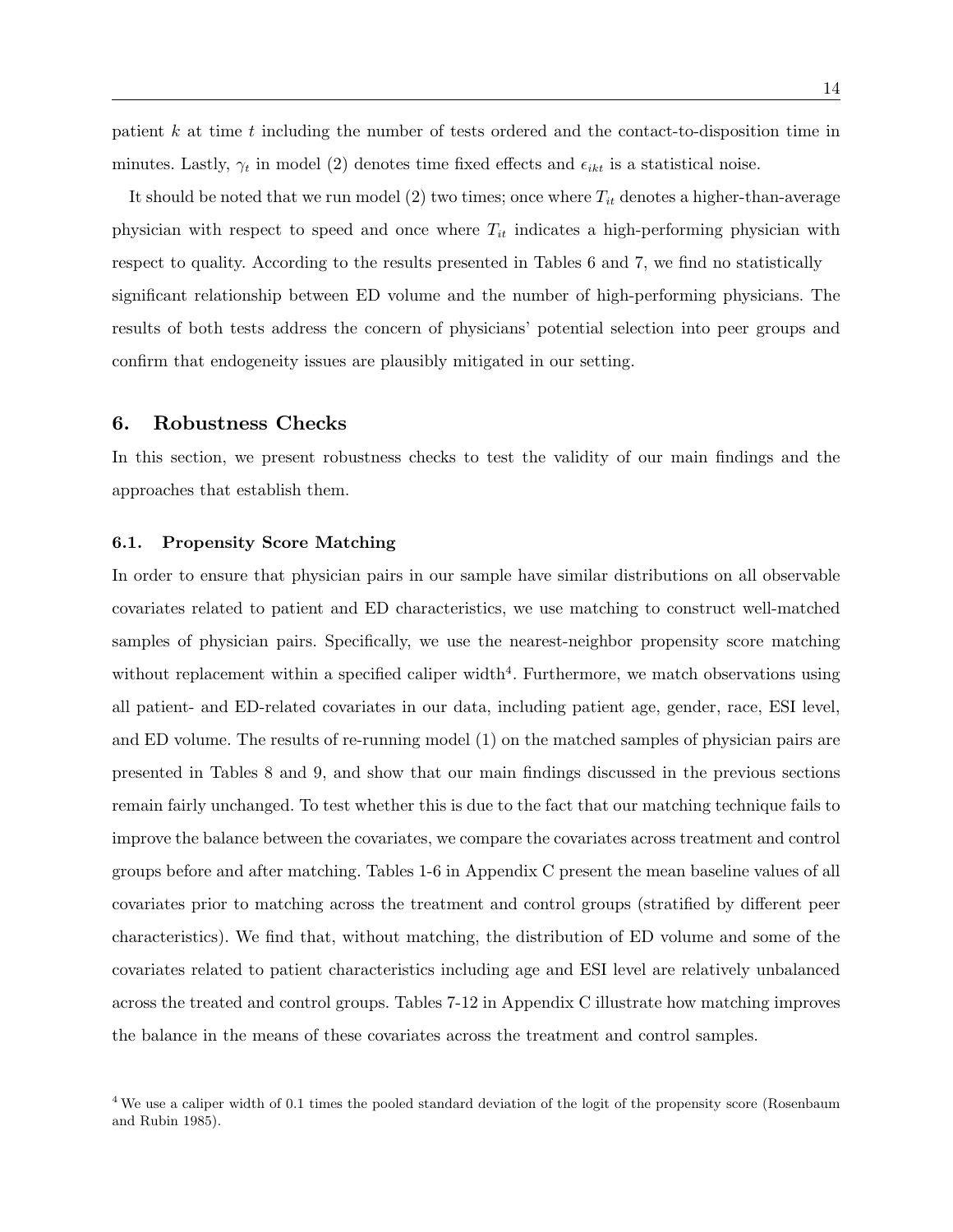|                    | ED Volume                   |
|--------------------|-----------------------------|
| Faster Physician   | 0.2485<br>(0.3076)          |
| Observations       | 276,007                     |
| Time Fixed Effects | Yes                         |
| Controls           | Yes                         |
| Note:              | *p<0.1; **p<0.05; ***p<0.01 |

#### Table 6 Effect Estimates - High-Performing Physicians (Speed)

Table 7 Effect Estimates - High-Performing Physicians (Quality)

|                          | ED Volume                   |
|--------------------------|-----------------------------|
| Higher-Quality Physician | $-0.0968$<br>(0.2735)       |
| Observations             | 276,007                     |
| Time Fixed Effects       | Yes                         |
| Controls                 | Yes                         |
| Note:                    | *p<0.1; **p<0.05; ***p<0.01 |

| <b>Speed Effect Estimates - Matched Sample</b> | Table 8 |  |  |  |  |  |
|------------------------------------------------|---------|--|--|--|--|--|
|------------------------------------------------|---------|--|--|--|--|--|

| LOS                         | Rate of Return |
|-----------------------------|----------------|
|                             |                |
| 1.3717***                   | 0.0073         |
| (0.4804)                    | (0.0229)       |
|                             |                |
| $-5.1593***$                | 0.0387         |
| (0.5864)                    | (0.0324)       |
|                             |                |
| 121,564                     |                |
| Yes                         |                |
| $_{\rm Yes}$                |                |
| Yes                         |                |
| *p<0.1; **p<0.05; ***p<0.01 |                |
|                             |                |

| Table 9             |                       | <b>Quality Effect Estimates - Matched Sample</b> |
|---------------------|-----------------------|--------------------------------------------------|
|                     | LOS                   | Rate of Return                                   |
| Higher-Quality Peer | $-0.7553$<br>(0.6697) | $0.0850*$<br>(0.0459)                            |
| Lower-Quality Peer  | 0.6836<br>(0.8513)    | $-0.2036***$<br>(0.0533)                         |

| Observations            | 200,922                     |  |
|-------------------------|-----------------------------|--|
| Time Fixed Effects      | Yes                         |  |
| Physician Fixed Effects | Yes                         |  |
| Controls                | Yes                         |  |
| Note:                   | *p<0.1; **p<0.05; ***p<0.01 |  |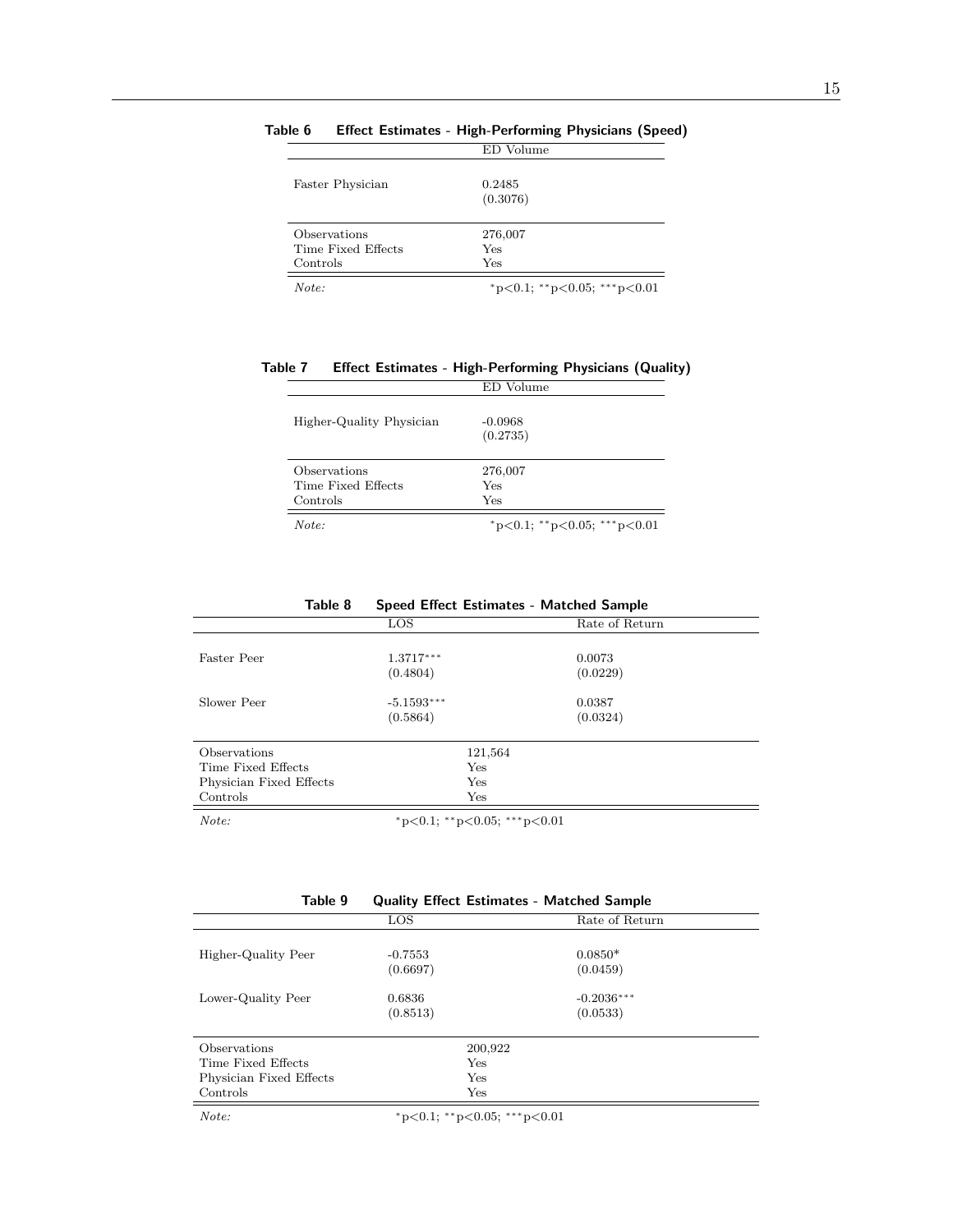Furthermore, we tested the overlap assumption to ensure that there is sufficient overlap in the distributions of covariates between the matched treated and control groups. For example, Figures 1-6 in Appendix D plot the kernel density of a few of the matching covariates for the faster peer effect analysis, and show that, the estimated densities of the treated and control groups have most of their respective masses in regions in which they overlap each other. We observed the same level of overlap for all other peer characteristics as well.

Finally, in order to ensure that our analysis is not sensitive to the choice of our matching technique, we also used alternative matching approaches including one-to-one matching with and without replacement and coarsened exact matching. In each case, our main inferences remained unchanged.

#### 6.2. Alternative Model Specification

To ensure robustness of our results to different model specifications, we re-run our analysis using an alternative specification to model (1). Specifically, given the evidence provided in the related literature on the impact of ED congestion on performance (e.g., KC and Terwiesch 2009, Kuntz et al. 2015), we include both linear and quadratic forms of ED volume in our model. Specifically, we make use of the following model:

$$
Y_{ijkt} = \beta_1 T_{ijt} + \beta_2 P_{ikt} + \beta_3 R_{ikt} + \beta_4 E_{it} + \beta_5 E_{it}^2 + \beta_6 Q_{ijt} + \gamma_t + \sigma_i + \epsilon_{ijkt}.
$$
 (3)

The regression results presented in Tables 10 and 11 confirm our main findings. Specifically, we observe statistically significant evidence for opposite-direction effects with respect to physicians' relative speed and quality.

#### 7. Potential Mechanisms

The results discussed in the previous section show that both slower and lower-quality physicians have positive effects on a focal physician's average performance, while faster and higher-quality physicians negatively impact the performance of their peers. In this section, we explore two potential mechanisms which may drive these observed effects: resource spillover and social influence.

#### 7.1. Resource Spillover

A setting such as an ED where shared (and limited) resources are often utilized to serve patients resembles a queuing system in which a server can potentially be impacted by spillover from other servers. For example, if a server is faster to use resources (e.g., issue tests), s/he can hinder the ability of the other server to use the same resources in a timely manner (for multi-stage ED queueing models with limited resources, see, e.g., Saghafian et al. (2012), Huang et al. (2015), and the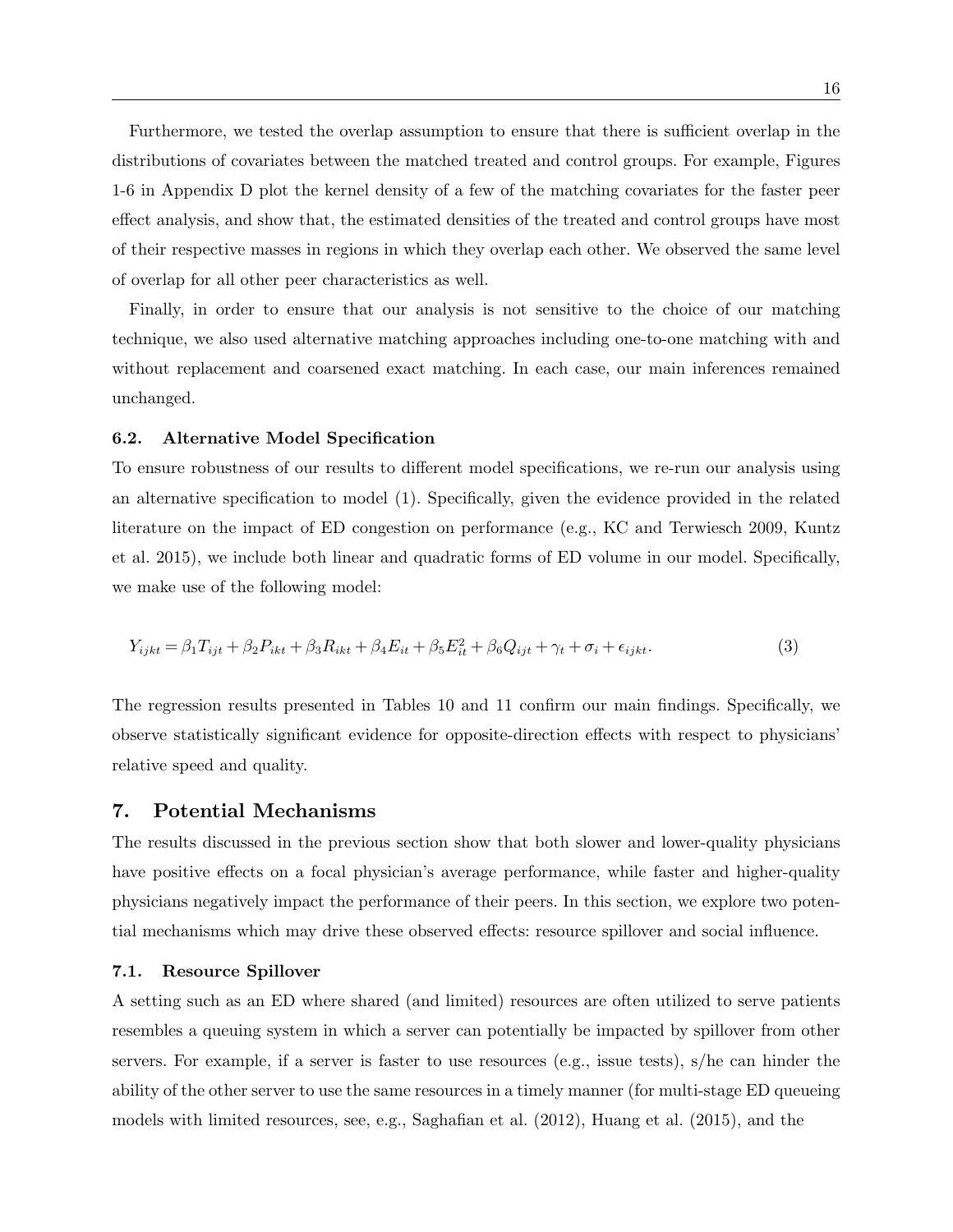| <b>LOS</b>                  | Rate of Return           |
|-----------------------------|--------------------------|
|                             |                          |
| $3.8208***$                 | $-0.0022$                |
| (0.8223)                    | (0.0279)                 |
|                             |                          |
|                             | 0.0215                   |
|                             | (0.0302)                 |
| 276,007                     |                          |
| Yes                         |                          |
| Yes                         |                          |
| Yes                         |                          |
| *p<0.1; **p<0.05; ***p<0.01 |                          |
|                             | $-3.4183***$<br>(0.7998) |

| Table 10 |  |  |  |  | Speed Effect Estimates - Alternative Model Specification |
|----------|--|--|--|--|----------------------------------------------------------|
|----------|--|--|--|--|----------------------------------------------------------|

| Table 11                |              | <b>Quality Effect Estimates - Alternative Model Specification</b> |
|-------------------------|--------------|-------------------------------------------------------------------|
|                         | LOS          | Rate of Return                                                    |
| Higher-Quality Peer     | $-0.5782$    | $0.1204***$                                                       |
|                         | (0.8749)     | (0.0437)                                                          |
| Lower-Quality Peer      | 1.0472       | $-0.1761***$                                                      |
|                         | (1.3315)     | (0.0512)                                                          |
| Observations            | 276,007      |                                                                   |
| Time Fixed Effects      | Yes          |                                                                   |
| Physician Fixed Effects | Yes          |                                                                   |
| Controls                | $_{\rm Yes}$ |                                                                   |

Note: \* p<0.1; \* \* p<0.05; \* \* \* p<0.01

references therein). Thus, a high-performing peer's negative effect on a focal physician's performance could be a result of a resource spillover effect. Furthermore, such resources are typically more binding during busy times when the ED volume is high. Hence, this spillover mechanism is expected to be more pronounced during busy periods. Therefore, to first gain an understanding of whether or not resource spillover could be the mechanism underlying our findings, we compare the magnitude of our findings among two sub-samples of focal-peer observations: one pertaining to shifts with higher-than-average patient volume (i.e., when resources are more constrained), and one comprising of shifts with lower-than-average volume (i.e., when resources are less constrained).

From the results presented in Tables 12 and 13, we observe that the effects corresponding to high-volume shifts are indeed larger in magnitude compared to those associated with low-volume shifts. This suggests that resource spillover is likely to be the driving force behind our results. However, to gain a deeper understanding, we next perform mediation analyses to more formally investigate the causal pathways that might explain our findings.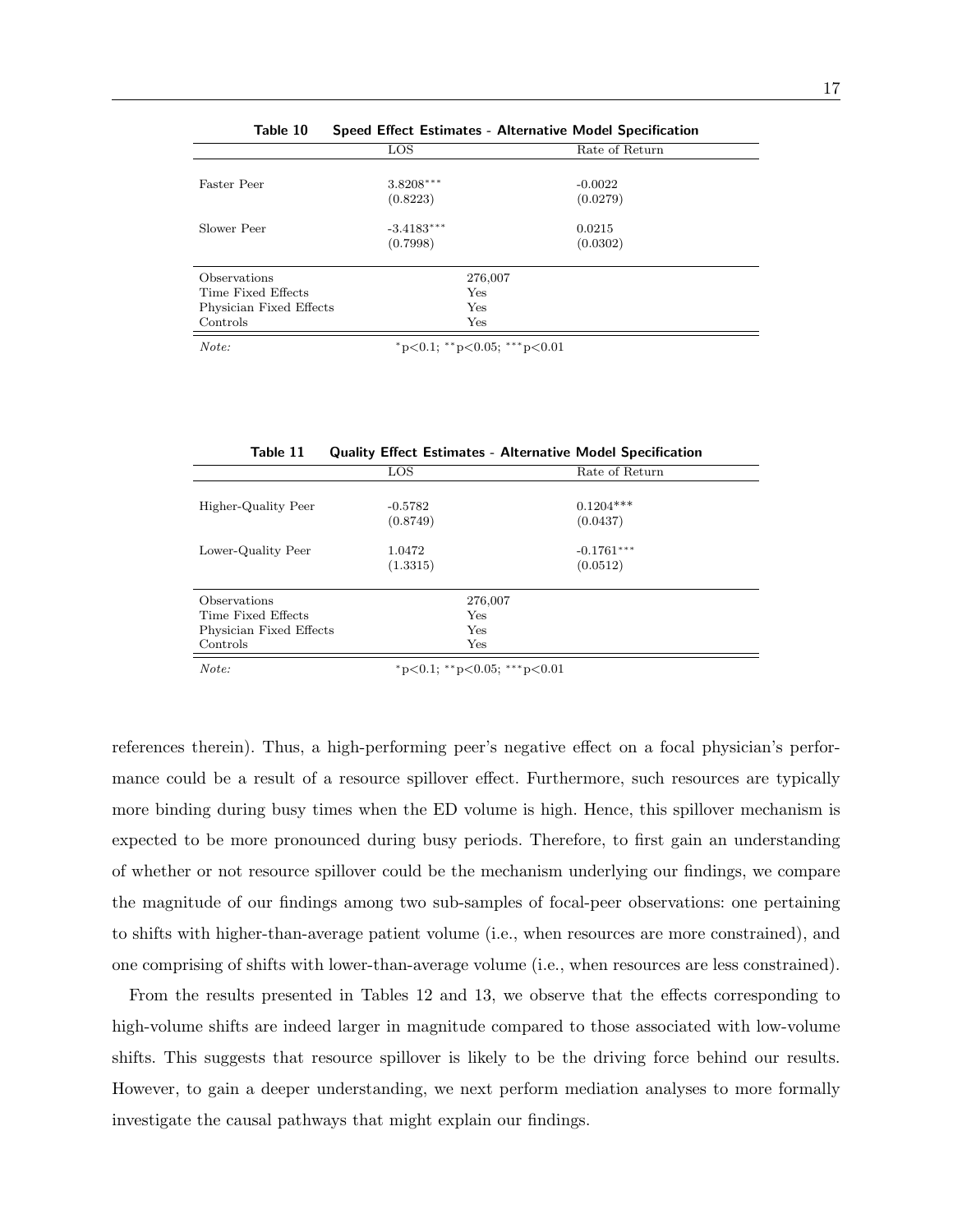|                         |                             | $\frac{1}{2}$  |
|-------------------------|-----------------------------|----------------|
|                         | LOS                         | Rate of Return |
| <b>Faster Peer</b>      | $2.0990***$                 | 0.0422         |
|                         | (0.6046)                    | (0.0371)       |
| Slower Peer             | $-2.3293***$                | $-0.0107$      |
|                         | (0.4333)                    | (0.0397)       |
| Higher-Quality Peer     | $-1.2995$                   | $0.0881*$      |
|                         | (0.3658)                    | (0.0509)       |
| Lower-Quality Peer      | 0.5966                      | $-0.1339*$     |
|                         | (0.5485)                    | (0.0726)       |
| Observations            | 138,003                     |                |
| Time Fixed Effects      | Yes                         |                |
| Physician Fixed Effects | Yes                         |                |
| Controls                | Yes                         |                |
| Note:                   | *p<0.1; **p<0.05; ***p<0.01 |                |

| Table 12 |  | <b>Effect Estimates - Below Average ED Volume</b> |  |  |  |  |
|----------|--|---------------------------------------------------|--|--|--|--|
|----------|--|---------------------------------------------------|--|--|--|--|

| Table 13 | <b>Effect Estimates - Above Average ED Volume</b> |
|----------|---------------------------------------------------|
|          |                                                   |

|                         | LOS          | Rate of Return |
|-------------------------|--------------|----------------|
|                         |              |                |
| <b>Faster Peer</b>      | $4.3900***$  | $-0.0035$      |
|                         | (0.8955)     | (0.0323)       |
| Slower Peer             | $-4.2014***$ | 0.0813         |
|                         | (0.7952)     | (0.0368)       |
| Higher-Quality Peer     | 0.3032       | $0.1399***$    |
|                         | (0.9338)     | (0.0478)       |
| Lower-Quality Peer      | 0.9142       | $-0.2231***$   |
|                         | (1.0909)     | (0.0678)       |
|                         |              |                |
| <b>Observations</b>     | 138,004      |                |
| Time Fixed Effects      | Yes          |                |
| Physician Fixed Effects | Yes          |                |
| Controls                | Yes          |                |

Note: <sup>∗</sup>p<0.1; ∗∗p<0.05; ∗∗∗p<0.01

7.1.1. Mediation Analysis Our analysis thus far suggests that physicians' utilization of shared ED resources is likely to be the driving force behind our results. To further explore this potential driving force, we now make use of mediation analyses. In particular, we estimate the effect of peers' relative performance on a focal physician's performance via two potential mediators: physician test order count and admission rate. To this end, we use a bootstrapping approach (Hayes 2009) and employ linear and logistic regression models to estimate the direct and indirect influence of peers on a focal physician's speed and quality, respectively.

The results of our bootstrapping (with 10,000 iterations) approach are presented in Tables 14 and 15. With regards to peer influence on speed, our results (presented in Table 14) provide statistically significant evidence for the mediating effect of physician test order count. Specifically, we find that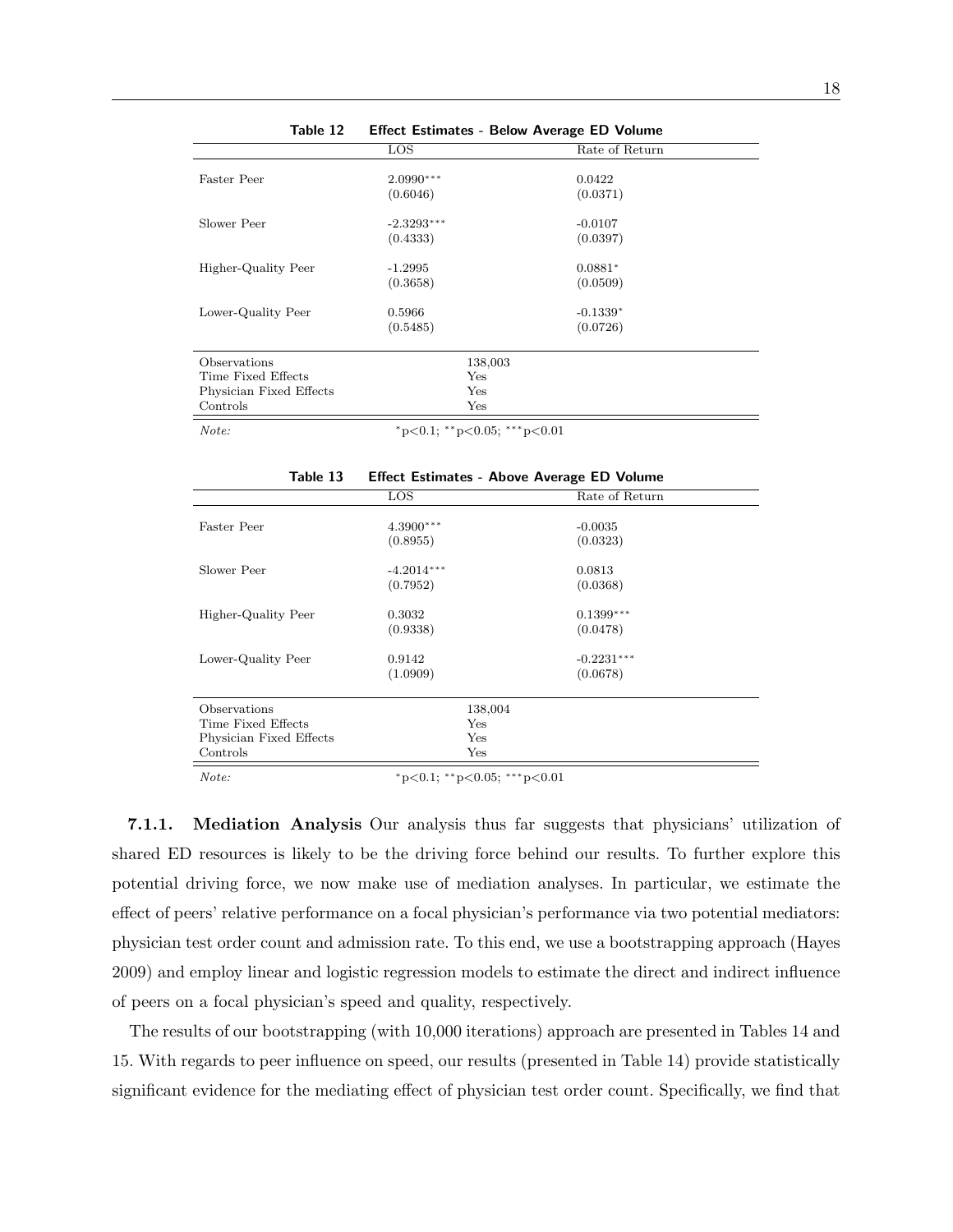| Mediation Analysis                                           |              | Test Order Count Avg Length of Stay |
|--------------------------------------------------------------|--------------|-------------------------------------|
| Faster Peer Influence                                        | $0.5466***$  |                                     |
|                                                              | (0.0327)     |                                     |
| Test Order Count Effect                                      |              | $4.1645***$                         |
|                                                              |              | (0.0301)                            |
| Faster Peer Direct Effect                                    |              | 13.971***                           |
|                                                              |              |                                     |
|                                                              |              | (0.6753)                            |
| Faster Peer Indirect Effect                                  |              | $2.261***$                          |
|                                                              |              | (0.1372)                            |
| Faster Peer Influence 95% Bias-Corrected Confidence Interval |              | [0.126, 0.16]                       |
|                                                              |              |                                     |
| Slower Peer Influence                                        | $-0.7734***$ |                                     |
|                                                              | (0.0331)     |                                     |
| Slower Peer Direct Effect                                    |              | $-14.889***$                        |
|                                                              |              |                                     |
|                                                              |              | (0.6594)                            |
| Slower Peer Indirect Effect                                  |              | $-3.189***$                         |
|                                                              |              | (0.1526)                            |
| Slower Peer Influence 95% Bias-Corrected Confidence Interval |              | [0.163, 0.19]                       |
|                                                              |              |                                     |

Table 14 Mediation Effect Estimates - Physicians' Relative Speed

Note: <sup>∗</sup>p<0.1; ∗∗p<0.05; ∗∗∗p<0.01

| таріе тэ<br><b>Negliation Ellect Estimates - Privillaris Relative Quality</b> |                |                    |  |  |  |
|-------------------------------------------------------------------------------|----------------|--------------------|--|--|--|
| Mediation Analysis                                                            | Admission Rate | Avg Rate of Return |  |  |  |
| Higher-Quality Peer Influence                                                 | 0.0019         |                    |  |  |  |
|                                                                               | (0.0013)       |                    |  |  |  |
| Admission Rate Effect                                                         |                | $-0.0070***$       |  |  |  |
|                                                                               |                | (0.0009)           |  |  |  |
| Higher-Quality Peer Direct Effect                                             |                | 0.00525            |  |  |  |
|                                                                               |                | (0.0002)           |  |  |  |
| Higher-Quality Peer Indirect Effect                                           |                | $-0.00013$         |  |  |  |
|                                                                               |                | (0.000007)         |  |  |  |
| Higher-Quality Peer Influence 95% Bias-Corrected Confidence Interval          |                | $[-0.0376, 0.05]$  |  |  |  |
|                                                                               |                |                    |  |  |  |
| Lower-Quality Peer Influence                                                  | $-0.0009$      |                    |  |  |  |
|                                                                               | (0.0013)       |                    |  |  |  |
| Lower-Quality Peer Direct Effect                                              |                | $-0.0062$          |  |  |  |
|                                                                               |                | (0.0002)           |  |  |  |
| Lower-Quality Peer Indirect Effect                                            |                | $-0.000006$        |  |  |  |
|                                                                               |                | (0.0001)           |  |  |  |
| Lower-Quality Peer Influence 95% Bias-Corrected Confidence Interval           |                | $[-0.0214, 0.03]$  |  |  |  |

| Table 15 |  | Mediation Effect Estimates - Physicians' Relative Quality |  |  |
|----------|--|-----------------------------------------------------------|--|--|
|          |  |                                                           |  |  |

Note: <sup>∗</sup>p<0.1; ∗∗p<0.05; ∗∗∗p<0.01

a peer's relative speed has a statistically significant effect on a focal physician's test order count  $(p \lt 0.001)$ , which in turn, negatively affects his/her speed  $(p \lt 0.001)$ . This is further supported by the 95% bias-corrected confidence interval for the size of the effect which excludes zero, suggesting significant mediation. We find no statistically significant evidence for the mediating effect of physician test order count on a focal physician's quality.

With regards to the second mediator, physician admission rate, our results (presented in Table 15) provide statistically significant evidence for the effect of a peer physician's admission rate on a focal physician's average quality  $(p \lt 0.001)$ . We find no statistically significant evidence for the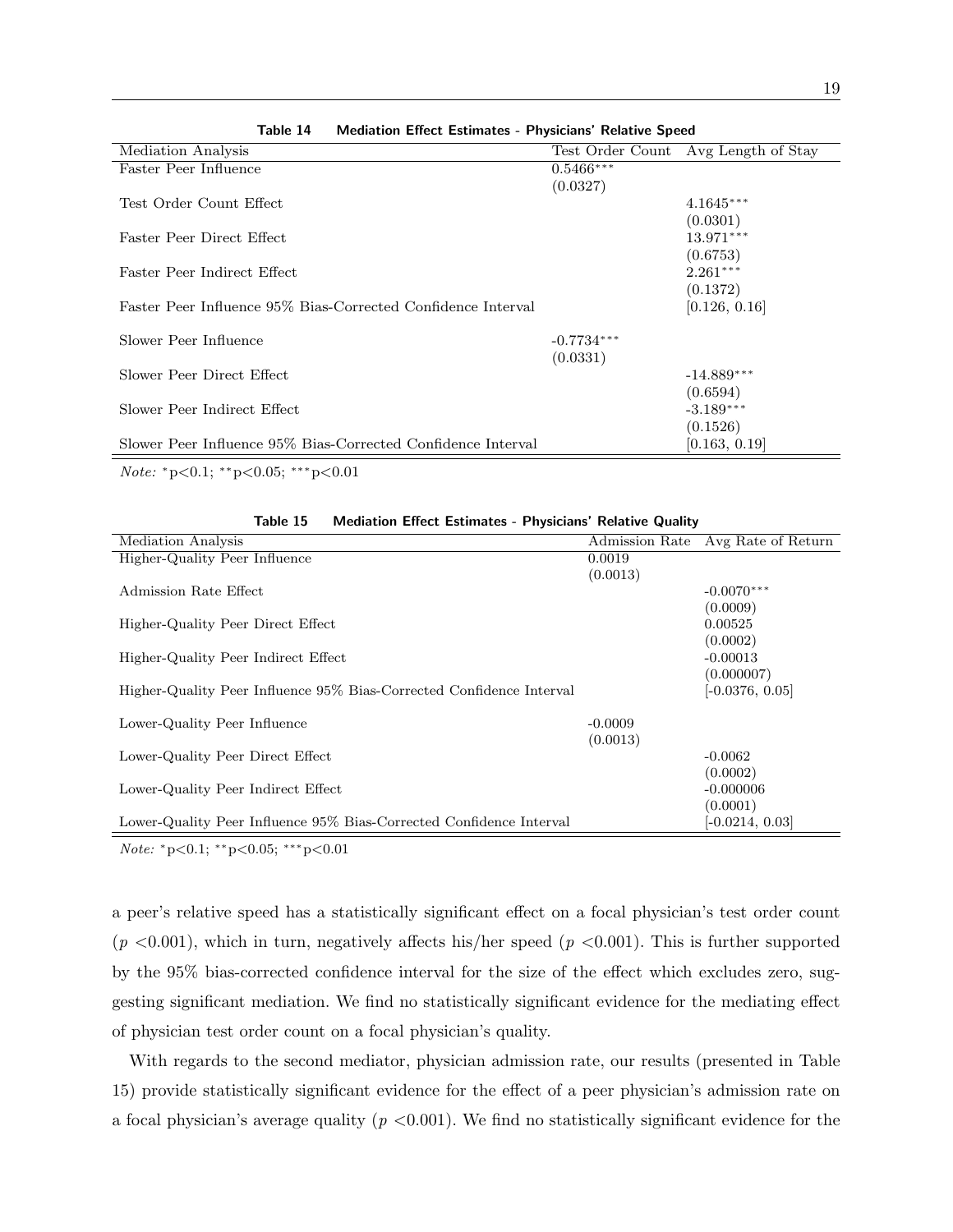effect of a peer's relative quality on the focal physician's admission rate. The 95% bias-corrected confidence intervals for the size of the effects do not exclude zero, suggesting the lack of significant mediation effect of physician admission rate.

Table 16 presents the correlation of variables corresponding to physician and patient average characteristics. We observe a negative correlation between physicians' average speed and test order count. This and our other tests imply that, on average, a faster peer utilizes less test orders compared to a focal physician. Intuitively, via ordering less tests, a physician can improve his/her speed. Furthermore, working alongside such a physician (i.e., a faster peer who is not using test services as much) makes the test services more available to the focal physician, which increases the likelihood of ordering more tests by the focal physician. Ordering more tests by the focal physician, in turn, translates to a reduction in his/her speed. Similarly, a slower peer hinders the ability of the focal physician from utilizing the test services, because a slower peer orders more tests on average, making test services less available to the focal physician. Therefore, the focal physician tends to decrease his/her test order count, resulting in an increase in his/her speed.

From Table 16, we observe that a physician's admission rate is negatively correlated with his/her 72-hour rate of return, and in turn, is positively correlated with the physician's quality. Hence, a higher-quality peer has a higher patient admission rate on average. Intuitively, by admitting more patients to the hospital post ED service, a physician can reduce the likelihood of his/her patients returning to the ED in the next few days. Admitting more patients to the hospital also implies more use of the resources that are needed for admitting patients. These mean that working alongside a higher-quality physician hinders a focal physician from utilizing such resources as needed. This results in a decrease in the focal physician's admission rate and, accordingly, his/her average quality. The same line of reasoning applies to a lower-quality peer with a lower admission rate, working alongside whom would allow the focal physician to admit more patients. This results in an increase in the focal physician's admission rate, and hence, an increase in his/her average quality.

Collectively, the results of our mediation analyses provide strong evidence for the mediating effect of physician test order count on a focal physician's speed. This provides further support for the resource spillover mechanism and underscores the influence of peers' utilization of shared resources (such as test services) on a focal physician's performance. However, we believe a carefully designed experiment (e.g., a randomized controlled trial) is needed to fully confirm these findings. We leave it to future research to conduct such an experiment and further clarify the important role of resource spillover as a main driving force behind how physicians influence each other.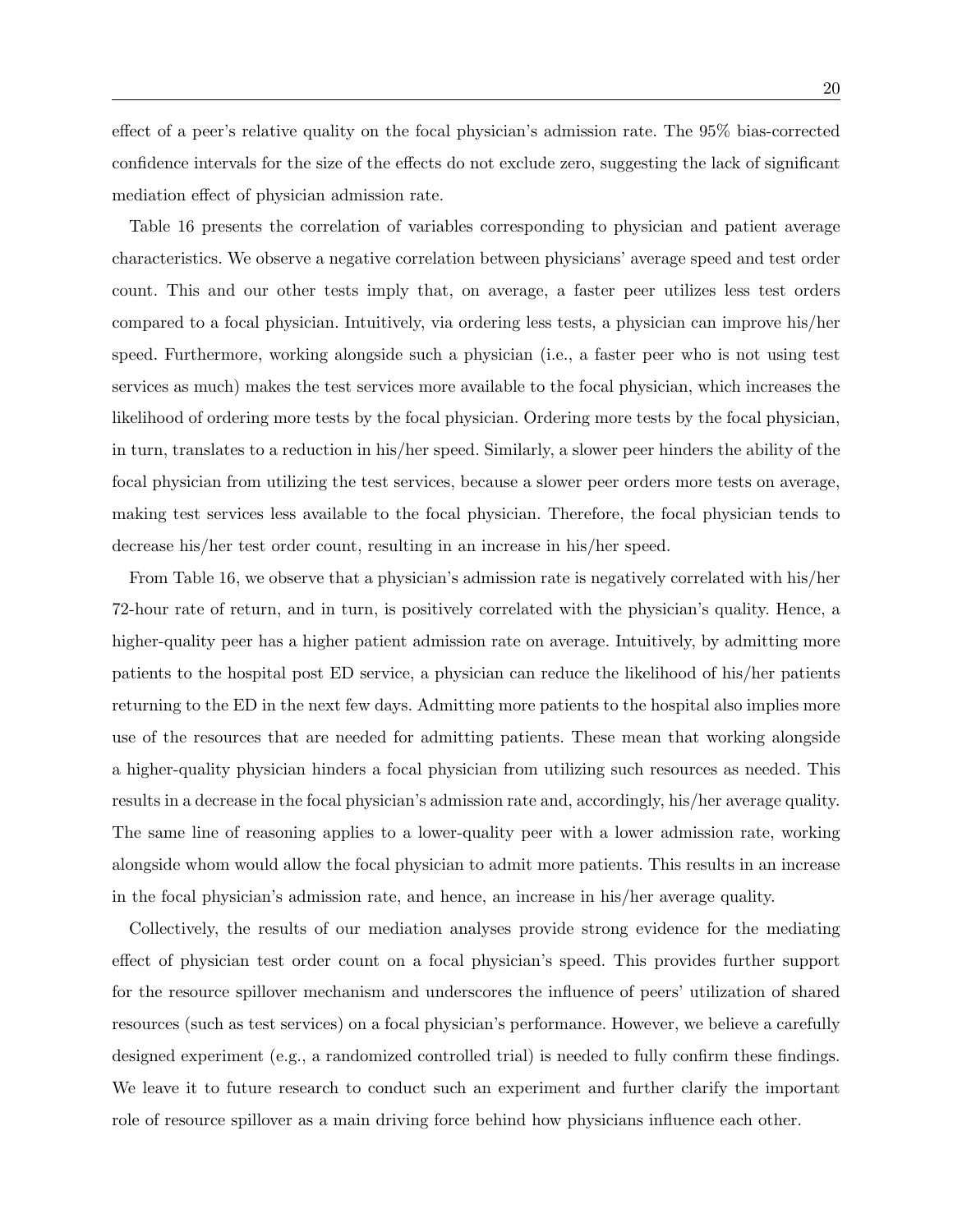|                    | Avg LOS  | Avg Rate of Return | Admission Rate | Female $(\%)$ | Avg Age | Avg ESI | White $(\%)$ | Avg Test Count |
|--------------------|----------|--------------------|----------------|---------------|---------|---------|--------------|----------------|
| Avg LOS            | $1.00\,$ | $-0.23$            | 0.10           | 0.39          | 0.30    | $-0.11$ | $-0.16$      | 0.36           |
| Avg Rate of Return | $-0.23$  | 00.1               | $-0.19$        | 0.06          | $-0.53$ | 0.02    | 0.52         | 0.10           |
| Admission Rate     | 0.10     | $-0.19$            | 1.00           | $-0.30$       | 0.46    | $-0.06$ | 0.12         | 0.23           |
| Female $(\%)$      | 0.39     | 0.06               | $-0.30$        | $1.00\,$      | 0.05    | $-0.35$ | 0.33         | 0.04           |
| Avg Age            | 0.30     | $-0.53$            | 0.46           | 0.05          | 1.00    | 0.07    | 0.02         | $-0.09$        |
| Avg ESI            | $-0.11$  | 0.02               | $-0.06$        | $-0.35$       | 0.07    | 1.00    | $-0.24$      | 0.08           |
| White $(\%)$       | $-0.16$  | 0.52               | 0.12           | 0.33          | 0.02    | $-0.24$ | 1.00         | $-0.15$        |
| Avg Test Count     | 0.36     | 0.10               | 0.23           | 0.04          | $-0.09$ | 0.08    | $-0.15$      | 1.00           |

Table 16 Correlation Matrix of Patient and Physician Average Characteristics

Note: Observations are at a patient-visit level.

#### 7.2. Social Influence

Peers can influence individuals through a number of social mechanisms including peer pressure, higher aspirations, and social norms. The relevant literature suggests that peers exert their influence through these channels when they serve as a commitment device imposing some social cost on a person whom they observe (Buechel et al. 2018). They can have a "pulling up" effect on individuals performing poorly or can have a "chocking" effect leading to under-performance. To examine whether social influence is the main driver of our findings, we examine whether the magnitude of the documented effects depends on the frequency of interactions between focal-peer physician pairs. If two physicians are rarely scheduled during the same shift, it is less likely they would work alongside each other in the future. Hence, it is unlikely that they would be responsive to some social cost they might impose on each other (Mas and Moretti 2009). To test this hypothesis, we divide our data into two sub-samples according to the physician familiarity metric. That is, we construct two sub-samples of patient visits: one associated with focal-peer physician pairs who scored higher than average on the familiarity metric, and one pertaining to the pairs who scored lower than average on this metric. We conduct the same matching and regression analyses on both sub-samples. Comparing the magnitude of the observed effects across the two sub-samples (presented in Tables 17 and 18) provides no statistically significant evidence that social influence is the driving force behind our results.

Put together, our results provide strong support for the resource spillover effect as the main driving force behind our findings, while indicating that social influence is not likely to play a significant role.

# 8. Alternative Quality Measures

In our main analysis, we made use of the 72-hour return rate to measure physician quality. As noted earlier, this is a widely used measure of quality of ED physicians, though not the only one. To gain further confidence about the validity of our results, and to ensure that our results are not merely due to the specific measure of quality we use, we now estimate the effects of higherand lower-quality peers using alternative quality metrics. Specifically, we repeat our matching and regression analyses using two alternative quality metrics: one capturing how often a physician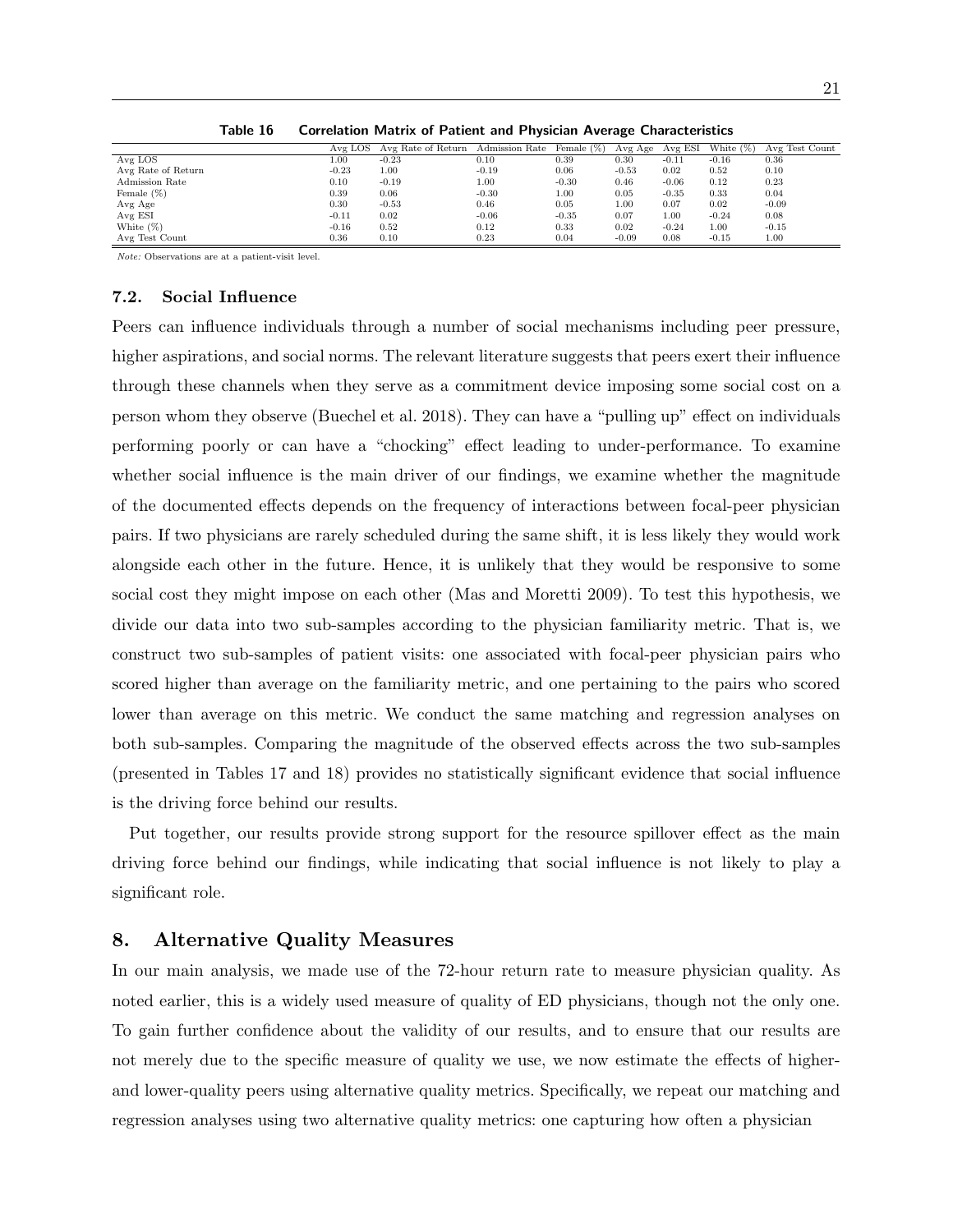| $1a$ <sub>UI</sub> $c$ $11$ |                    | Litect Latinutes - Delow Average Familianty |
|-----------------------------|--------------------|---------------------------------------------|
|                             | <b>LOS</b>         | Rate of Return                              |
| <b>Faster Peer</b>          | $0.8542*$          | $-0.0098$                                   |
|                             |                    |                                             |
|                             | (0.4698)           | (0.0329)                                    |
| Slower Peer                 | $-2.9700***$       | 0.0641                                      |
|                             | (1.1083)           | (0.0292)                                    |
|                             |                    |                                             |
| Higher-Quality Peer         | $-1.3397$          | $0.1603***$                                 |
|                             | (0.9491)           | (0.0530)                                    |
| Lower-Quality Peer          | 0.4147             | $-0.2763***$                                |
|                             | (1.1249)           | (0.0743)                                    |
|                             |                    |                                             |
| Observations                | 138,003            |                                             |
| Time Fixed Effects          | Yes                |                                             |
| Physician Fixed Effects     | Yes                |                                             |
| Controls                    | Yes                |                                             |
| $\cdots$                    | .<br>$\sim$ $\sim$ |                                             |

Table 17 Effect Estimates - Below Average Familiarity

| Physician Fixed Effects | Yes                         |                                                     |  |
|-------------------------|-----------------------------|-----------------------------------------------------|--|
| Controls                | Yes                         |                                                     |  |
| Note:                   | *p<0.1; **p<0.05; ***p<0.01 |                                                     |  |
| Table 18                |                             | <b>Effect Estimates - Above Average Familiarity</b> |  |
|                         | <b>LOS</b>                  | Rate of Return                                      |  |
| <b>Faster Peer</b>      | 1.5088*<br>(0.7987)         | 0.0124<br>(0.0341)                                  |  |
| Slower Peer             | $-2.0560***$<br>(0.6804)    | 0.0398<br>(0.0490)                                  |  |
| Higher-Quality Peer     | $-0.3429$                   | 0.0503                                              |  |

| <b>Faster Peer</b>                                                        | 1.5088*<br>(0.7987)      |                              | 0.0124<br>(0.0341)    |  |
|---------------------------------------------------------------------------|--------------------------|------------------------------|-----------------------|--|
| Slower Peer                                                               | $-2.0560***$<br>(0.6804) |                              | 0.0398<br>(0.0490)    |  |
| Higher-Quality Peer                                                       | $-0.3429$<br>(1.1021)    |                              | 0.0503<br>(0.0526)    |  |
| Lower-Quality Peer                                                        | 0.5544<br>(1.0734)       |                              | $-0.0117$<br>(0.0561) |  |
| Observations<br>Time Fixed Effects<br>Physician Fixed Effects<br>Controls |                          | 138,004<br>Yes<br>Yes<br>Yes |                       |  |
| $ -$                                                                      |                          |                              |                       |  |

Note: <sup>∗</sup>p<0.1; ∗∗p<0.05; ∗∗∗p<0.01

overcalls his/her patients' illness severity and one related to how frequently a physician undercalls the severity of his/her patients' illness. Contrary to the 72-hour return metric which evaluates a physician's quality with regards to his/her discharged patients, these overcall and undercall metrics capture a physician's quality with respect to his/her admitted patients<sup>5</sup>. We define the overcall metric as the percentage of a physician's patients who are admitted to the hospital (after their ED service) by him/her but are then discharged within 12 hours of their admission. Similarly, the undercall metric measures the percentage of a physician's patients who are admitted to the hospital by him/her but are then upgraded from a floor bed to a more intensive area of care within 24 hours of their admission. Thus, these measures capture how well a physician makes the correct call about

<sup>5</sup> Both admitted and discharged status refer to decisions made by the physician post ED service.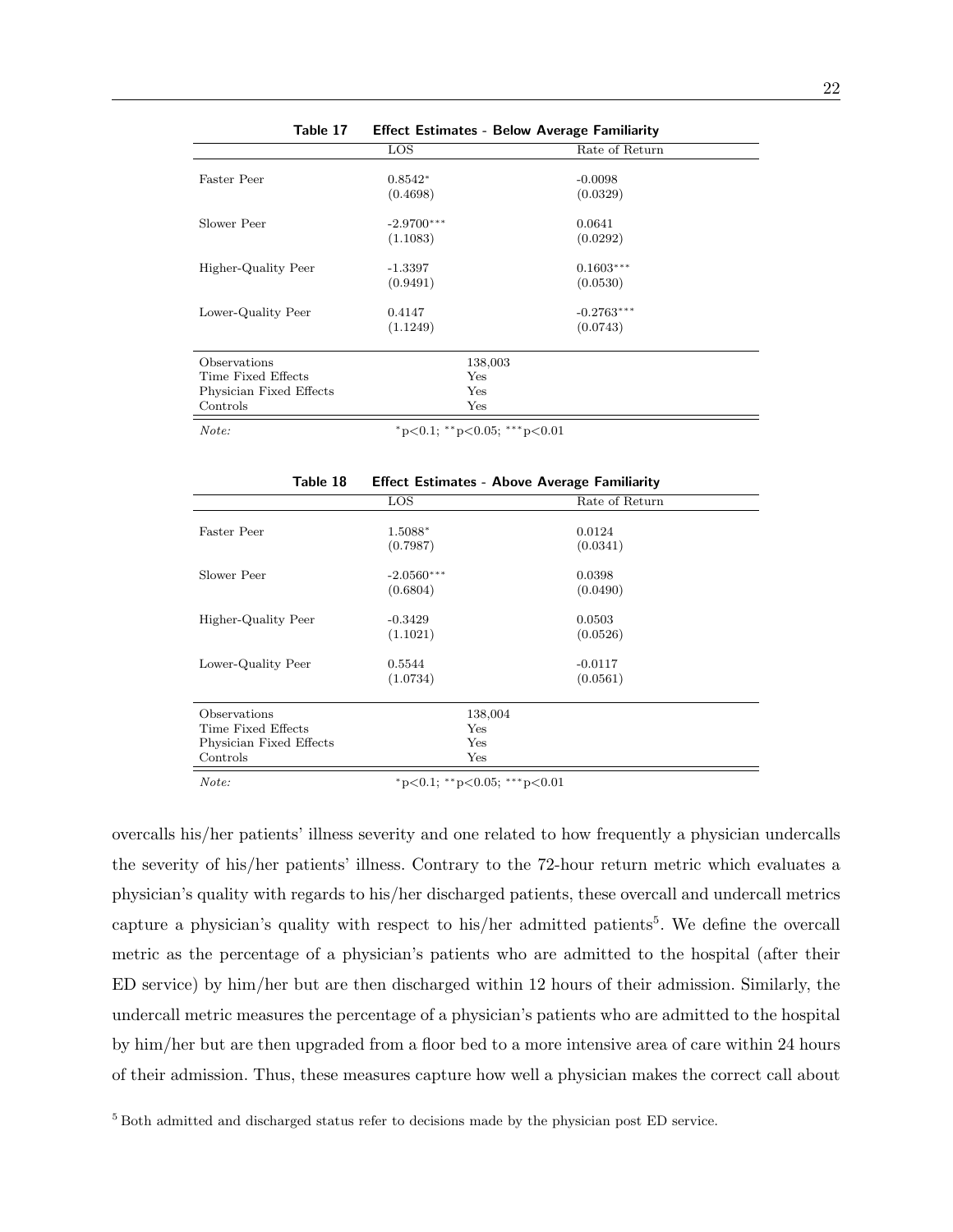the needs and illness severity of his/her patients.<sup>6</sup> Tables 19 and 20 present the effect estimates of higher- and lower-quality peers using these overcall and undercall measures, respectively.

In both cases, our inferences are similar to those made in the previous sections using the 72-hour rate of return as the measure of quality. Specifically, the statistically significant effect estimates of higher- and lower-quality peers with respect to the undercalling rate (presented in Table 19), are positive and negative, respectively. Furthermore, the results presented in Table 20 show effect estimates of higher- and lower-quality peers with respect to the overcalling rate on a focal physician's average quality, respectively. The effects presented in Table 20 are, however, not statistically significant, which is most likely due to a lack of power in our analyses of the overcalling metric (unlike 72-hour readmission cases, the number of patients with an overcall is fairly limited in our sample). Nonetheless, in terms of direction of the effects, our results show consistency with our main findings: higher-quality peers negatively affect a focal physician's average quality while lower-quality peers have a positive effect on the average quality of the focal physician.

## 9. Managerial Implications

We now summarize some of the main implications of our results. First, our findings allow hospital/ED administrators to better match/pair physicians working in the same shifts. Specifically, our study sheds light on ways to improve the performance of ED physicians by pairing them with the "right" peers. Our findings show that scheduling physicians alongside peers with whom they utilize shared resources more efficiently could have a positive effect on the overall performance. Importantly, unlike many other process or quality improvement interventions, our findings allow hospitals to improve performance without substantial investments and by only changing how physicians are paired.

Second, the insights generated from our results could assist hospital administrators in the area of physician training. While scheduling high-performing physicians (in terms of both speed and quality) with lower-than-average performers could be beneficial to the overall operations of an ED, it could also create learning opportunities for the low-performing physicians. More broadly, since most training programs require individuals to work alongside another physician, our findings can be helpful in designing more effective training programs.

<sup>6</sup> Of note, the 12- and 24-hour thresholds used for defining these metrics are based on inputs from our ED physician collaborators. However, we also perform sensitivity analyses on these thresholds and observe that our main results hold.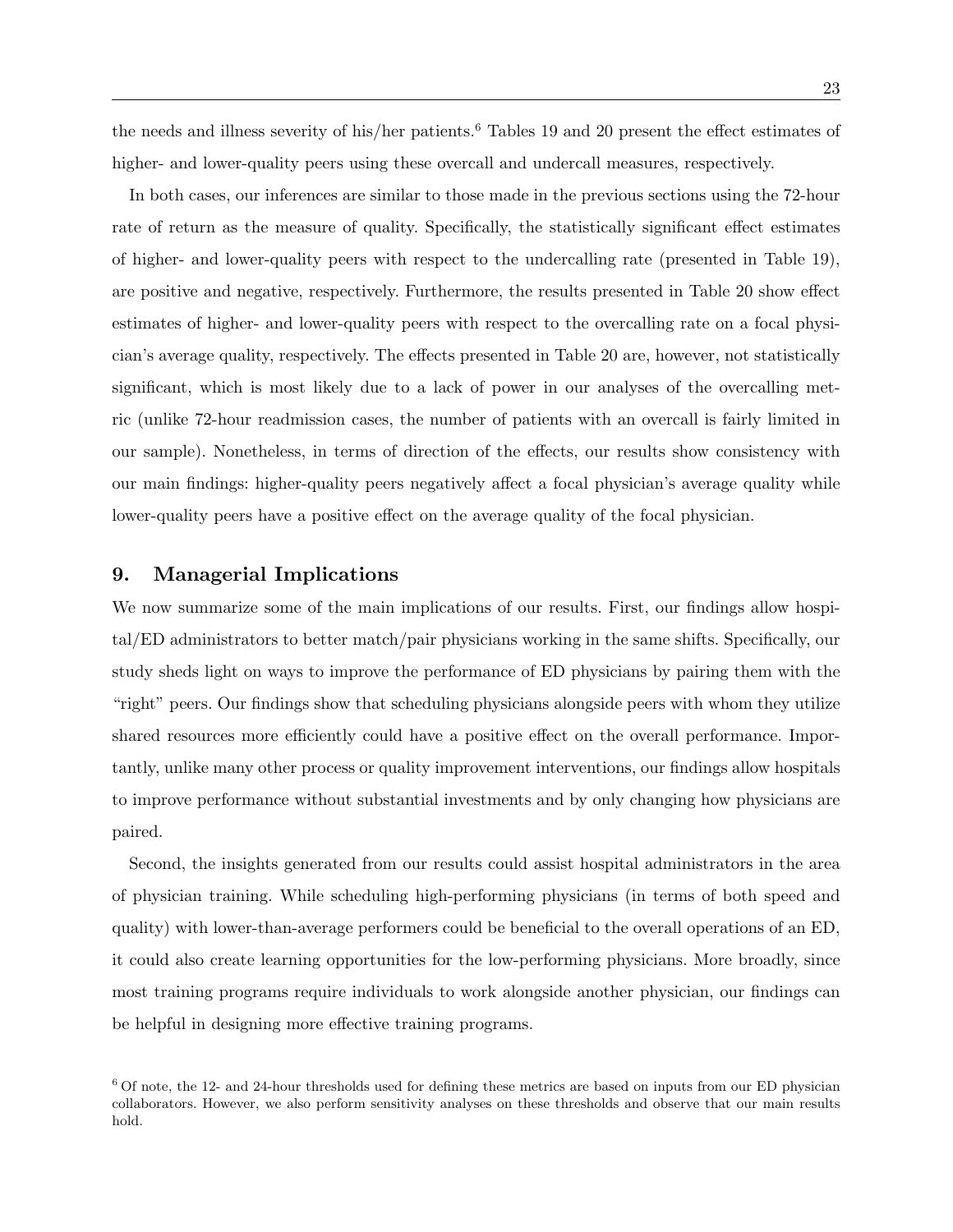| Table 19<br><b>Undercall Effect Estimates</b> |                             |                          |  |
|-----------------------------------------------|-----------------------------|--------------------------|--|
|                                               | <b>LOS</b>                  | 24-Hour Upgrade          |  |
| Higher-Quality Peer                           | $-1.3584$<br>(1.0719)       | $0.6956***$<br>(0.1630)  |  |
| Lower-Quality Peer                            | 0.7552<br>(1.1258)          | $-0.5078***$<br>(0.1361) |  |
| Observations                                  | 276,007                     |                          |  |
| Time Fixed Effects                            | Yes                         |                          |  |
| Physician Fixed Effects                       | Yes                         |                          |  |
| Controls                                      | Yes                         |                          |  |
| Note:                                         | *p<0.1; **p<0.05; ***p<0.01 |                          |  |

|                         | Table 20  | <b>Overcall Effect Estimates</b> |                   |  |
|-------------------------|-----------|----------------------------------|-------------------|--|
|                         | LOS       |                                  | 12-Hour Discharge |  |
|                         |           |                                  |                   |  |
| Higher-Quality Peer     | $-1.8123$ |                                  | 0.0193            |  |
|                         | (1.0624)  |                                  | (0.1065)          |  |
| Lower-Quality Peer      | 1.8464    |                                  | $-0.0273$         |  |
|                         | (1.1749)  |                                  | (0.0890)          |  |
| Observations            |           | 276,007                          |                   |  |
| Time Fixed Effects      |           | Yes                              |                   |  |
| Physician Fixed Effects |           | Yes                              |                   |  |
| Controls                |           | Yes                              |                   |  |
| Note:                   |           | *p<0.1; **p<0.05; ***p<0.01      |                   |  |

Finally, it is important to consider the financial implications of our findings for hospitals. We find the marginal effects of working alongside peers with opposite characteristics to be greater than those of the baseline case of working with homogeneous peers. As illustrated in Figures 3 and 4, our results suggest that matching a physician with a slower peer results in a 10% improvement in the focal physician's average LOS. Similarly, pairing a focal physician with a lower-quality peer leads to a 6% improvement in the focal physician's readmission rate. These 10% and 6% improvements in LOS and readmissions suggested by our findings can translate to substantial financial gains for hospitals based on the estimates provided in the literature. For example, the literature suggests that a 15-minute decrease in LOS in the ED could result in \$1.4 million of additional revenue for a hospital (The Becker's Hospital Review 2016). Similarly, the cost of hospital readmissions is estimated to be close to \$26 billion annually (Wilson et al. 2019). Given these, we hope that future research can make use of our results and offer hospital administrators superior ways of "pairing" physicians. If our estimates are accurate, hospital administrators should find enough financial incentives to follow such superior ways, and accordingly, implement changes in their physician scheduling practices.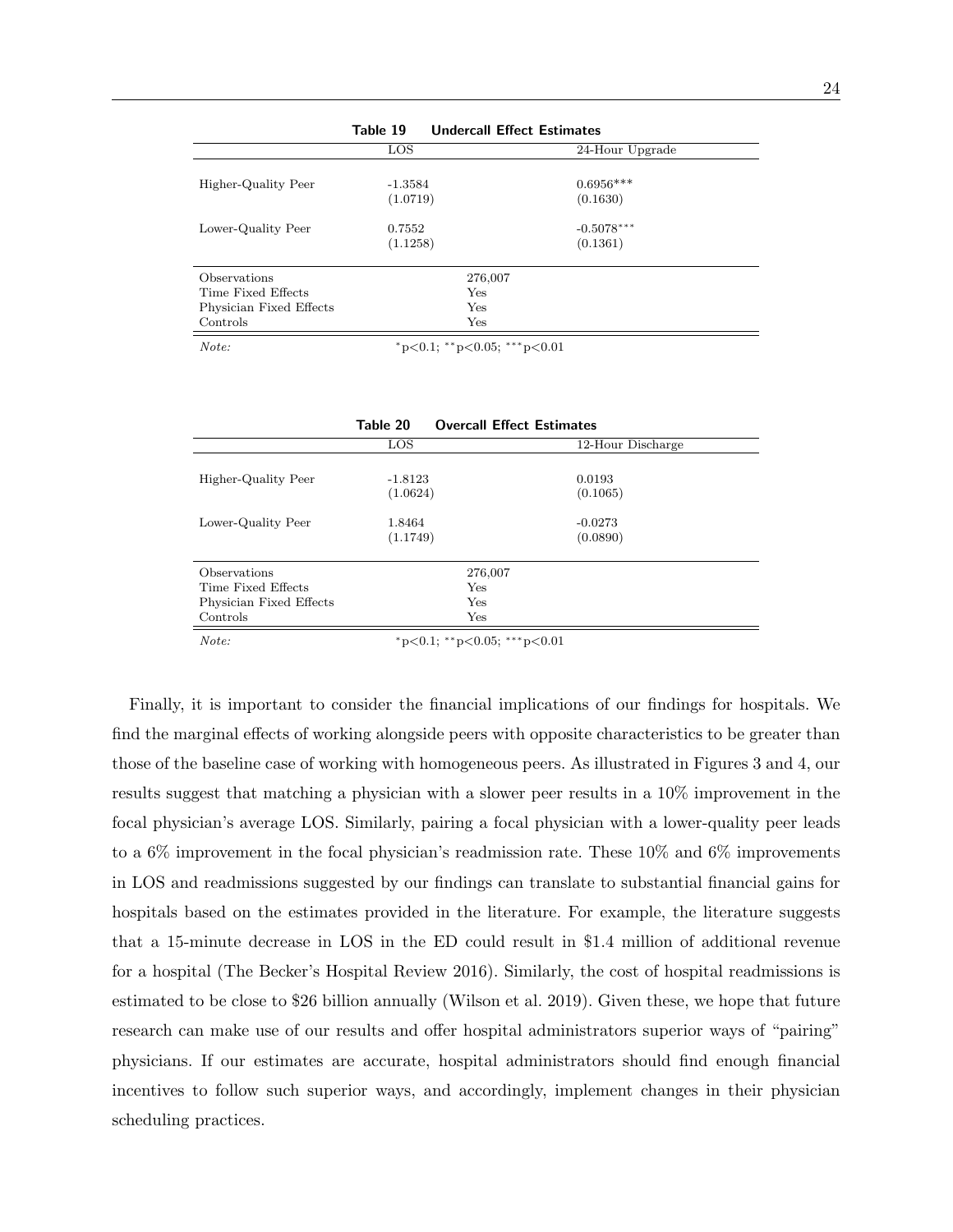

## 10. Limitations

It is important to note the limitations of our study. First, while we control for various observed factors that affect physician performance and provide strong evidence to ensure that our results are not attributable to confounding effects, there might still be factors affecting physician performance that are unobservable in our dataset. Second, our analysis does not consider how learning among physicians might shape the long-term effects of peers on physician performance. Prior research has shown that an individual's long-term performance improves over time as a result of learning from peers (Chan et al. 2014, Edmondson et al. 2001). Our focus in this study has been on shorter-term (i.e., operational level) effects. However we note that future research can focus on the longerterm effects, and thereby generate important insights into potential learning effects that might be induced by physician peers. Finally, while we use simple measures of physician performance to gauge physicians' speed and quality, it should be noted that there are various other metrics, both qualitative and quantitative, that can be used. Future research can extend our analyses by using such measures and by removing some of the limitations of our study. Given the importance of gaining a better understanding of how physicians influence each other's performance, we expect to see more studies in this vein in the near future.

#### 11. Conclusion

In this study, we examine how physicians who work in parallel to one another affect each other's performance. In particular, our results demonstrate that a faster peer has a negative effect and a slower peer has a positive average effect on a focal physician's speed. Similarly, a higher-quality peer is found to negatively impact a focal physician's average quality while a lower-quality peer is shown to positively affect the average quality of the focal physician. We find that these opposite-direction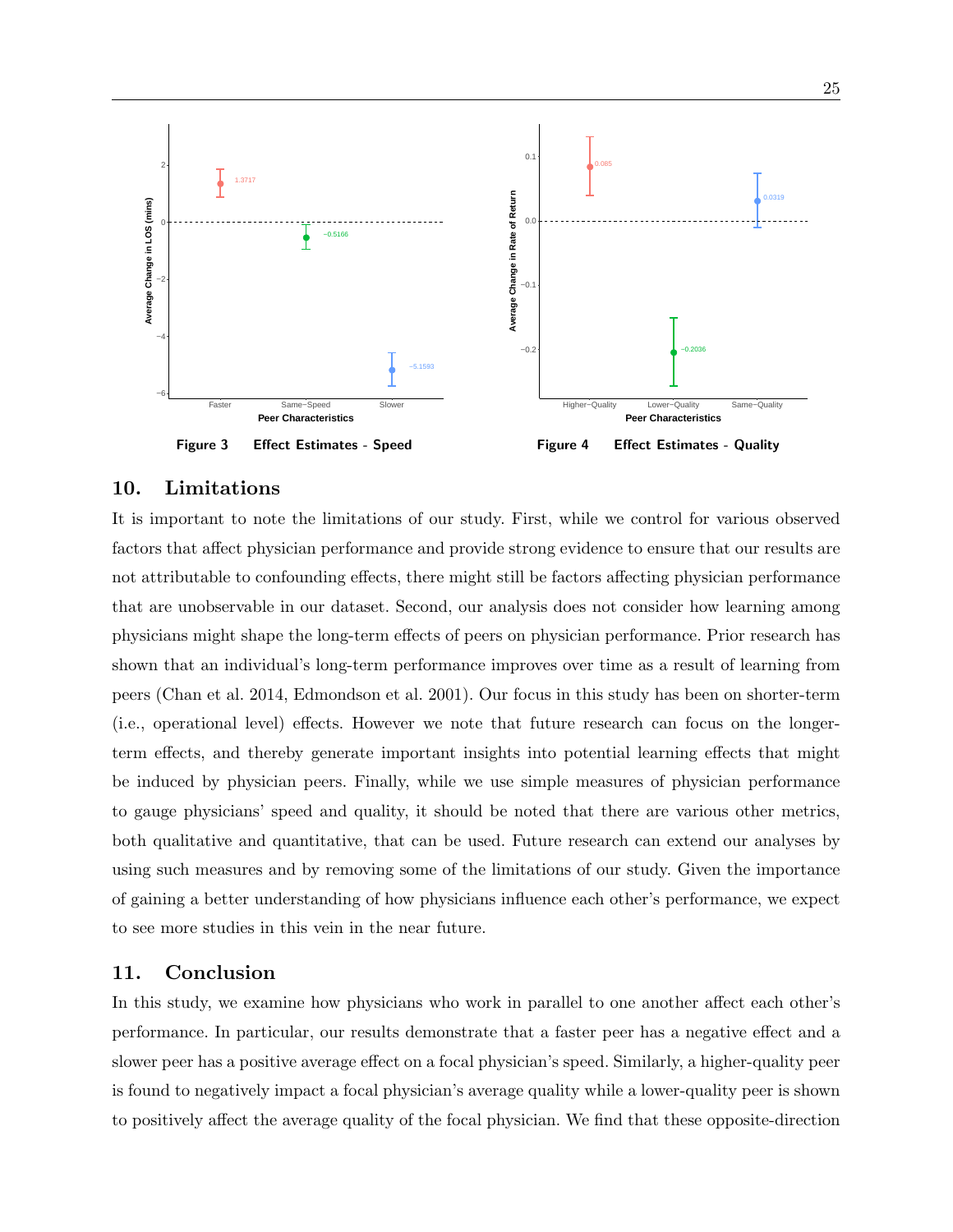effects are due to the utilization of shared resources among physicians. Notably, our findings show that physicians influence each other's speed and quality through affecting each other's test ordering behavior and admission rate, respectively.

Our findings have important practical implications for improving the performance of physicians by highlighting the need to consider physician shared utilization of resources as an important component of effective physician staffing strategies. In particular, our findings can be used by hospital administrators when designing (a) staffing and shift schedules, and (b) training programs. In both of these, understanding how physicians influence each other can have a significant impact on the overall performance of hospitals. Given the importance of gaining such an understanding, we hope to see further studies that quantify ways through which physicians impact their peers.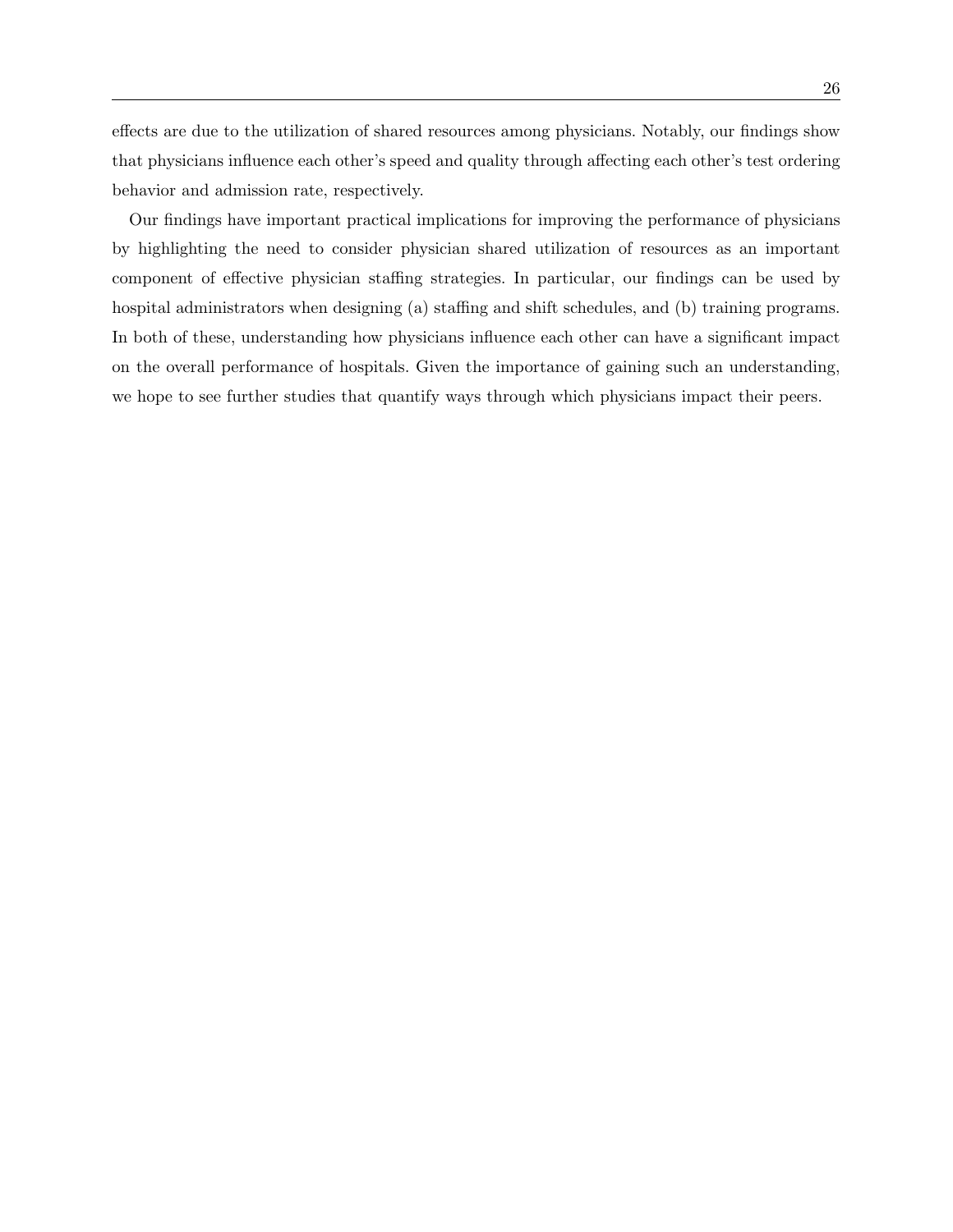# References

- Abualenain J, Frohna WJ, Smith M, Webb C, Milzman D, Pines JM (2013) The prevalence of quality issues and adverse outcomes among 72-hour return admissions in the emergency department. Journal of Emergency Medicine 45:281-8.
- Anderson D, Golden B, Jank W, Wasil E (2012) The impact of hospital utilization on patient readmission rate. Health Care Management Science 15(1):29-36.
- Arlotto A, Chick SE, Gans N (2014) Optimal hiring and retention policies for heterogeneous workers who learn. Management Science 60(1):110-129.
- Armony M, Shlomo I, Avishai M, Marmor Y, Tseytlin Y, Yom-Tov G (2015) Patient flow in hospitals: A data-based queuing-science perspective. Stochastic Systems 5(1):1-194.
- Ata B, Van Mieghem JA (2009) The value of partial resource pooling: Should a service network be integrated or product-focused? Management Science 55(1):115-131.
- Azoulay P, Graff Zivin JS, Wang J (2010) Superstar extinction. Quarterly Journal of Economics 125(2):549- 589.
- Batt R, Terwiesch C (2017) Early task initiation and other load-adaptive mechanisms in the emergency department. Management Science 63(11):3531-3551.
- Batt R, KC DS, Staats BR, Patterson BW (2019) The effects of discrete work shifts on a nonterminating service system. Production and Operations Management 28(6):1528-1544.
- Begen MA, Queyranne M (2011) Appointment scheduling with discrete random durations. Mathematics of Operations Research 36(2):240-257.
- Berry Jaeker J, Tucker A (2017) Past the point of speeding up: The negative effects of workload saturation on efficiency and patient severity. Management Science 63(4):1042-1062.
- Broadie M (2014) Assessing golfer performance on the PGA tour. Interfaces 42(2):146-165.
- Buechel B, Mechtenberg L, Petersen J (2018) If I can do it, so can you! Peer effects on perseverance. Journal of Economic Behavior and Organization 155:301-314.
- Cayirli T, Veral E, Rosen H (2008) Assessment of patient classification in appointment system design. Production and Operations Management 17(3):338-353.
- Cayirli T, Veral E (2009) Outpatient scheduling in health care: A review of the literature. Production and Operations Management 12(4):519-549.
- Cayirli T, Yang KK, Quek SA (2012) A Universal appointment rule in the presence of no-shows and walk-ins. Production and Operations Management 21(4):682-697.
- Chan DC (2016) Teamwork and moral hazard: Evidence from the emergency department. Journal of Political Economy 124(3):734-770.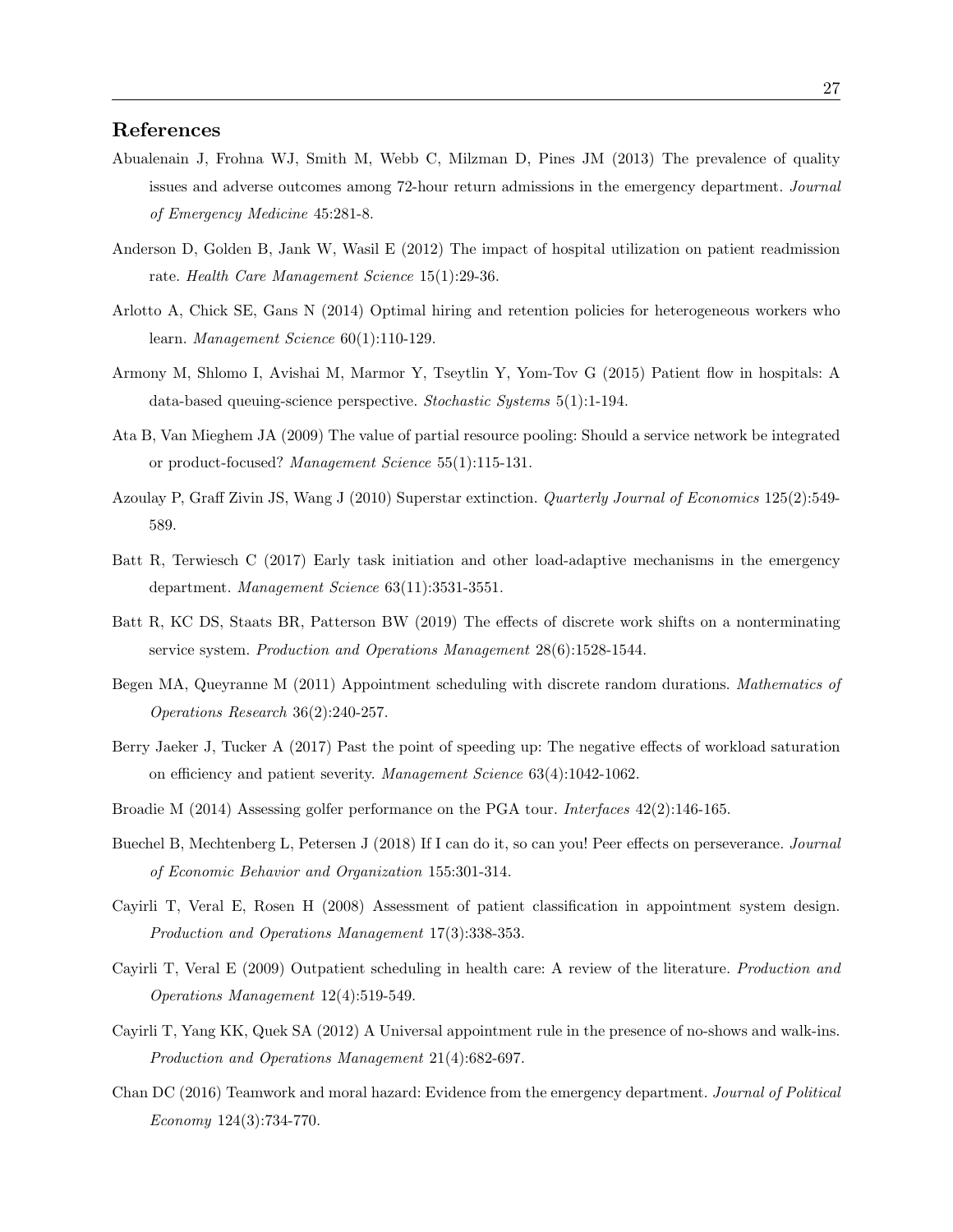- Chan DC (2018) The efficiency of slacking off: Evidence from the emergency department. Econometrica 86(3):997-1030.
- Chan T, Li J, Pierce L (2014) Compensation and peer effects in competing sales teams. Management Science 60(8):1965-1984.
- Chan TY, Li J, Pierce L (2014) Learning from peers: Knowledge transfer and sales force productivity growth. Marketing Science 33(4):463-484.
- Cornelissen T, Dustmann C, Schönberg U (2017) Peer effects in the workplace. American Economic Review 107(2):425-56.
- Delasay M, Ingolfsson A, Kolfal B (2016) Modeling load and overwork effects in queueing systems with adaptive service rates. Operations Research 64(4):867–885.
- Do HT, Shunko M, Lucas MT, Novak DC (2018) Impact of behavioral factors on performance of multi-server queueing systems. Production and Operations Management 27(8):1553-1573.
- Dong J, Feldman P, Yom-Tov GB (2015) Service systems with slowdowns: potential failures and proposed solutions. Operations Research 63(2):305-324.
- Edmondson A, Bohmer RM, Pisano G (2001) Disrupted routines: Team learning and new technology implementation in hospitals. Admin. Sci. Quart. 46(4):685-716.
- Emergency Department Cases (2015) Emergency physician speed solutions to physician productivity. Retrieved February 26, 2019, https://emergencymedicinecases.com/emergency-physician-speed-andproductivity-solutions/.
- Falk A, Ichino A (2006) Clean evidence on peer effects. Journal of Labor Economics 24:39-58.
- Gerla M, Kleinrock L (1980) Flow control: A comparative survey. IEEE Transactions on Communications 28(4):553-574.
- Gopalakrishnan R, Doroudi S, Ward AR, Wierman A (1980) Routing and staffing when servers are strategic. Operations Research 64(4):713-714.
- Gupta D, Denton BT (2008) Appointment scheduling in health care: Challenges and opportunities. IIE Transactions 40(9):800-819.
- Hayes, AF (2009) Beyond Baron and Kenny: Statistical mediation analysis in the new millennium. Communication Monographs 76(4):408-420.
- Horrace WC, Liu X, Patacchini E (2016) Endogenous network production functions with selectivity. Journal of Econometrics 190(2):222-232.
- Huang J, Carmeli B, Mandelbaum A (2015) Control of patient flow in emergency departments, or multiclass queues with deadlines and feedback. Operations Research 63(4) 892-908.
- Huckman RS, Staats BR, Upton DM (2009) Team familiarity, role experience, and performance: Evidence from Indian software services. Management Science 55(1):85-100.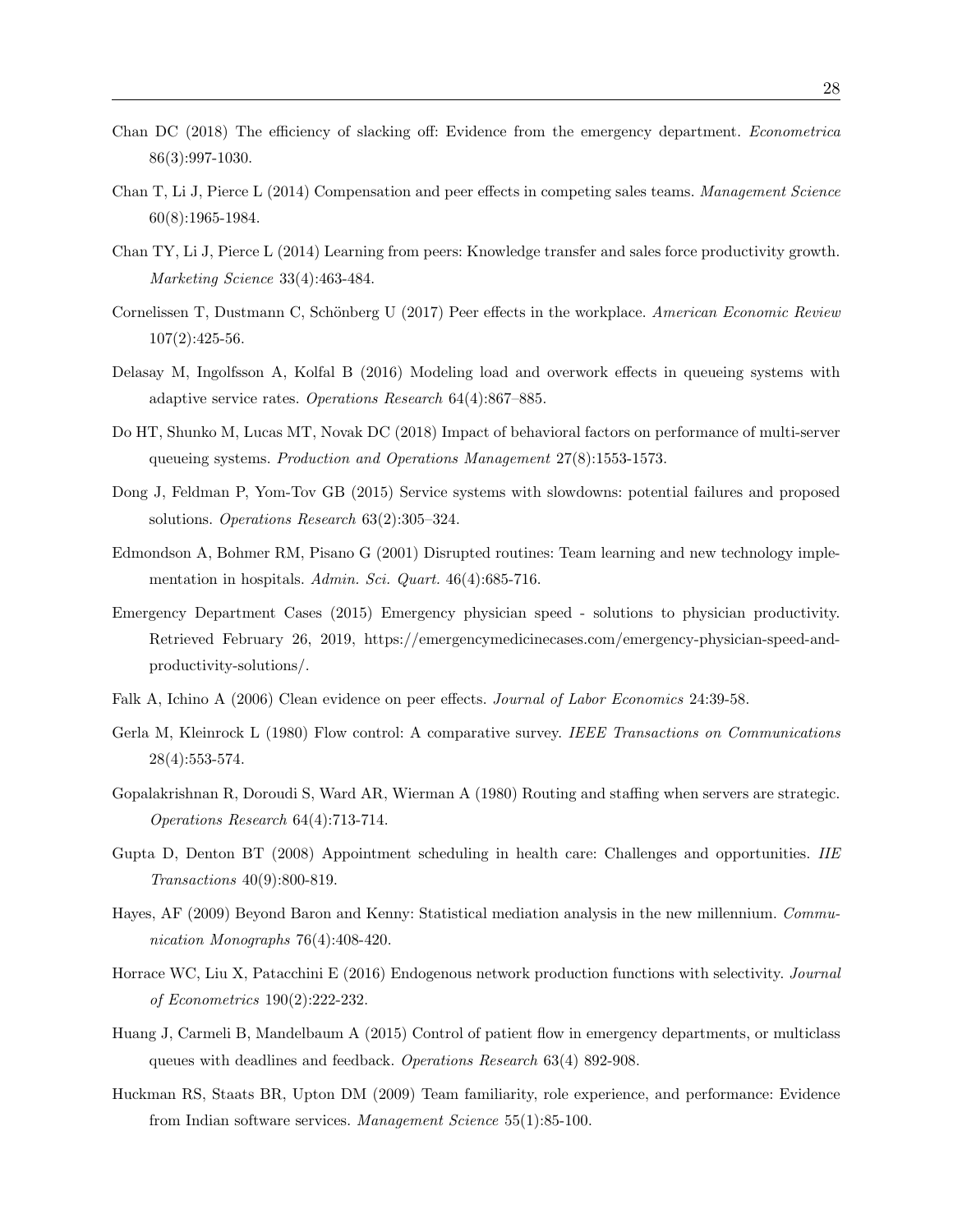- Iyengar R, Van den Bulte C, Lee J (2015) Social contagion in new product trial and repeat. Marketing Science 34(3):408-429.
- Jackson CK, Bruegmann E (2009) Teaching students and teaching each other: The importance of peer learning for teachers. American Economic Journal: Applied Economics 1(4):85-108.
- KC DS, Terwiesch C (2009) Impact of workload on service time and patient safety: An econometric analysis of hospital operations. Management Science 55(9):1486-1498.
- KC DS, Terwiesch C (2012) An econometric analysis of patient flows in the cardiac intensive care unit. Manufacturing and Service Operations Management 14(1):50-65.
- Klasco RS, Wolfe RE, Wong M (2015) Assessing the rates of error and adverse events in the ED. American Journal of Emergency Medicine 33:178-69.
- Krochmal P, Riley TA (1994) Increased health care costs associated with ED overcrowding. American Journal of Emergency Medicine 12(3):265-6.
- Kuntz L, Mennicken R, Scholtes S (2011) Stress on the ward: An empirical study of the nonlinear relationship between organizational workload and service quality (Ruhr-Universitaet Bochum, Bochum, Germany).
- Kuntz L, Mennicken R, Scholtes S (2015) Stress on the ward: Evidence of safety tipping points in hospitals. Management Science 61(4):754-771.
- Lindquist MJ, Sauermann J, ZenouY (2015) Network effects on worker productivity. Discussion paper, C.E.P.R., 109-28.
- Manchanda P, Xie Y, Youn N (2008) The role of targeted communication and contagion in new product adoption. Marketing Science 27(6):961-976.
- Manski C (1993) Identification of endogenous social effects: the reflection problem. Review of Economic Studies 60:531-542.
- Mas A, Moretti E (2009) Peers at Work. American Economic Review 99:112-145.
- Patel PB, Vinson DR (2005) Team assignment system: Expediting emergency department care. Annals of Emergency Medicine 46(6):499-506.
- Pham JC, Kirsch TD, Hill PM, DeRuggerio K, Hoffmann B (2011) Seventy two-hour returns may not be a good indicator of safety in the emergency department: a national study. Academic Emergency Medicine 18:39-07.
- Powell SG, Schultz KL (2004) Throughput in serial lines with state-dependent behavior. Management Science 50(8):1095-1105.
- Powell A, Savin S, Savva N (2012) Physician workload and hospital reimbursement. Manufacturing and Service Operations Management 14(4):512-528.
- Robinson LW, Chen RR (2003) Scheduling doctors' appointments: Optimal and empirically-based heuristic policies. IIE Transactions 35(3):295-307.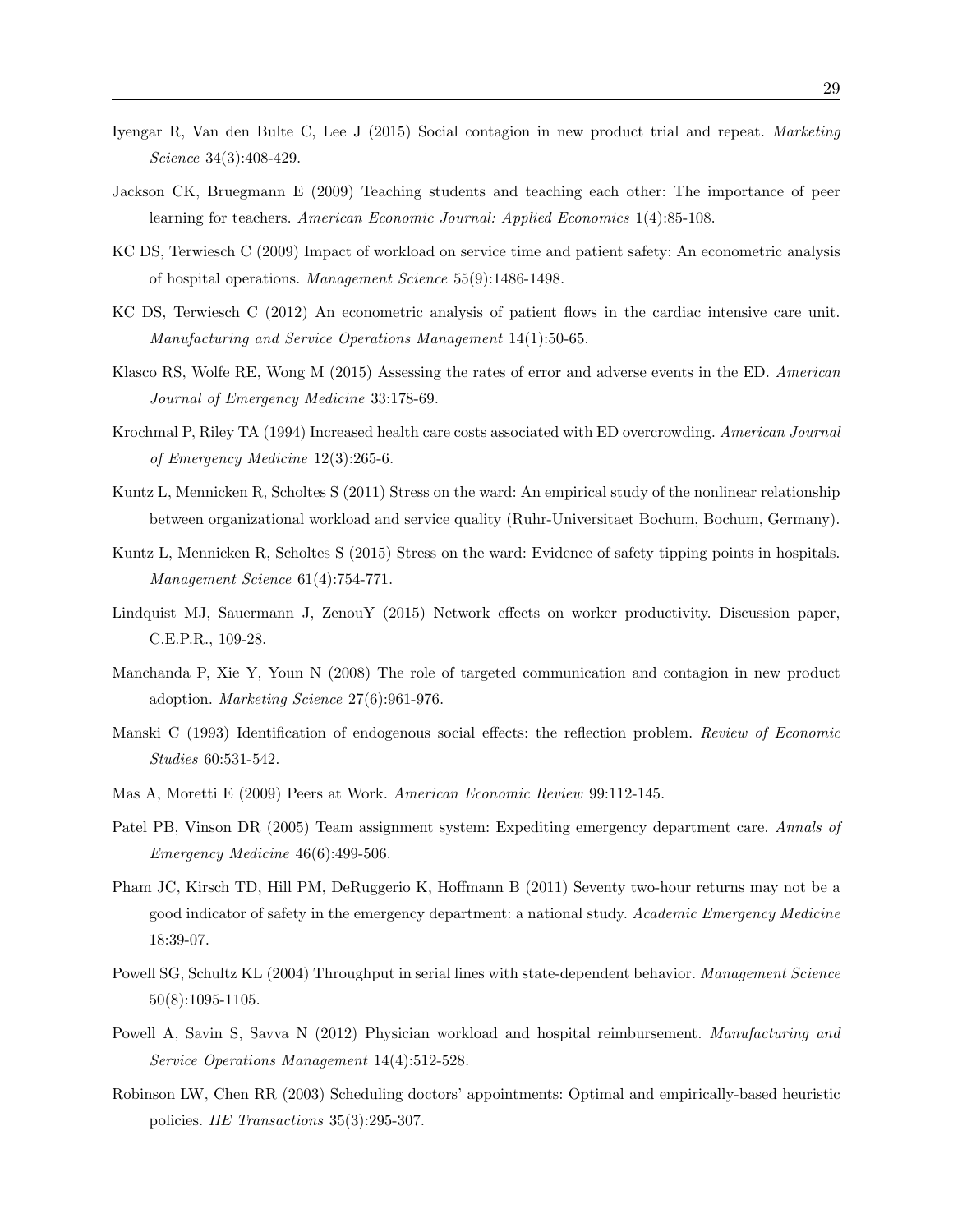- Rosenbaum PR, Rubin DB (1985) Constructing a control group using multivariate matched sampling methods that incorporate the propensity score. The American Statistician 39(1):33-38.
- Rosenbaum PR (2002) Observational Studies, 2nd ed. (Springer, New York).
- Saghafian S, Hopp WJ, Van Oyen MP, Desmond JS, Kronick SL (2012) Patient streaming as a mechanism to improve responsiveness in emergency departments. Operations Research  $60(5)$ :1080-1097.
- Saghafian S, Austin G, Traub SJ (2015) Operations research/management contributions to emergency department patient flow optimization: Review and research prospects. IIE Transactions on Healthcare Systems Engineering 5(2):101-123.
- Saghafian S, Hopp WJ, Iravani SMR, Cheng Y, Diermeier D (2018) Workload management in telemedical physician triage and other knowledge-based service systems. Management Science 64(11):5180-5197.
- Salway RJ, Valenzuela R, Shoenberger JM, Mallon WK, Viccellio A (2017) Emergency department (ED) overcrowding: Evidence-based answers to frequently asked questions. Revista Mdica Clnica Las Condes 28(2):213-219.
- Schultz J, Milpetz F, Bork P, Ponting CP (1998) SMART, a simple modular architecture research tool: Identification of signaling domains. Proceedings of the National Academy of Sciences 95(11):5857-5864.
- Shunko MJ, Niederhoff J, Rosokha Y (2017) Humans are not machines: The behavioral impact of queueing design on service time. Management Science 64(1):453-473.
- Sinreich D, Jabali O, Dellaert NP (2012) Reducing emergency department waiting times by adjusting work shifts considering patient visits to multiple care providers. IIE Transactions 44(3):163-180.
- Steinbach D, Tatsi E (2016) The effect of team production on individual performance. Working Paper, Goethe University Frankfurt, Department of Management and Microeconomics, and Stockholm University, Swedish Institute for Social Research (SOFI).
- The Becker's hospital review (2016) Hospitals: Is your ED's length of stay costing you millions?. Retrieved September 20, 2018, https://www.beckershospitalreview.com/finance/hospitals-is-your-ed-s-length-ofstay-costing-you-millions.html.
- Traub SJ, Stewart CF, Didehban R, Bartley AC, Saghafian S, Smith VD, Silvers SM, LeCheminant R, Lipinski CA (2016) Emergency department rotational patient assignment. Annals of Emergency Medicine  $67(2):206-215.$
- Trusov M, Bodapati AV, Bucklin RV (2010) Determining influential users in internet social networks. Journal of Marketing Research 47(4):643-658.
- Waldinger, F (2012) Peer Effects in Science-Evidence from the Dismissal of Scientists in Nazi Germany. Review of Economic Studies 79(2):838-861.
- Wallace RB, Whitt W (2005) A staffing algorithm for call centers with skill-based routing. Manufacturing and Service Operations Management 7(4):276-294.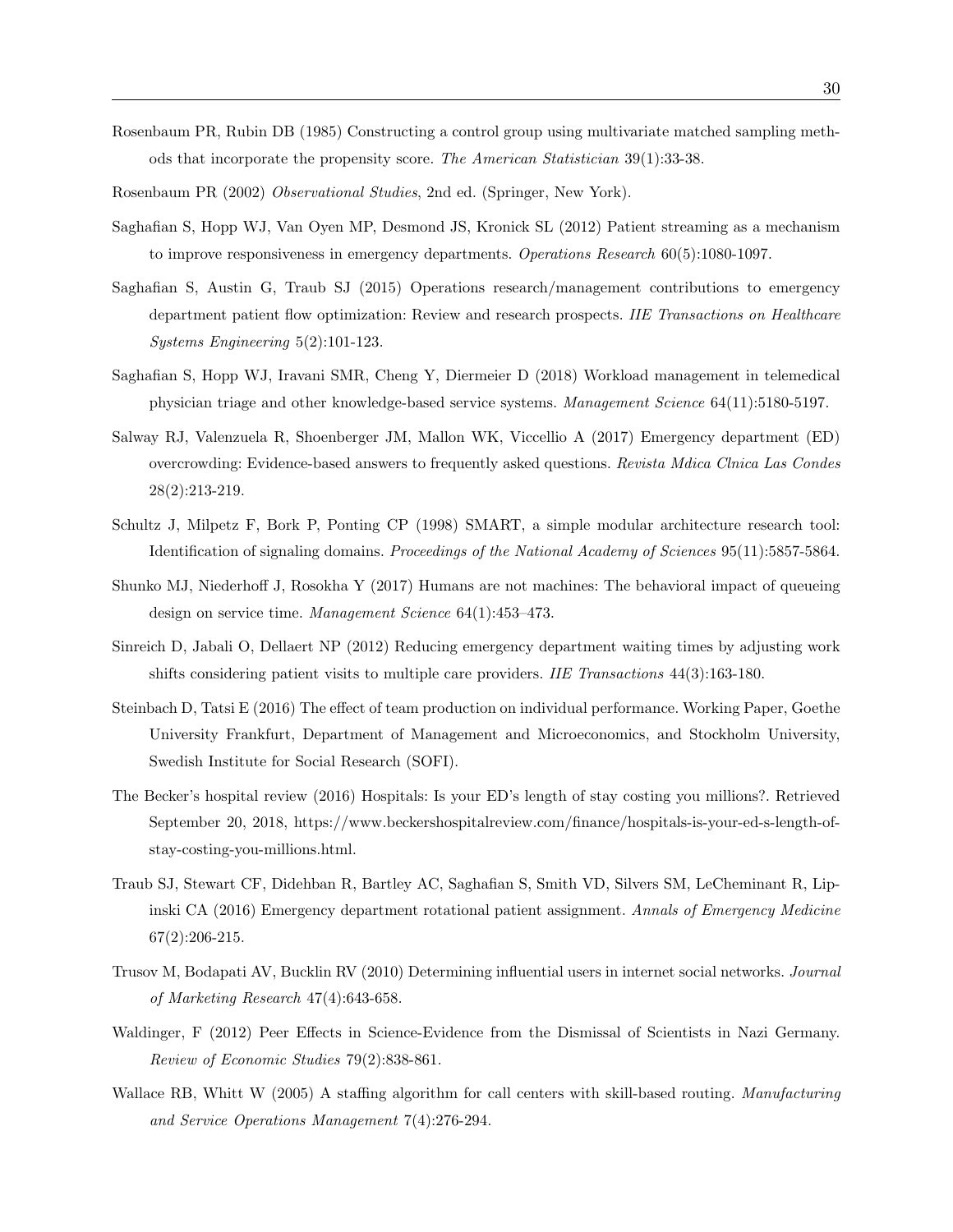- Wang PP (1999) Sequencing and scheduling N customers for a stochastic server. European Journal of Operational Research 119(3):729-738.
- Wang J, Zhou YP, Bucklin RV (2018) Impact of Queue Configuration on Service Time: Evidence from a Supermarket. Management Science 64(7):3055-3075.
- Ward AR, Armony M (2013) Blind fair routing in large-scale service systems with heterogeneous customers and servers. Operations Research 61(1):228-243.
- Wilson L (2019) MA patients' readmission rates higher than traditional Medicare, study finds. HealthcareDive Retrieved May 20, 2021, https://www.healthcaredive.com/news/ma-patients-readmission-rates-higherthan-traditional-medicare-study-find/557694/.
- Woehr D, Arciniega J, Poling L (2013) Exploring the Effects of Value Diversity on Team Effectiveness. Journal of Business and Psychology 28(1):107-121.
- Woodworth L, Holmes JF (2020) Just a Minute: The Effect of Emergency Department Wait Time on the Cost of Care. Econ Inq. 58:698-716.
- Yang M, Lien H, Chou S (2014) Is There a Physician Peer Effect? Evidence from New Drug Prescriptions. Economic Inquiry 52:116-137.
- Yankovic N, Green LV (2011) Identifying good nursing levels: A queuing approach. Operations Research 59(4):942-955.
- Zoogah D, Vora D, Richard O, Peng M (2011) Strategic alliance team diversity, coordination, and effectiveness. The International Journal of Human Resource Management 22(3):510-529.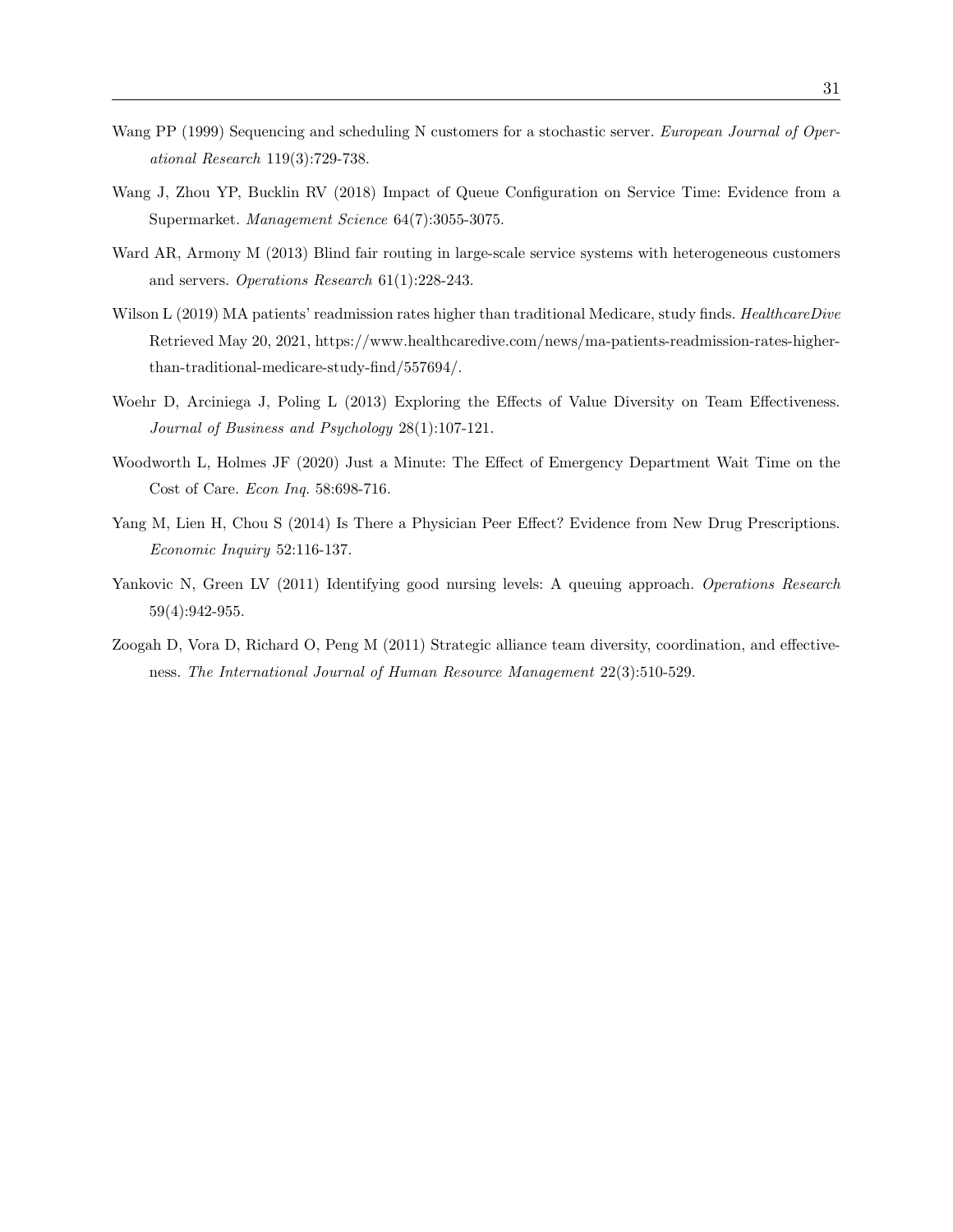| Table 1                  | <b>Regression Results - Faster Peer</b> |                        |
|--------------------------|-----------------------------------------|------------------------|
|                          | (1)                                     | (2)                    |
|                          | LOS                                     | 72-hour Rate of Return |
| Patient Age              | $0.0936***$                             | 0.0011                 |
|                          | (0.0222)                                | (0.0017)               |
| Patient Gender           | $2.0878***$                             | $-0.0590$              |
|                          | (0.7093)                                | (0.0578)               |
| Patient Race             | $-0.1318$                               | 0.1774                 |
|                          | (1.0056)                                | (0.1094)               |
| Patient ESI              | $-1.3682$                               | $-0.1356***$           |
|                          | (1.0936)                                | (0.0518)               |
| Patient Admission        | 19.8987***                              | $-0.5681***$           |
|                          | (1.6904)                                | (0.0907)               |
| ED Volume                | $9.9204***$                             | $-0.0021$              |
|                          | (0.5318)                                | (0.0035)               |
| US Order Count           | 11.7711***                              | $-0.1320$              |
|                          | (1.0573)                                | (0.1005)               |
| MRI Order Count          | 32.7309***                              | 0.0054                 |
|                          | (2.5395)                                | (0.1770)               |
| Radiology Order Count    | 8.7060***                               | $-0.3119***$           |
|                          | (0.9788)                                | (0.0494)               |
| IV Med Fluid Order Count | $9.0816***$                             | 0.0299                 |
|                          | (0.6090)                                | (0.0182)               |
| Lab Order Count          | $1.9591***$                             | $-0.0239***$           |
|                          | (0.1219)                                | (0.0078)               |
| CT Order Count           | 15.9243***                              | $-0.1779**$            |
|                          | (0.9580)                                | (0.0664)               |
| Faster Peer              | $5.2402***$                             | 0.0004                 |
|                          | (0.6709)                                | (0.0267)               |
| Constant                 | 127.782***                              | $-2.1981***$           |
|                          | (8.4191)                                | (0.5344)               |
| Observations             | 276,007                                 | 276,007                |
| Time Fixed Effects       | Yes                                     | Yes                    |
| Physician Fixed Effects  | Yes                                     | Yes                    |

# Appendix A: Regression Results - Main Effect Estimates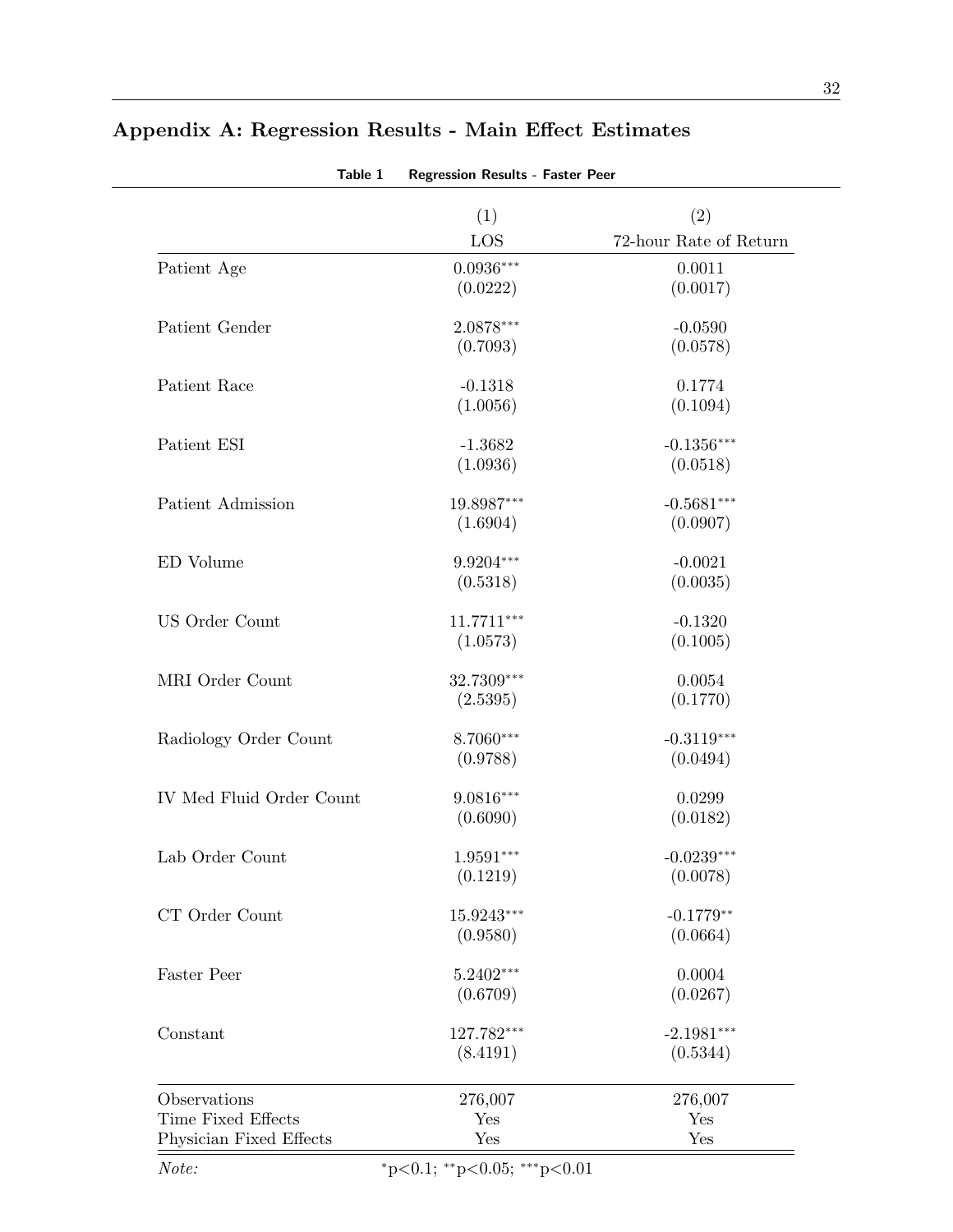| Table 2                  | <b>Regression Results - Slower Peer</b> |                        |
|--------------------------|-----------------------------------------|------------------------|
|                          | (1)                                     | (2)                    |
|                          | LOS                                     | 72-hour Rate of Return |
| Patient Age              | $0.0940***$                             | 0.0001                 |
|                          | (0.0204)                                | (0.0009)               |
| Patient Gender           | 2.4324**                                | $-0.0920*$             |
|                          | (1.1615)                                | (0.0478)               |
| Patient Race             | $-1.3517$                               | 0.1357                 |
|                          | (0.9245)                                | (0.1020)               |
| Patient ESI              | $-0.8567$                               | $-0.0914**$            |
|                          | (1.4441)                                | (0.0432)               |
| Patient Admission        | 18.7836***                              | $-0.4328***$           |
|                          | (3.3336)                                | (0.0888)               |
| ED Volume                | 11.4024***                              | $-0.0054$              |
|                          | (1.0729)                                | (0.0036)               |
| US Order Count           | $10.3093***$                            | $-0.0928$              |
|                          | (1.5695)                                | (0.0613)               |
| MRI Order Count          | $25.6152***$                            | 0.0013                 |
|                          | (4.2991)                                | (0.1497)               |
| Radiology Order Count    | $6.7595***$                             | $-0.2866***$           |
|                          | (1.3282)                                | (0.0434)               |
| IV Med Fluid Order Count | $7.7752***$                             | 0.0174                 |
|                          | (0.8247)                                | (0.0163)               |
| Lab Order Count          | $1.7228***$                             | $-0.0328***$           |
|                          | (0.2751)                                | (0.0059)               |
| CT Order Count           | $13.1314***$                            | $-0.0656$              |
|                          | (1.8237)                                | (0.0585)               |
| Slower Peer              | $-5.1070***$                            | 0.0170                 |
|                          | (0.6293)                                | (0.0263)               |
| Constant                 | 131.6160***                             | $-2.0948***$           |
|                          | (6.4960)                                | (0.3138)               |
| Observations             | 276,007                                 | 276,007                |
| Time Fixed Effects       | Yes                                     | Yes                    |
| Physician Fixed Effects  | Yes                                     | Yes                    |

÷,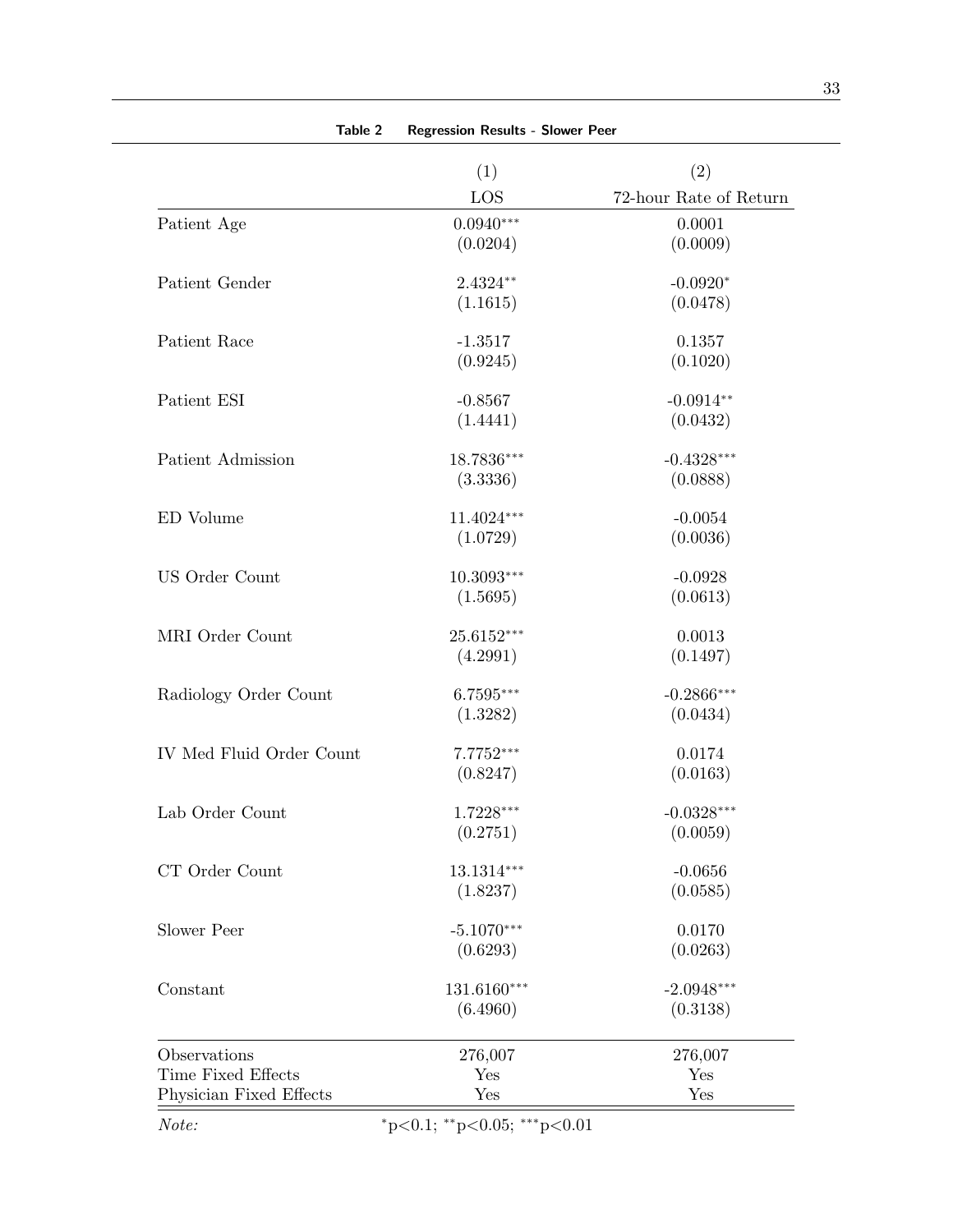| Table 3<br>Regression Results - Higher-Quality Peer |                             |                        |  |  |
|-----------------------------------------------------|-----------------------------|------------------------|--|--|
|                                                     | (1)                         | (2)                    |  |  |
|                                                     | LOS                         | 72-hour Rate of Return |  |  |
| Patient Age                                         | $0.1413***$                 | $-0.0011$              |  |  |
|                                                     | (0.0157)                    | (0.0011)               |  |  |
| Patient Gender                                      | $2.1213***$                 | $-0.0653$              |  |  |
|                                                     | (0.5222)                    | (0.0481)               |  |  |
| Patient Race                                        | $-2.0426*$                  | $0.1687**$             |  |  |
|                                                     | (0.9208)                    | (0.0729)               |  |  |
| Patient ESI                                         | 1.1299                      | $-0.0635*$             |  |  |
|                                                     | (0.8837)                    | (0.0380)               |  |  |
| Patient Admission                                   | 20.6569***                  | $-0.4326***$           |  |  |
|                                                     | (1.6434)                    | (0.0641)               |  |  |
| ED Volume                                           | $10.2164***$                | $-0.0045$              |  |  |
|                                                     | (0.4919)                    | (0.0036)               |  |  |
| US Order Count                                      | 11.9380***                  | $-0.1570**$            |  |  |
|                                                     | (1.0656)                    | (0.0734)               |  |  |
| MRI Order Count                                     | 31.1662***                  | 0.0300                 |  |  |
|                                                     | (2.2902)                    | (0.1374)               |  |  |
| Radiology Order Count                               | 8.3117***                   | $-0.2646***$           |  |  |
|                                                     | (0.8279)                    | (0.0296)               |  |  |
| IV Med Fluid Order Count                            | $8.9931***$                 | 0.0130                 |  |  |
|                                                     | (0.5144)                    | (0.0128)               |  |  |
| Lab Order Count                                     | $1.8106***$                 | $-0.0309***$           |  |  |
|                                                     | (0.1309)                    | (0.0062)               |  |  |
| CT Order Count                                      | $15.1579***$                | $-0.0643$              |  |  |
|                                                     | (1.1683)                    | (0.0457)               |  |  |
| Higher-Quality Peer                                 | $-0.7553$                   | $0.0850*$              |  |  |
|                                                     | (0.6697)                    | (0.0459)               |  |  |
| Constant                                            | $132.9968^{\ast\ast\ast}$   | $-2.3875***$           |  |  |
|                                                     | (7.9453)                    | (0.3245)               |  |  |
| Observations                                        | 276,007                     | 276,007                |  |  |
| Time Fixed Effects                                  | Yes                         | Yes                    |  |  |
| Physician Fixed Effects                             | Yes                         | Yes                    |  |  |
| Note:                                               | *p<0.1; **p<0.05; ***p<0.01 |                        |  |  |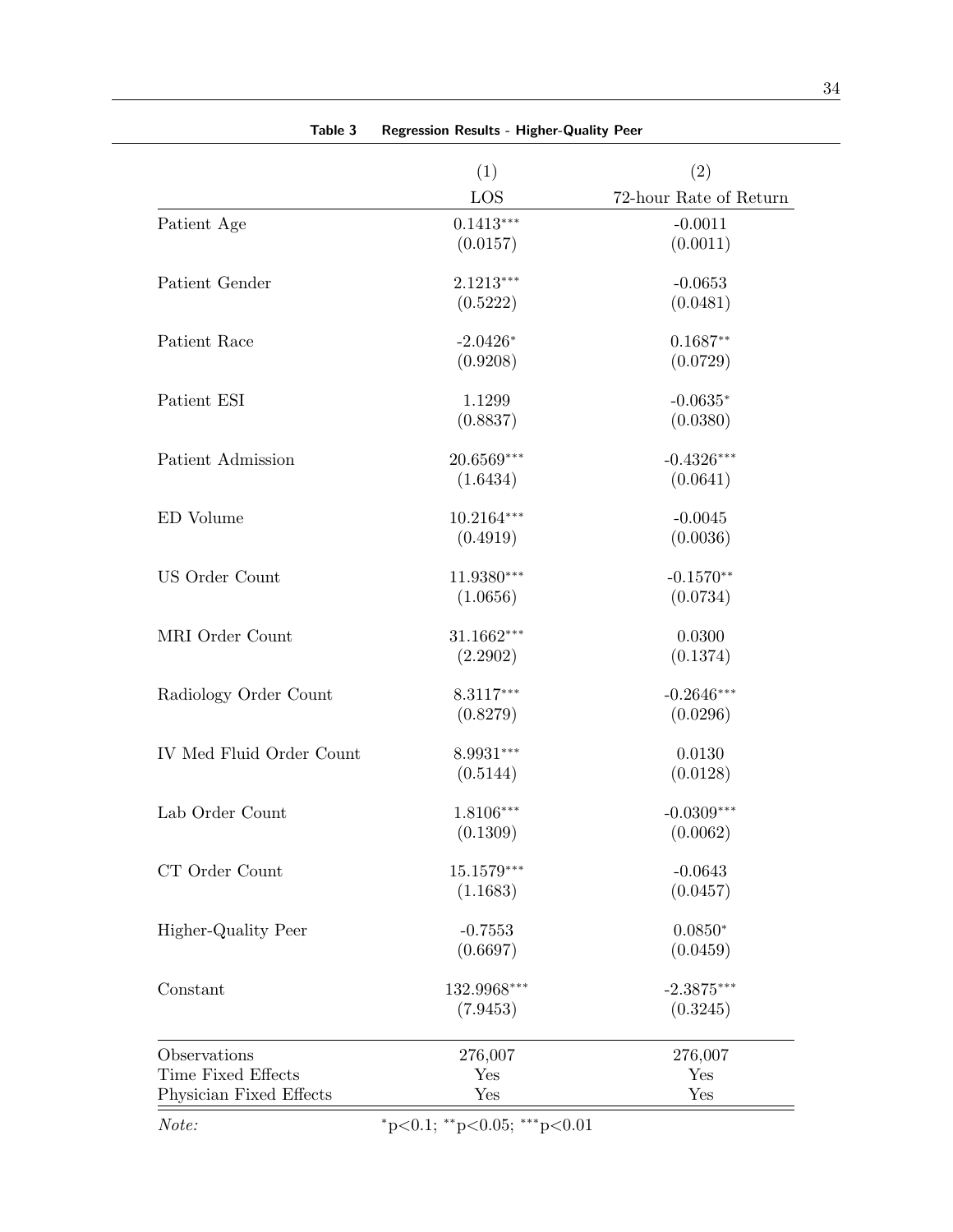| Table 4                  | Regression Results - Lower-Quality Peer |                          |  |  |
|--------------------------|-----------------------------------------|--------------------------|--|--|
|                          | (1)                                     | (2)                      |  |  |
|                          | LOS                                     | 72-hour Rate of Return   |  |  |
| Patient Age              | $0.1145***$                             | $-0.0012$                |  |  |
|                          | (0.0190)                                | (0.0011)                 |  |  |
|                          |                                         |                          |  |  |
| Patient Gender           | $2.4443***$                             | $-0.0657**$              |  |  |
|                          | (0.7368)                                | (0.0335)                 |  |  |
| Patient Race             | $-1.4484**$                             | $0.1795**$               |  |  |
|                          | (0.7145)                                | (0.0794)                 |  |  |
|                          |                                         |                          |  |  |
| Patient ESI              | 0.9877                                  | $-0.0622$                |  |  |
|                          | (0.8922)                                | (0.0468)                 |  |  |
|                          |                                         |                          |  |  |
| Patient Admission        | 18.7906***                              | $-0.3885***$             |  |  |
|                          | (2.5009)                                | (0.0571)                 |  |  |
| ED Volume                | 10.9392***                              | $-0.0039$                |  |  |
|                          | (0.8478)                                | (0.0028)                 |  |  |
|                          |                                         |                          |  |  |
| US Order Count           | $11.2892***$                            | $-0.1262*$               |  |  |
|                          | (1.5698)                                | (0.0696)                 |  |  |
| MRI Order Count          | 27.5377***                              | 0.0415                   |  |  |
|                          | (3.1634)                                | (0.1477)                 |  |  |
| Radiology Order Count    | 7.5608***                               | $-0.2630***$             |  |  |
|                          | (1.1230)                                | (0.0488)                 |  |  |
|                          |                                         |                          |  |  |
| IV Med Fluid Order Count | 8.2593***                               | 0.0185                   |  |  |
|                          | (0.7901)                                | (0.0153)                 |  |  |
| Lab Order Count          | $1.7048***$                             | $-0.0306***$             |  |  |
|                          | (0.2115)                                | (0.0052)                 |  |  |
|                          |                                         |                          |  |  |
| CT Order Count           | $14.1751***$                            | $-0.0737*$               |  |  |
|                          | (1.6722)                                | (0.0419)                 |  |  |
|                          |                                         |                          |  |  |
| Lower-Quality Peer       | 0.6836<br>(0.8513)                      | $-0.2036***$<br>(0.0533) |  |  |
|                          |                                         |                          |  |  |
| Constant                 | 132.5669***                             | $-2.1545***$             |  |  |
|                          | (7.4841)                                | (0.3136)                 |  |  |
| Observations             | 276,007                                 | 276,007                  |  |  |
| Time Fixed Effects       | Yes                                     | Yes                      |  |  |
| Physician Fixed Effects  | Yes                                     | Yes                      |  |  |
|                          |                                         |                          |  |  |
| Note:                    | $*_{p<0.1; *_{p<0.05; **_{p<0.01}}$     |                          |  |  |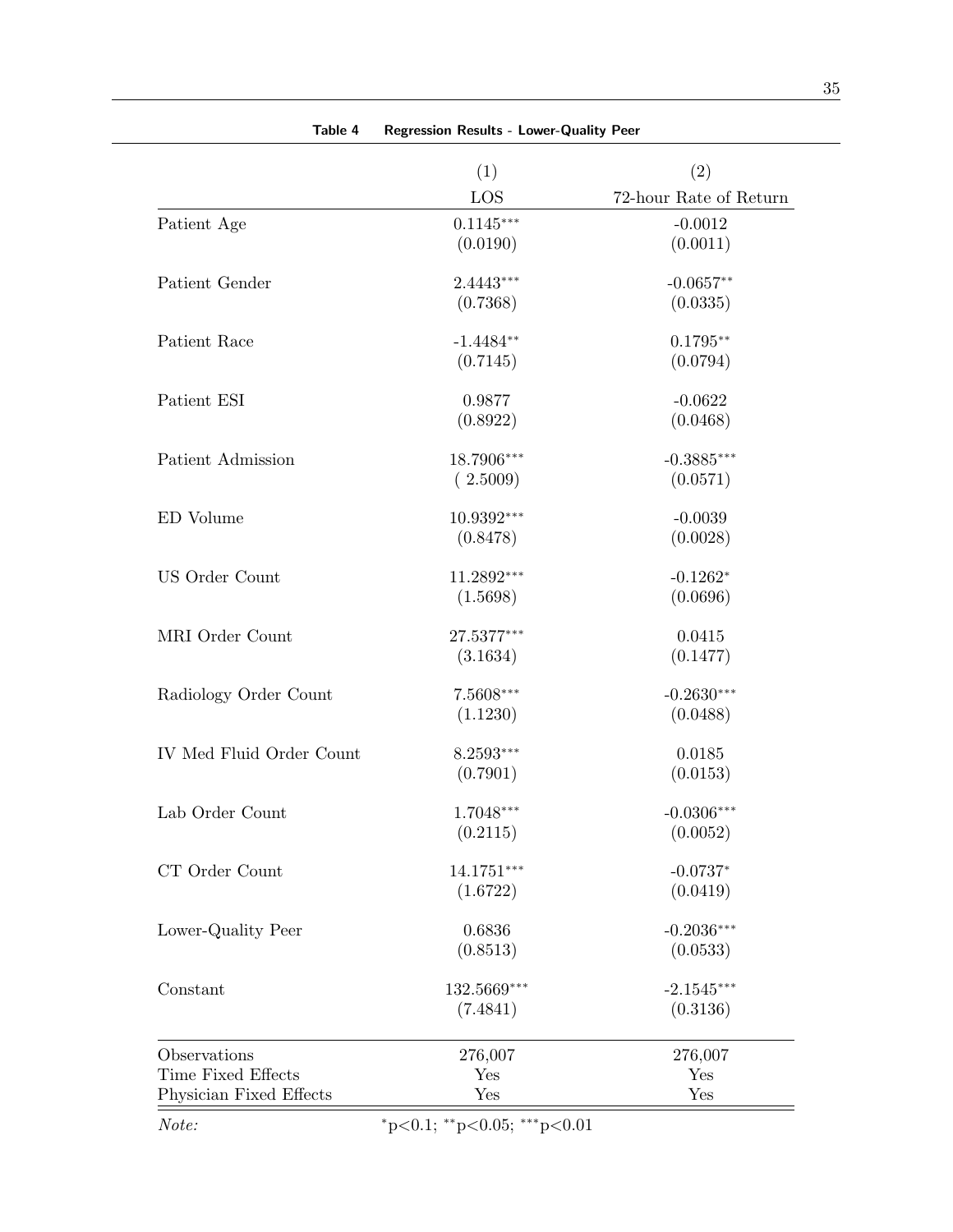# Appendix B: Degree and Gender Effect Estimates

| Table 1<br><b>Degree Effect Estimates</b> |
|-------------------------------------------|
|-------------------------------------------|

|                         | LOS      | Rate of Return              |
|-------------------------|----------|-----------------------------|
|                         |          |                             |
| Different-Degree Peer   | 1.6196   | 0.0044                      |
|                         | (1.0182) | (0.0448)                    |
|                         |          |                             |
| Same-Degree Peer        | 4.6037   | $-0.0514$                   |
|                         | (3.6240) | (0.0018)                    |
|                         |          |                             |
| Observations            |          | 276,007                     |
| Time Fixed Effects      |          | Yes                         |
| Physician Fixed Effects |          | Yes                         |
| Controls                |          | Yes                         |
| Note:                   |          | *p<0.1; **p<0.05; ***p<0.01 |

| Table 2<br><b>Gender Effect Estimates</b> |           |                |  |
|-------------------------------------------|-----------|----------------|--|
|                                           | LOS       | Rate of Return |  |
|                                           |           |                |  |
| Opposite-Gender Peer                      | 0.6650    | 0.0116         |  |
|                                           | (0.7033)  | (0.0222)       |  |
| Same-Gender Peer                          | $-2.2945$ | $-0.0090$      |  |
|                                           | (0.9967)  | (0.0345)       |  |
| Observations                              | 276,007   |                |  |
| Time Fixed Effects                        | Yes       |                |  |
| Physician Fixed Effects                   | Yes       |                |  |
| Controls                                  | Yes       |                |  |

 ${\it Note:}~~{\rm *p<0.1;}~{\rm *p<0.05;}~{\rm **p<0.01}$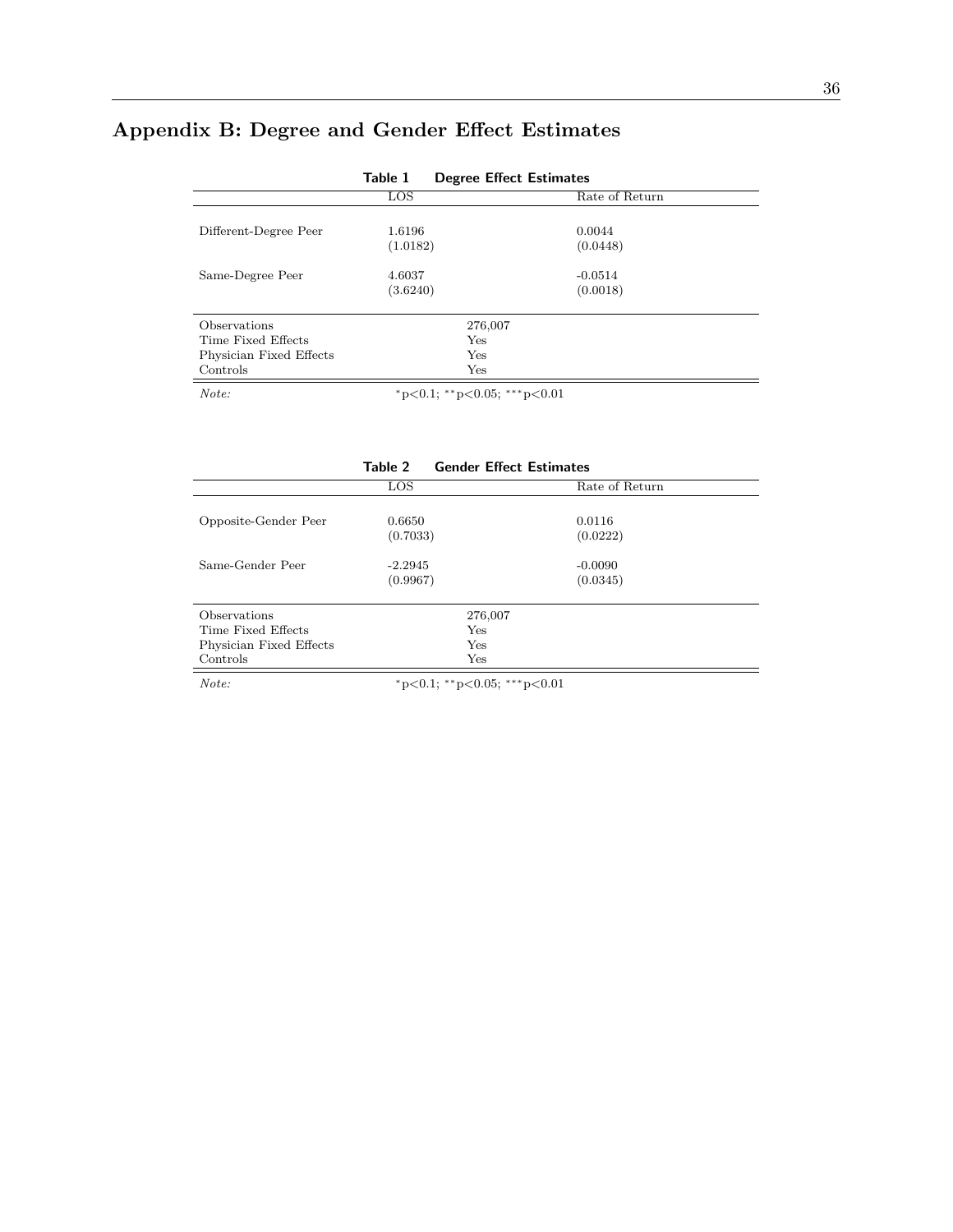# Appendix C: Covariate Balance Tables

|                            |               |               | p       | test SMD |
|----------------------------|---------------|---------------|---------|----------|
| Number of Observations     | 169547        | 106460        |         |          |
| $ED$ Volume (mean $(sd)$ ) | 27.24 (14.96) | 28.41 (13.07) | < 0.001 | 0.084    |
| Patient Age (mean (sd))    | 59.31(20.64)  | 59.61(20.53)  | < 0.001 | 0.014    |
| Female Patient (mean (sd)) | 0.54(0.50)    | 0.54(0.50)    | 0.926   | < 0.001  |
| White Patient (mean (sd))  | 0.91(0.28)    | 0.91(0.28)    | 0.017   | 0.009    |
| Patient ESI (mean (sd))    | 2.96(0.55)    | 2.96(0.54)    | 0.441   | 0.003    |

Table 1 Pre-Matching Covariate Balance Stratified by Faster Peer

Table 2 Pre-Matching Covariate Balance Stratified by Slower Peer

|                            |              |              | р       | test SMD |
|----------------------------|--------------|--------------|---------|----------|
| Number of Observations     | 170617       | 105390       |         |          |
| $ED$ Volume (mean $(sd)$ ) | 28.16(13.35) | 26.94(15.63) | < 0.001 | 0.084    |
| Patient Age (mean (sd))    | 59.53(20.56) | 59.26(20.65) | 0.001   | 0.013    |
| Female Patient (mean (sd)) | 0.54(0.50)   | 0.54(0.50)   | 0.752   | 0.001    |
| White Patient (mean (sd))  | 0.91(0.28)   | 0.91(0.28)   | 0.179   | 0.005    |
| Patient ESI (mean (sd))    | 2.96(0.54)   | 2.96(0.55)   | 0.473   | 0.003    |

Table 3 Pre-Matching Covariate Balance Stratified by Higher-Quality Peer

|                            |               |              | p       | test SMD |
|----------------------------|---------------|--------------|---------|----------|
| Number of Observations     | 175511        | 100496       |         |          |
| $ED$ Volume (mean $(sd)$ ) | 27.78 (14.87) | 27.54(13.16) | < 0.001 | 0.017    |
| Patient Age (mean (sd))    | 59.46 (20.60) | 59.37(20.60) | 0.244   | 0.005    |
| Female Patient (mean (sd)) | 0.54(0.50)    | 0.54(0.50)   | 0.759   | 0.001    |
| White Patient (mean (sd))  | 0.91(0.28)    | 0.91(0.28)   | 0.517   | 0.003    |
| Patient ESI (mean (sd))    | 2.96(0.54)    | 2.96(0.54)   | 0.760   | 0.001    |

Table 4 Pre-Matching Covariate Balance Stratified by Lower-Quality Peer

|                            | $\theta$      |               | p       | test SMD |
|----------------------------|---------------|---------------|---------|----------|
| Number of Observations     | 177739        | 98268         |         |          |
| $ED$ Volume (mean $(sd)$ ) | 27.57 (13.66) | 27.91 (15.32) | < 0.001 | 0.023    |
| Patient Age (mean (sd))    | 59.38 (20.61) | 59.51 (20.57) | 0.102   | 0.007    |
| Female Patient (mean (sd)) | 0.54(0.50)    | 0.54(0.50)    | 0.407   | 0.003    |
| White Patient (mean (sd))  | 0.91(0.28)    | 0.91(0.28)    | 0.480   | 0.003    |
| Patient ESI (mean (sd))    | 2.96(0.54)    | 2.96(0.54)    | 0.949   | < 0.001  |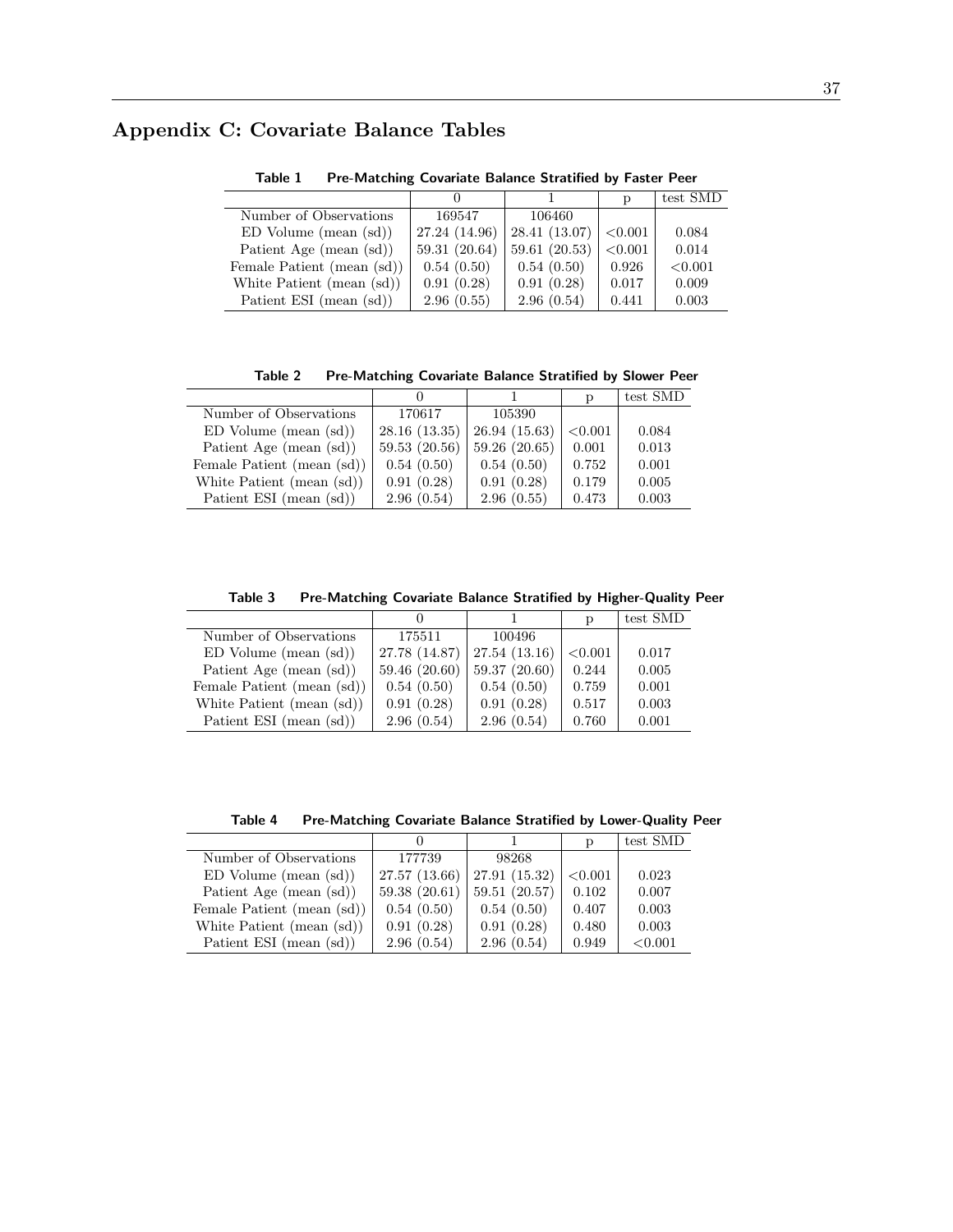|                            | $\cup$        |               | D       | test SMD |
|----------------------------|---------------|---------------|---------|----------|
| Number of Observations     | 230190        | 45817         |         |          |
| $ED$ Volume (mean $(sd)$ ) | 27.80 (14.44) | 27.11(13.41)  | < 0.001 | 0.050    |
| Patient Age (mean (sd))    | 59.34(20.60)  | 59.87 (20.55) | < 0.001 | 0.026    |
| Female Patient (mean (sd)) | 0.54(0.50)    | 0.54(0.50)    | 0.295   | 0.005    |
| White Patient (mean (sd))  | 0.91(0.28)    | 0.91(0.28)    | 0.352   | 0.005    |
| Patient ESI (mean (sd))    | 2.96(0.54)    | 2.95(0.55)    | 0.087   | 0.009    |

Table 5 Pre-Matching Covariate Balance Stratified by Different-Degree Peer

Table 6 Pre-Matching Covariate Balance Stratified by Opposite-Gender Peer

|                            |               |               | D       | test $\overline{\text{SMD}}$ |
|----------------------------|---------------|---------------|---------|------------------------------|
| Number of Observations     | 213040        | 62967         |         |                              |
| $ED$ Volume (mean $(sd)$ ) | 27.77 (14.54) | 27.40 (13.33) | < 0.001 | 0.027                        |
| Patient Age (mean (sd))    | 59.41 (20.62) | 59.49(20.51)  | 0.394   | 0.004                        |
| Female Patient (mean (sd)) | 0.54(0.50)    | 0.53(0.50)    | 0.001   | 0.015                        |
| White Patient (mean (sd))  | 0.91(0.28)    | 0.91(0.28)    | 0.130   | 0.007                        |
| Patient ESI (mean (sd))    | 2.96(0.54)    | 2.96(0.54)    | 0.899   | 0.001                        |

Table 7 Post-Matching Covariate Balance Stratified by Faster Peer

|                            |               |              | p     | test SMD |
|----------------------------|---------------|--------------|-------|----------|
| Number of Observations     | 60782         | 60782        |       |          |
| $ED$ Volume (mean $(sd)$ ) | 27.61 (12.62) | 27.62(12.63) | 0.973 | < 0.001  |
| Patient Age (mean (sd))    | 59.32 (20.57) | 59.31(20.57) | 0.991 | < 0.001  |
| Female Patient (mean (sd)) | 0.54(0.50)    | 0.54(0.50)   | 1.000 | < 0.001  |
| White Patient (mean (sd))  | 0.92(0.27)    | 0.92(0.27)   | 1.000 | < 0.001  |
| Patient ESI (mean (sd))    | 3.01(0.54)    | 3.01(0.54)   | 1.000 | < 0.001  |

Table 8 Post-Matching Covariate Balance Stratified by Slower Peer

|                            |               |               |              | test SMD |
|----------------------------|---------------|---------------|--------------|----------|
| Number of Observations     | 105390        | 105390        |              |          |
| $ED$ Volume (mean $(sd)$ ) | 26.90 (13.09) | 26.94(15.63)  | $\mid$ 0.590 | 0.002    |
| Patient Age (mean (sd))    | 59.29(20.40)  | 59.26 (20.65) | 0.805        | 0.001    |
| Female Patient (mean (sd)) | 0.54(0.50)    | 0.54(0.50)    | 0.910        | < 0.001  |
| White Patient (mean (sd))  | 0.91(0.28)    | 0.91(0.28)    | 0.907        | 0.001    |
| Patient ESI (mean (sd))    | 2.96(0.55)    | 2.96(0.55)    | 0.682        | 0.002    |

Table 9 Post-Matching Covariate Balance Stratified by Higher-Quality Peer

|                            |               |               | р     | test SMD |
|----------------------------|---------------|---------------|-------|----------|
| Number of Observations     | 100461        | 100461        |       |          |
| $ED$ Volume (mean $(sd)$ ) | 27.54 (13.01) | 27.51 (12.89) | 0.621 | 0.002    |
| Patient Age (mean (sd))    | 59.45 (20.59) | 59.37 (20.59) | 0.356 | 0.004    |
| Female Patient (mean (sd)) | 0.54(0.50)    | 0.54(0.50)    | 0.907 | 0.001    |
| White Patient (mean (sd))  | 0.91(0.28)    | 0.91(0.28)    | 0.937 | < 0.001  |
| Patient ESI (mean (sd))    | 2.96(0.54)    | 2.96(0.54)    | 0.155 | 0.006    |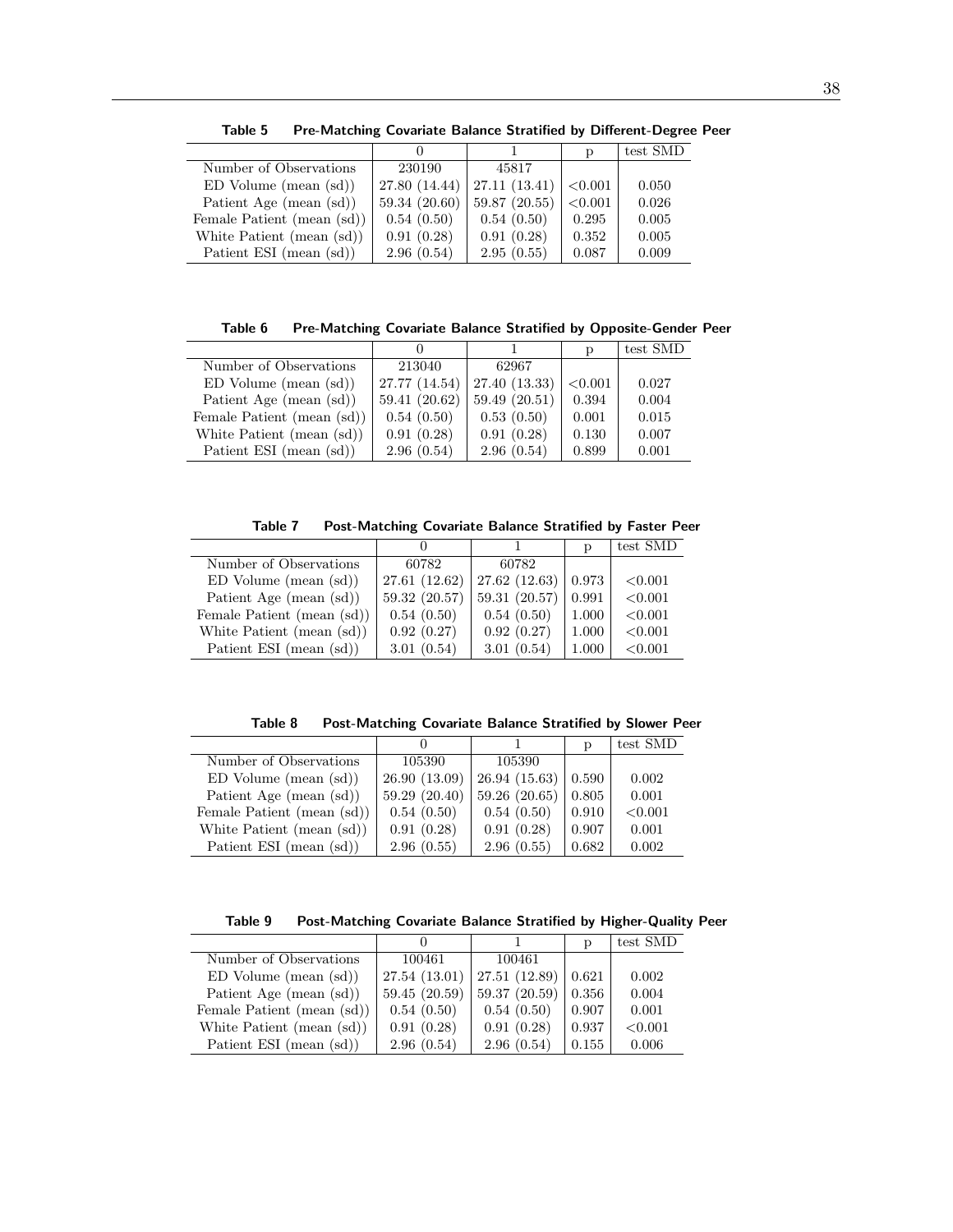|                            |               |                 | D     | test SMD |
|----------------------------|---------------|-----------------|-------|----------|
| Number of Observations     | 98217         | 98217           |       |          |
| $ED$ Volume (mean $(sd)$ ) | 27.73 (13.78) | 27.83 $(14.01)$ | 0.113 | 0.007    |
| Patient Age (mean (sd))    | 59.44 (20.57) | 59.51(20.57)    | 0.468 | 0.003    |
| Female Patient (mean (sd)) | 0.54(0.50)    | 0.54(0.50)      | 0.860 | 0.001    |
| White Patient (mean (sd))  | 0.91(0.28)    | 0.91(0.28)      | 0.949 | < 0.001  |
| Patient ESI (mean (sd))    | 2.96(0.55)    | 2.96(0.54)      | 0.346 | 0.004    |

Table 10 Post-Matching Covariate Balance Stratified by Lower-Quality Peer

Table 11 Post-Matching Covariate Balance Stratified by Different-Degree Peer

|                            |               |               | D     | test SMD |
|----------------------------|---------------|---------------|-------|----------|
| Number of Observations     | 45809         | 45809         |       |          |
| $ED$ Volume (mean $(sd)$ ) | 27.11 (12.80) | 27.07(12.91)  | 0.643 | 0.003    |
| Patient Age (mean (sd))    | 59.97 (20.43) | 59.87 (20.56) | 0.445 | 0.005    |
| Female Patient (mean (sd)) | 0.54(0.50)    | 0.54(0.50)    | 0.853 | 0.001    |
| White Patient (mean (sd))  | 0.91(0.28)    | 0.91(0.28)    | 0.630 | 0.003    |
| Patient ESI (mean (sd))    | 2.95(0.54)    | 2.95(0.55)    | 0.288 | 0.007    |

Table 12 Post-Matching Covariate Balance Stratified by Opposite-Gender Peer

|                            |               |               | p     | test SMD |
|----------------------------|---------------|---------------|-------|----------|
| Number of Observations     | 61601         | 61601         |       |          |
| $ED$ Volume (mean $(sd)$ ) | 27.14 (12.56) | 27.13 (12.79) | 0.957 | < 0.001  |
| Patient Age (mean (sd))    | 59.49(20.31)  | 59.47(20.51)  | 0.839 | 0.001    |
| Female Patient (mean (sd)) | 0.53(0.50)    | 0.53(0.50)    | 1.000 | < 0.001  |
| White Patient (mean (sd))  | 0.92(0.28)    | 0.92(0.28)    | 1.000 | < 0.001  |
| Patient ESI (mean (sd))    | 2.96(0.54)    | 2.96(0.54)    | 1.000 | < 0.001  |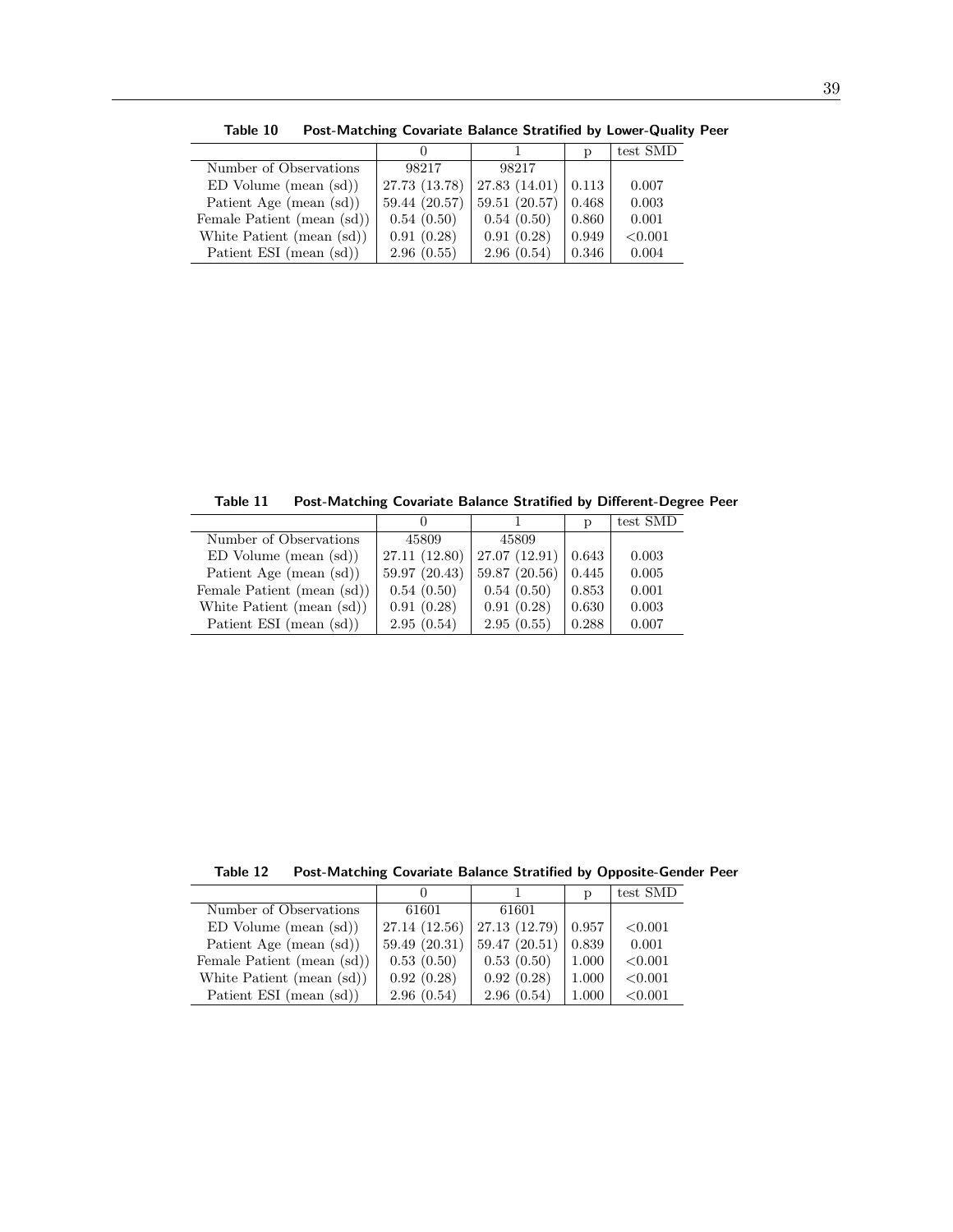# Appendix D: Kernel Density Plots - Faster Peer Effect



Figure 1 Kernel Density Graph - Admission Rate



Figure 2 Kernel Density Graph - Average IV Order



Figure 3 Kernel Density Graph - Average Radiology Order